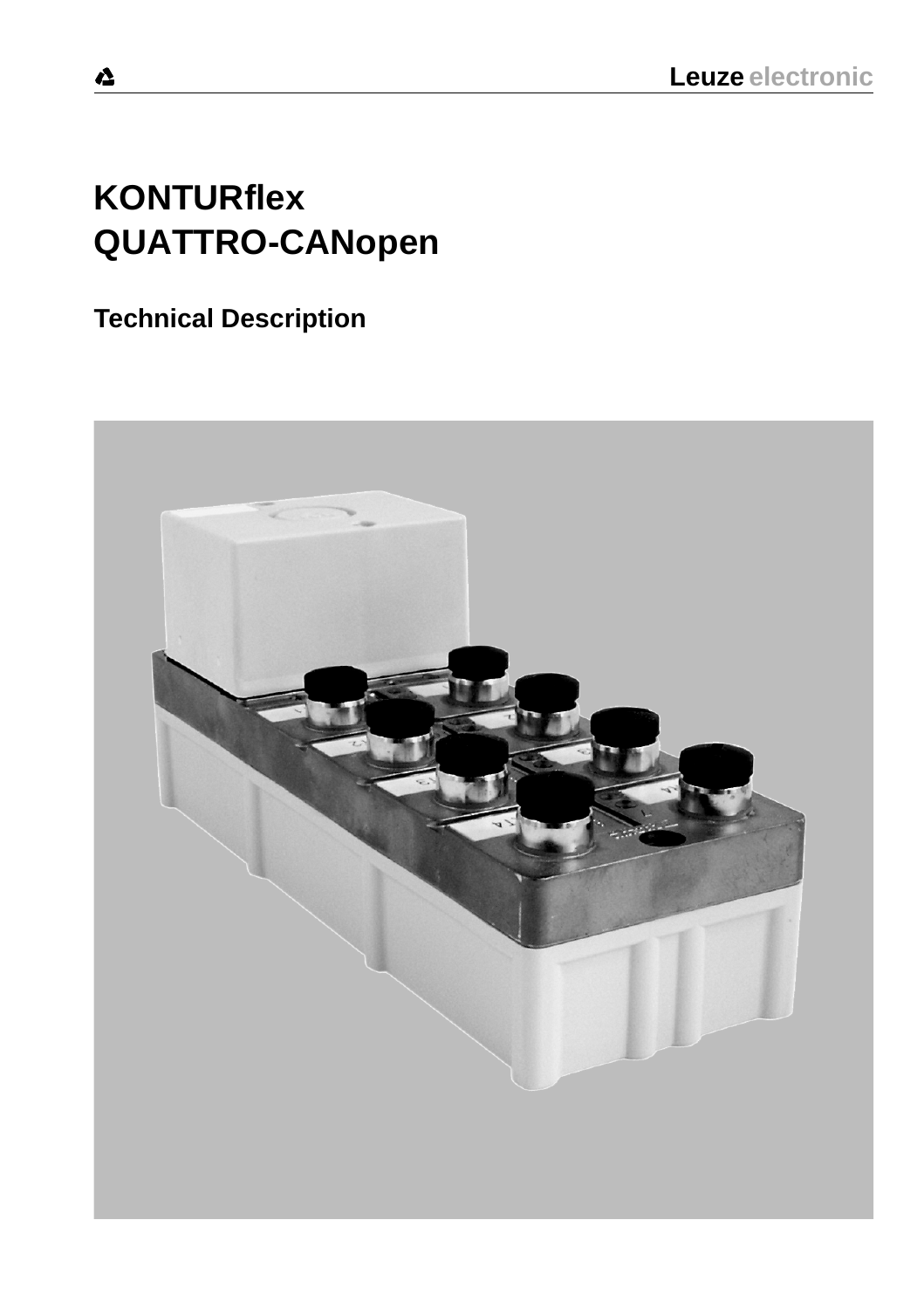# **Leuze electronic**

Leuze electronic GmbH + Co. KG P.O. Box 1 1 11, D-73277 Owen /Teck Tel. +49(0) 7021/ 573-0, Fax +49(0)7021/ 573-199 E-mail: info@leuze.de, www.leuze.de

# **Sales and Service**

**Sales Region North** Phone 07021/573-306 Fax 07021/9850950

Postal code areas 20000-38999 40000-53999 54000-55999 56000-65999 97000-97999



#### **Worldwide**

**AR (Argentina)**  $S$   $\sim$  R. L. Tel. Int. + 54 (0) 11/4757-3129 Fax Int. + 54 (0) 11/4757-1088

**AT (Austria)** Ing. Franz Schmachtl KG Tel. Int. + 43 (0) 7 32/7646-0 Fax Int. + 43 (0) 7 32/785036

**AU + NZ (Australia + New Zealand)** Balluff-Leuze Pty. Ltd. Tel. Int. + 61 (0) 3 /97204100 Fax Int. + 61 (0) 3 /97382677

**BE (Belgium)** Leuze electronic nv /sa Tel. Int. + 32 (0) 2 /2531600 Fax Int. + 32 (0) 2 /2531536

**BR (Brasil)** Leuze electronic Ltda. Tel. Int. + 55 (0) 11 / 4195-6134 Fax Int. + 55 (0) 11/ 4195-6177

**CH (Switzerland)** Leuze electronic AG Tel. Int. + 41 (0) 44 /8340204 Fax Int. + 41 (0) 44 /8332626

**CL (Chile)** Imp. Tec. Vignola S.A.I.C. Tel. Int. + 56 (0) 32/ 351111 Fax Int. + 56 (0) 32/ 351128

**CN (China)** Leuze electronic Trading<br>(Shenzhen) Co Ltd (Shenzhen) Co. Ltd. Tel. Int. + 86 (0)755/86264909 Fax Int. + 86 (0)755/86264901

**CO (Colombia)** Componentes Electronicas Ltda. Tel. Int. + 57 (0) 4/3 511049 Fax Int. + 57 (0) 4/3 511019

**CZ (Czech Republic)**<br>Schmachtl CZ s.r.o.<br>Tel. Int. + 420 (0) 2 /44001500 Fax Int. + 420 (0) 2 /44910700

**DK (Denmark)** Desim Elektronik APS Tel. Int. + 45/ 70220066 Fax Int. + 45/ 70222220 **ES (Spain)** Leuze electronic S.A. Tel. Int. + 34 93 /4097900 Fax Int. + 34 93 /4905820

**FI (Finland)** SKS-automaatio Oy Tel. Int. + 3 58 (0) 20/76461 Fax Int. + 3 58 (0) 20/7646820

**FR (France)** Leuze electronic sarl. Tel. Int. + 33 (0) 1/ 60051220 Fax Int. + 33 (0) 1/ 60050365

**GB (United Kingdom)** Leuze Mayser electronic Ltd. Tel. Int. + 44 (0) 14 80/408500 Fax Int. + 44 (0) 14 80/403808

**GR (Greece)** UTECO A.B.E.E. Tel. Int. + 30 (0) 211 /1206900 Fax Int. + 30 (0) 211 /1206999

**HK (Hong Kong)** Sensortech Company Tel. Int. + 852/ 26510188 Fax Int. + 852/ 26510388

**HU (Hungary)** Kvalix Automatika Kft. Tel. Int. + 36 (0) 1/ 2 722242 Fax Int. + 36 (0) 1/2 722244

**IL (Israel)** Galoz electronics Ltd. Tel. Int. + 9 72 (0) 3/9023456 Fax Int. + 9 72 (0) 3/9021990

**IN (India)** Global Tech (India) Pvt. Ltd. Tel. Int. + 91 (0) 20 /24470085 Fax Int. + 91 (0) 20 /24 470086

**IR (Iran)** Tavan Ressan Co. Ltd. Tel. Int. + 98 (0) 21 /2606766 Fax Int. + 98 (0) 21/2002883

**IT (Italy)** Leuze electronic S.r.l. Tel. Int. + 39 02 /26110643 Fax Int. + 39 02 /26110640 **JP (Japan)** C. Illies & Co., Ltd. Tel. Int. + 81 (0) 3 /34434111 Fax Int. + 81 (0) 3 /34434118

**KR (South Korea)** Leuze electronic Co., Ltd. Tel. Int. + 82 (0) 31/ 3828228 Fax Int. + 82 (0) 31/3828522

**MX (Mexico)** Leuze Lumiflex México, S.A. de C.V. Tel. Int. + 52 (0) 81/83 71 86 16 Fax Int. + 52 (0) 81/83 71 85 88

**MY (Malaysia)** Ingermark (M) SDN.BHD Tel. Int. + 60 (0) 3 /60342788 Fax Int. + 60 (0) 3 /60342188

**NL (Netherlands)** Leuze electronic B.V. Tel. Int. + 31 (0) 418 /653544 Fax Int. + 31 (0) 418 /653808

**NO (Norway)** Elteco AS Tel. Int. + 47 (0) 35 /562070 Fax Int. + 47 (0) 35 /562099

**PL (Poland)** Balluff Sp. z o. o. Tel. Int. + 48 (0) 71/3384929 Fax Int. + 48 (0) 71/3384930

**PT (Portugal)** LA2P, Lda. Tel. Int. + 351 (0) 21/ 4447070 Fax Int. + 351 (0) 21/ 4447075

**RO (Romania)** O`Boyle s.r.l. Tel. Int. + 40 (0) 56 /201346 Fax Int. + 40 (0) 56 /221036

**RU (Russian Federation)** All Impex Tel. Int. + 7 495 9645164 Fax Int. + 7 495 6031312

**SE (Sweden)** Leuze SensorGruppen AB Tel. + 46 (0) 8 /7315190 Fax + 46 (0) 8 /7315105 **Sales Region East**

Phone 035027/629-106 Fax 035027/629-107

Postal code areas 01000-19999 39000-39999 98000-99999

**Sales Region South** Phone 07021/573-307 Fax 07021/9850911

Postal code areas 66000-96999

> **SG + PH + ID (Singapore +**  Balluff Asia Pte. Ltd. Tel. Int. + 65 /62524384 Fax Int. + 65 /62529060 **Philippines + Indonesia)**

**SI (Slovenia)** Tipteh d.o.o. Tel. Int. + 3 86 (0) 1/ 2005150 Fax Int. + 3 86 (0) 1/ 2005151

**SK (Slovakia)** Schmachtl SK s.r.o. Tel. Int. + 421 (0) 2/ 58275600 Fax Int. + 421 (0) 2/ 58275601

**TH (Thailand)** Industrial Electrical Co. Ltd. Tel. Int. + 66 (0) 2/ 6 42-6700 Fax Int. + 66 (0) 2/ 6 42-4249

**TR (Turkey)** Balluff Sensör Ltd. Sti. Tel. Int. + 90 (0) 21 2/3200411 Fax Int. + 90 (0) 212/3200416

**TW (Taiwan)** Great Cofue Technology Co., Ltd. Tel. Int. + 886 (0) 2/ 29838077 Fax Int. + 886 (0) 2/ 29853373

**UA (Ukraine)** Beverly-Foods Ltd. Tel. Int. + 38 044/ 5255927 Fax Int. + 38 044/5257807

**US + CA (United States + Canada)**<br>Leuze Lumiflex Inc.<br>Tel. Int. + 1 (0) 248/ 486 44 66<br>Fax Int. + 1 (0) 248/ 486 6699

**ZA (South Africa)** Countapulse Controls (PTY.) Ltd. Tel. Int. + 27 (0) 11/6157556 Fax Int. + 27 (0) 11/6157513

© All rights reserved, especially the right of reproduction, distribution and translation. Copying or reproductions in any form require the written consent of Leuze electronic GmbH + Co. KG. Changes reflecting technical improvements may be made.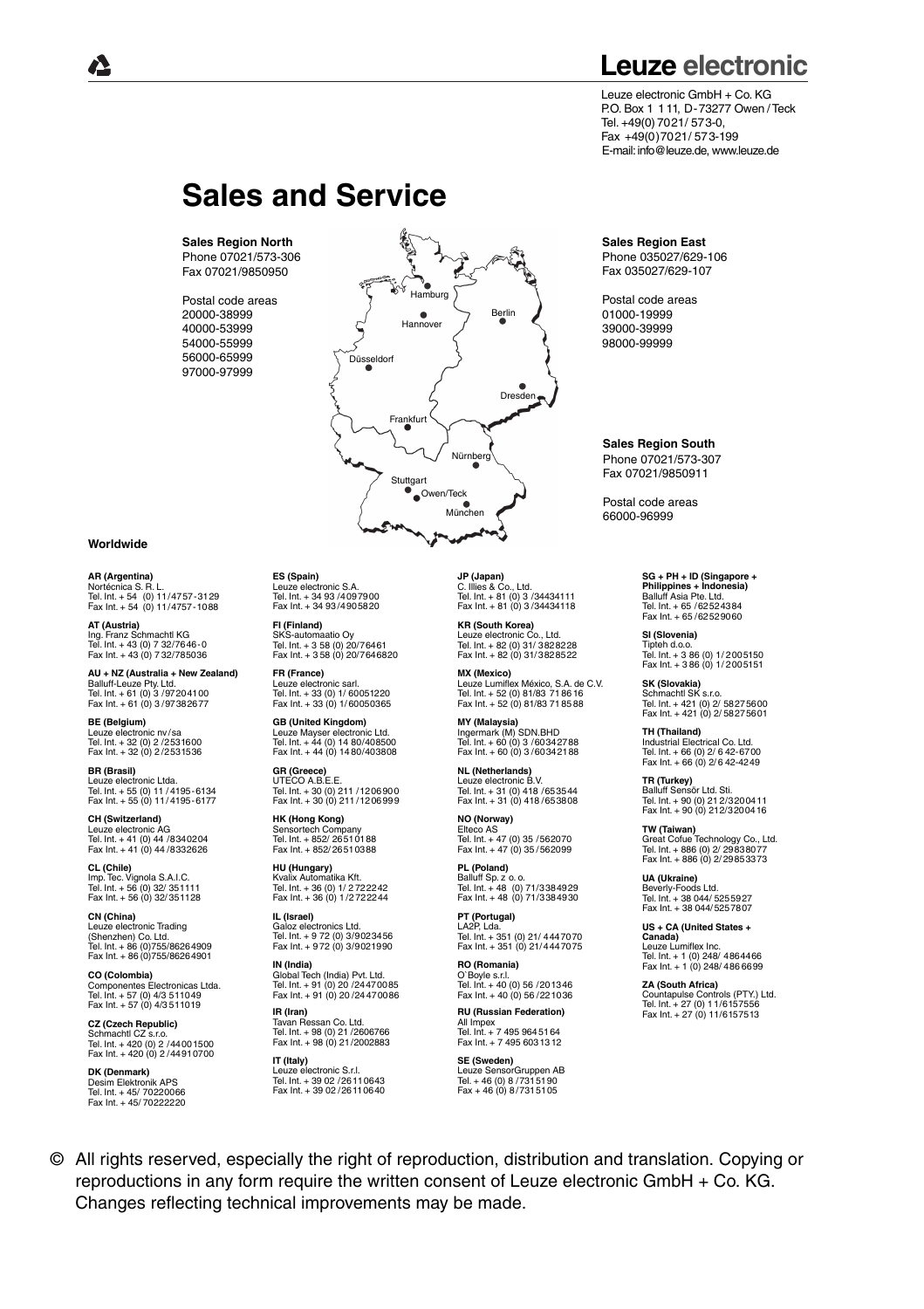| 1            |  |
|--------------|--|
| 1.1          |  |
| 1.2          |  |
| 1.3          |  |
| $\mathbf{2}$ |  |
| 3            |  |
| 4            |  |
| 4.1          |  |
| 4.2          |  |
| 4.3          |  |
| 4.4          |  |
| 4.5          |  |
| 4.6          |  |
| 5            |  |
| 5.1          |  |
| 5.2          |  |
| 5.3          |  |
| 6            |  |
|              |  |
| 6.1          |  |
| 6.2          |  |
| 6.3          |  |
| 6.4          |  |
| 6.5          |  |
| 6.6          |  |
| 6.7          |  |
| 6.8          |  |
| 6.9          |  |
| 6.10         |  |
| 6.11         |  |
| 6.12         |  |
| 6.13         |  |
| 6.14         |  |
| 6.15         |  |
| 6.16         |  |
| 6.17         |  |
| 6.18         |  |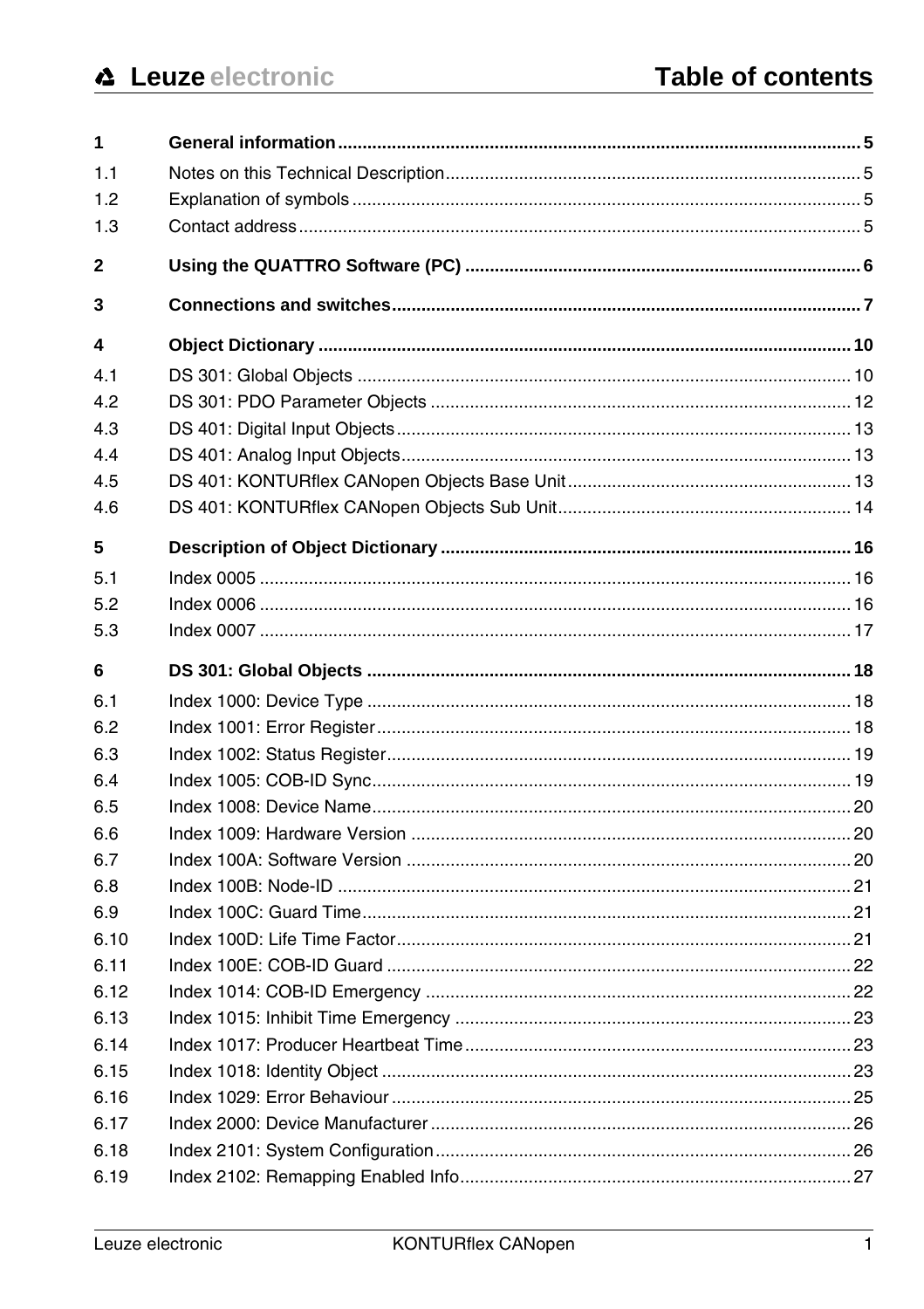| 6.21           |  |
|----------------|--|
| 6.22           |  |
| 6.23           |  |
| 6.24           |  |
| 7              |  |
| 7.1            |  |
| 7.2            |  |
| 7.2.1          |  |
| 7.2.2          |  |
| 8              |  |
| 8.1            |  |
| 8.2            |  |
| 8.3            |  |
| 9              |  |
| 9.1            |  |
| 9.2            |  |
| 9.3            |  |
| 9.4            |  |
| 10             |  |
|                |  |
| 10.1           |  |
| 10.2           |  |
| 10.3           |  |
| 10.4           |  |
| 10.5           |  |
| 10.6           |  |
| 10.7           |  |
| 10.8           |  |
| 10.9           |  |
| 10.10          |  |
| 10.11          |  |
| 10.12          |  |
| 10.13          |  |
| 10.14          |  |
| 10.15          |  |
| 10.16          |  |
| 10.17<br>10.18 |  |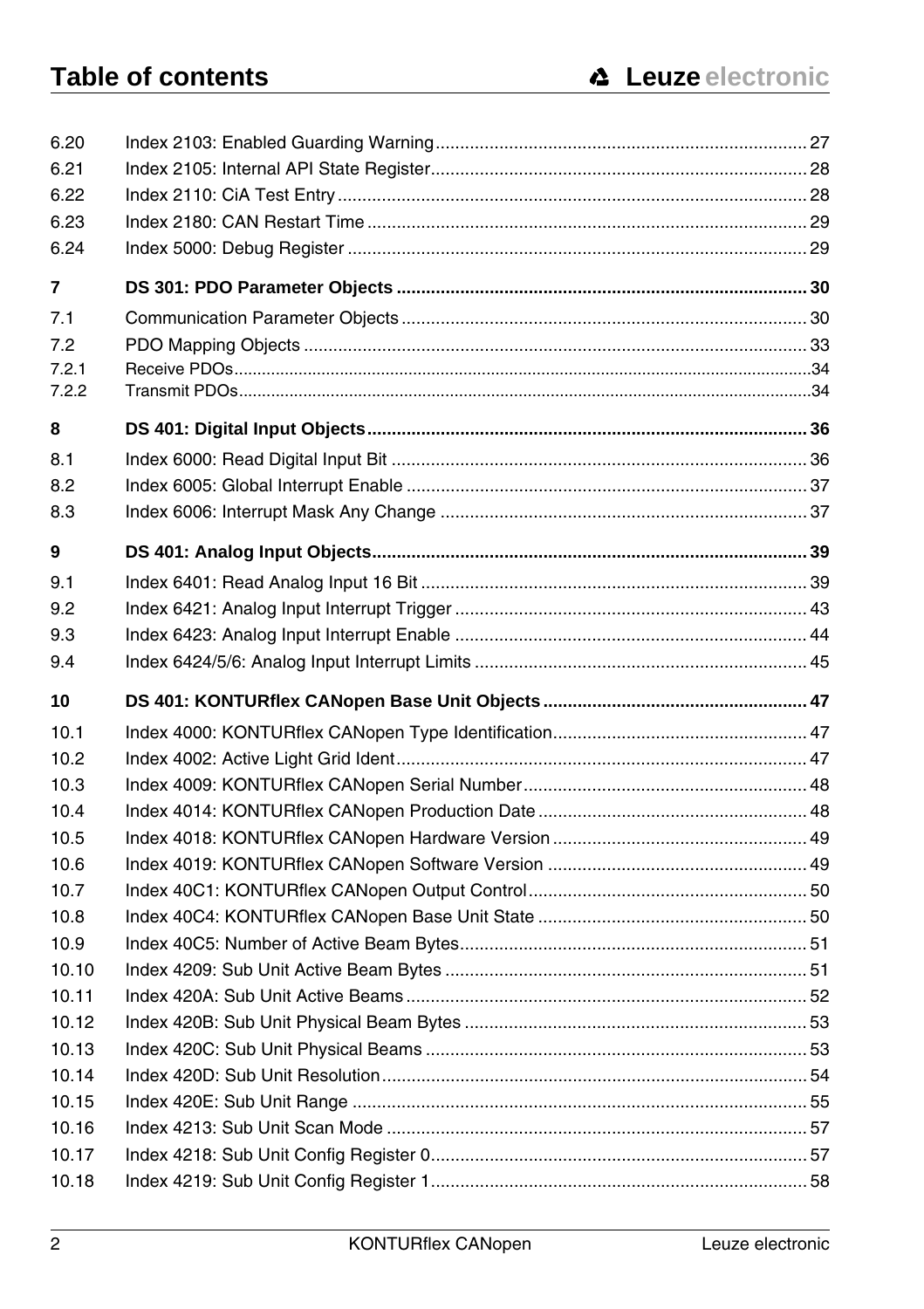| 11    |  |
|-------|--|
| 10.22 |  |
| 10.21 |  |
| 10.20 |  |
|       |  |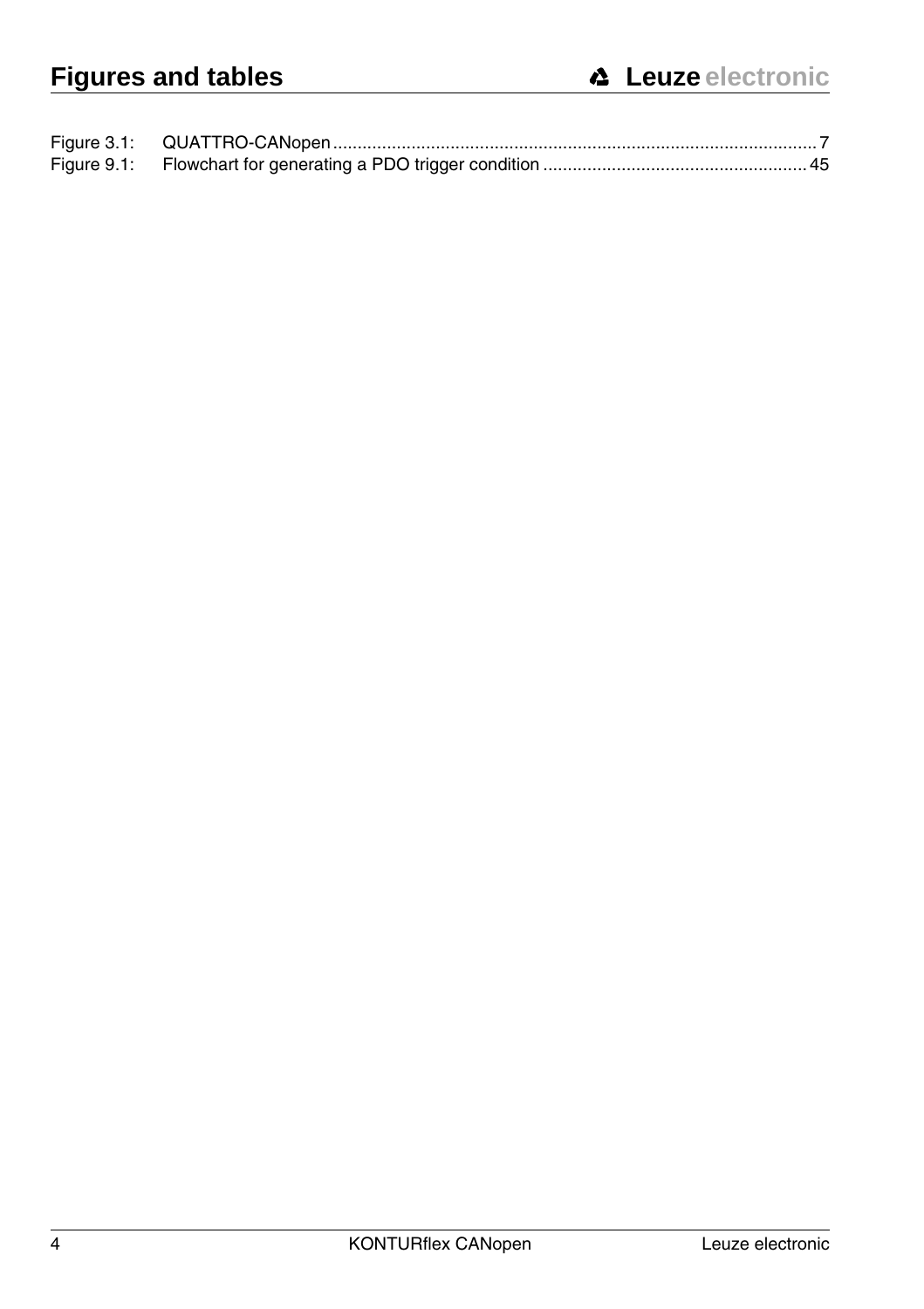# <span id="page-6-0"></span>**1 General information**

#### <span id="page-6-1"></span>**1.1 Notes on this Technical Description**

This additional technical description contains the description of the CANopen Interface for the KONTURflex CANopen CANopen Device. For better understanding of this description it is needed to read the technical description of the KONTURflex because the QUATTRO CANopen is really a Modbus device with an internal Modbus to CANopen gateway.

Also if it is referred to "KONTURflex CANopen-Register", please see the attachment A of the **instruction** 

It is important to note that the described system must not be used as a safety related sensor.

These technical description should be stored carefully. It should be available for the entire operating time of the KONTURflex CANopen.

The Leuze electronic GmbH + Co. KG is not liable for damages caused by improper use. Acquaintance with these instructions is an element of the knowledge required for proper use.

#### <span id="page-6-2"></span>**1.2 Explanation of symbols**

The symbols used in this technical description are explained below.



#### **Attention!**

This symbol appears before text passages which must absolutely be observed. Failure to heed this information may lead to injuries to personnel or damage to the equipment.



#### **Notice!**

This symbol indicates text passages containing important information.

 $\%$  This symbol asks you to carry out an action.

#### <span id="page-6-3"></span>**1.3 Contact address**

Leuze electronic GmbH + Co. In der Braike 1, Postfach 1111 73277 Owen/Teck, Germany Phone +49 (0) 7021/573 0 Fax +49 (0) 7021/573 199 http://www.leuze.de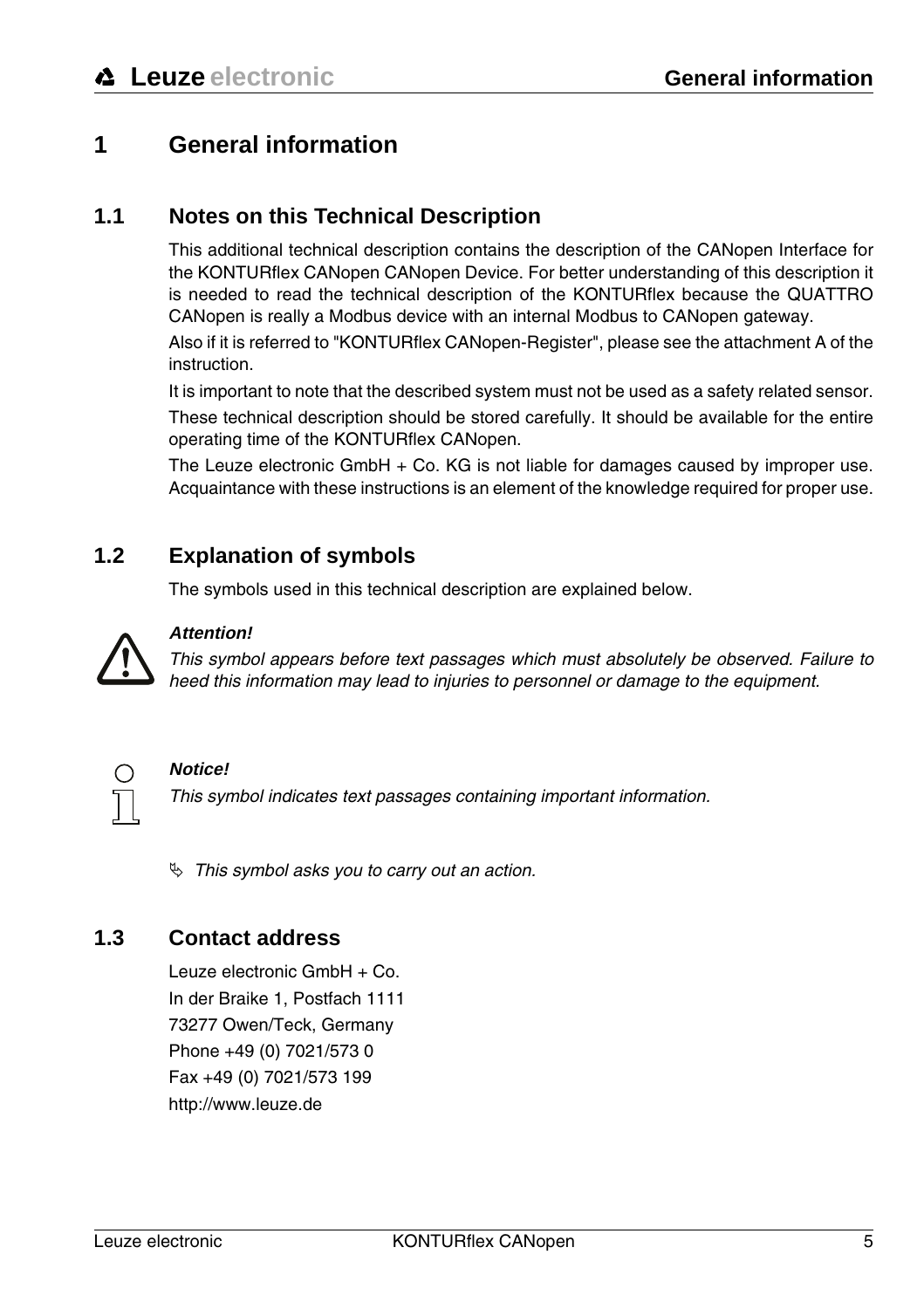# <span id="page-7-0"></span>**2 Using the QUATTRO Software (PC)**

The software on the PC for the KONTURflex CANopen configuration and diagnostic is also usable with the KONTURflex CANopen CANopen device.

The following things must be paid attention:

- The Firmware of the KONTURflex CANopen doesn't know anything about the internal connected CANopen gateway. So the QUATTRO Software is identifying the CANopen device as a Modbus Device.
- It is possible to do some diagnostics or to create test configurations for getting the programming values, but It makes no sense to do any configuration for the application by the QUATTRO software because all configuration is overwritten by the CANopen Master at connection establishment.
- Never change the Modbus address, it must be "1".
- While the QUATTRO Software is communicating with the device the CANopen communication is stopped. With the menu "Measurement Data/ view/stop" the CANopen communication can be started again. If the QUATTRO Software is terminated in an irregularly way the device must be switched off to start the CANopen communication again.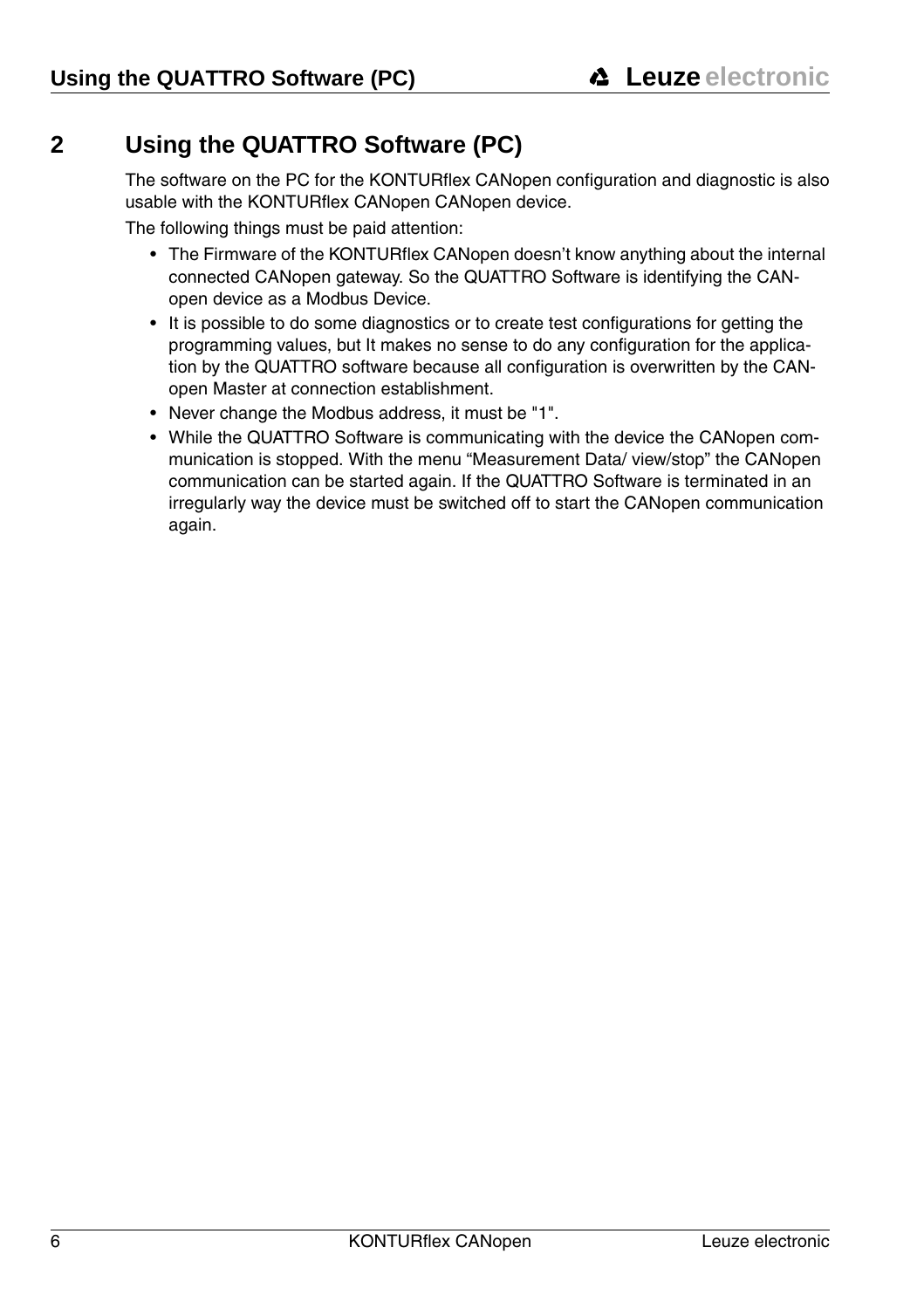# <span id="page-8-0"></span>**3 Connections and switches**



<span id="page-8-1"></span>Figure 3.1: QUATTRO-CANopen

Please note, that the QUATTRO-CANopen schematic is different regarding the connecting and operating instructions of KONTURflex CANopen.

#### **Baud rate**

The baud rate setting is done by the dip switch S3 abc

| S <sub>3</sub> c | S <sub>3</sub> b | S3a | <b>CAN-Baud Rate/Bus length</b> |          |                    |
|------------------|------------------|-----|---------------------------------|----------|--------------------|
| off              | off              | off |                                 | Mbit/sec | $25 \text{ m}^{1}$ |
| off              | off              | on  | 800                             | kbit/sec | $50m^{1}$          |
| off              | on               | off | 500                             | kbit/sec | 100 $m2$           |
| off              | on               | on  | 250                             | kbit/sec | $250m^{2}$         |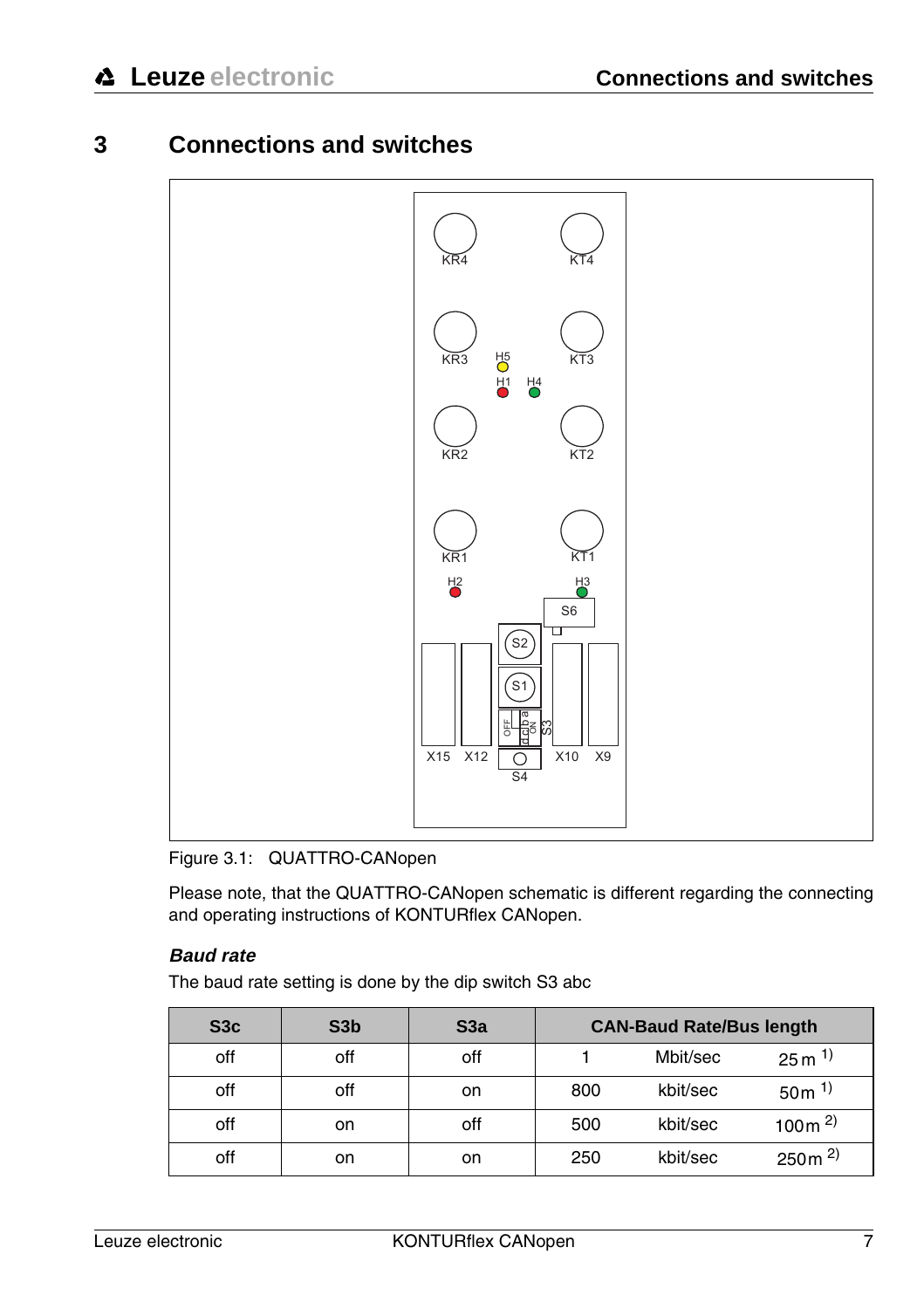| on | off | off | 125 | kbit/sec | 500 $m3$  |
|----|-----|-----|-----|----------|-----------|
| on | off | on  | 50  | kbit/sec | 1000 $m3$ |
| on | on  | off | 20  | kbit/sec | 2500 $m3$ |
| on | on  | on  | 10  | kbit/sec | 5000 $m3$ |

<sup>1)</sup> Calculation without optocouplers. For optocouplers bus length is reduced for about 4m per 10nsec propagation delay of employed optocoupler type.

- 2) Calculation with 40nsec optocoupler propagation delay.
- 3) Calculation with 100nsec optocoupler propagation delay. The calculation of the bus length is based on a line propagation delay of 5nsec/m.

#### **CAN Identifier**

The CAN Identifier is set by the hex-switch S1 (low) and S2 (high).

All Identifiers from 1 to 127 are valid settings. Identifier 0 is used to load the ID from object 2100.

#### **Bus termination**

The bus termination can be activated by dip switch S3d.

#### **Reset**

A reset like powerup reset can be done by the pushbutton S4.

#### **Firmware update**

By setting the switch S6 to the right and then powerup or reset the KONTURflex CANopen CANopen a Firmware update can be done.

#### **Power supply connection**

| Plug X9 (grey) |            |  |  |
|----------------|------------|--|--|
| <b>PING</b>    | $+24V$     |  |  |
| <b>PINF</b>    | <b>GND</b> |  |  |
| <b>PINJ</b>    | PNP OUT    |  |  |
| <b>PINH</b>    | free       |  |  |
| <b>PINK</b>    | free       |  |  |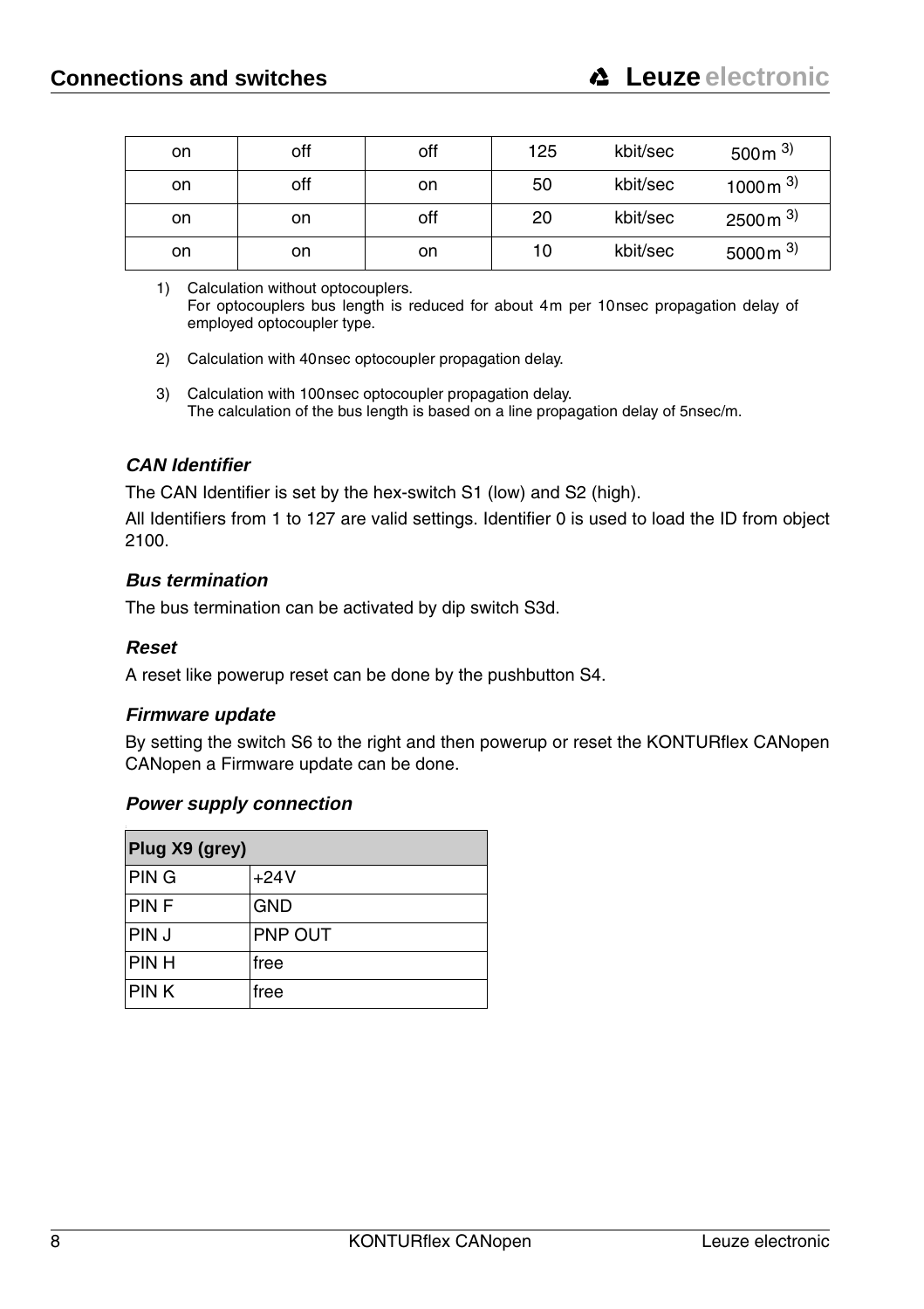#### **RS232 connection**

| Plug X10 (black)  |                          |  |  |
|-------------------|--------------------------|--|--|
| PIN <sub>6</sub>  | free                     |  |  |
| PIN <sub>7</sub>  | free                     |  |  |
| PIN <sub>8</sub>  | <b>GND</b>               |  |  |
| PIN <sub>9</sub>  | <b>RS232 Transmitter</b> |  |  |
| PIN <sub>10</sub> | RS232 Receiver           |  |  |

#### **Can Bus Connection**

| Plug X12 (green) and X15 (blue) |                  |                                  |  |
|---------------------------------|------------------|----------------------------------|--|
| X <sub>12</sub>                 | X15              |                                  |  |
| PIN <sub>1</sub>                | PIN 1 (UL)       | Gnd                              |  |
| PIN <sub>2</sub>                | PIN <sub>2</sub> | CanL                             |  |
| PIN <sub>3</sub>                | PIN <sub>3</sub> | schield                          |  |
| PIN <sub>4</sub>                | PIN <sub>4</sub> | CanH                             |  |
| PIN <sub>5</sub>                | <b>PIN</b>       | +24V (no connection to X9 PIN G) |  |

Please refer at the description.

#### **Indication Leds**

| Led H3(green)                                                                                                              |
|----------------------------------------------------------------------------------------------------------------------------|
| • flashing while searching for light curtains after powerup, or if a light curtain is discon-<br>nected while in operation |
| • off in normal operation                                                                                                  |
| Led H2(red)                                                                                                                |
| • off in normal operation                                                                                                  |
| • on when switch S6 is set to the right position for a Firmware update                                                     |
| Led H1(red) and H4(green)                                                                                                  |
| • as defined in CANopen specification                                                                                      |
| Led H5(yellow)                                                                                                             |
| • flashing 10% on/90% off ready for operation                                                                              |
| flashing 50% on/50% off warning (bus status, non critical)                                                                 |
| $\sim$ $\sim$ $\sim$ $\sim$ $\sim$ $\sim$ $\sim$ $\sim$                                                                    |

• flashing 80% on/20% off error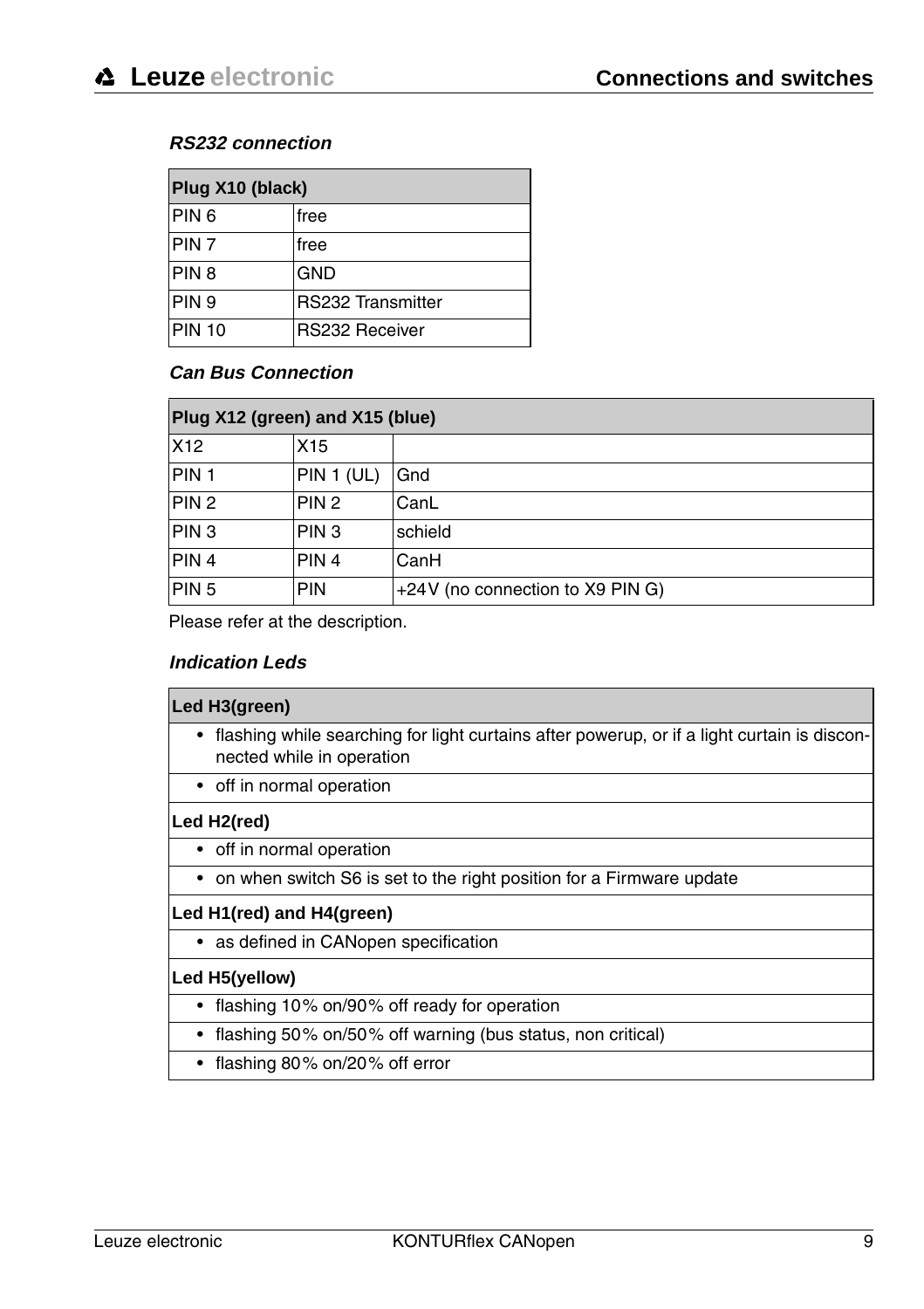# <span id="page-11-0"></span>**4 Object Dictionary**

The KONTURflex CANopen implements a complex object dictionary for CANopen I/O devices.



#### **Notice!**

For detailed information about CANopen objects see additional brochure "CANopenCANopen Guideline" to be downloaded at http://www.leuze.de/downloads/los/08/ CANopen\_Guidelines.zip" or refer to the CiA-webpage http://www.can-cia.org/canopen.

#### <span id="page-11-1"></span>**4.1 DS 301: Global Objects**

For the objects tables all values are shown in hexadecimal way. For access type the following settings are valid:

ro read only

- wo write only
- rw read and write access enabled

| Index | Sub-Index      | <b>Name</b>                                         | <b>Access</b> |
|-------|----------------|-----------------------------------------------------|---------------|
| 0005  |                | Dummy 8                                             | <b>WO</b>     |
| 0006  | L,             | Dummy 16                                            | <b>WO</b>     |
| 0007  | ä,             | Dummy 32                                            | <b>WO</b>     |
| 1000  |                | Device Type                                         | ro            |
| 1001  |                | Error Register                                      | ro            |
| 1002  | -              | Manufacturer Status Register                        | ro            |
| 1005  |                | COB-ID Sync <sup>1)</sup><br>Identifier Sync Object | rw            |
| 1008  |                | Device Name <sup>2)</sup>                           | ro            |
| 1009  |                | Hardware Version <sup>2)</sup>                      | ro            |
| 100A  | L,             | Software Version <sup>2)</sup>                      | ro            |
| 100B  | -              | Node $Id$ <sup>3)</sup>                             |               |
| 100C  | $\overline{a}$ | <b>Guard Time</b>                                   | rw            |
| 100D  | $\overline{a}$ | Life Time Factor                                    | rw            |
| 100E  | L,             | COB-ID Guard 3)                                     |               |
| 1014  |                | COB ID Emergency                                    | rw            |
| 1015  | -              | Inhibit Time Emergency                              | rw            |
| 1017  |                | <b>Producer Heartbeat Time</b>                      | rw            |
| 1018  | 0              | <b>Identity Object</b>                              | ro            |
|       | 1              | Vendor ID                                           | ro            |
|       | 2              | <b>Product Code</b>                                 | ro            |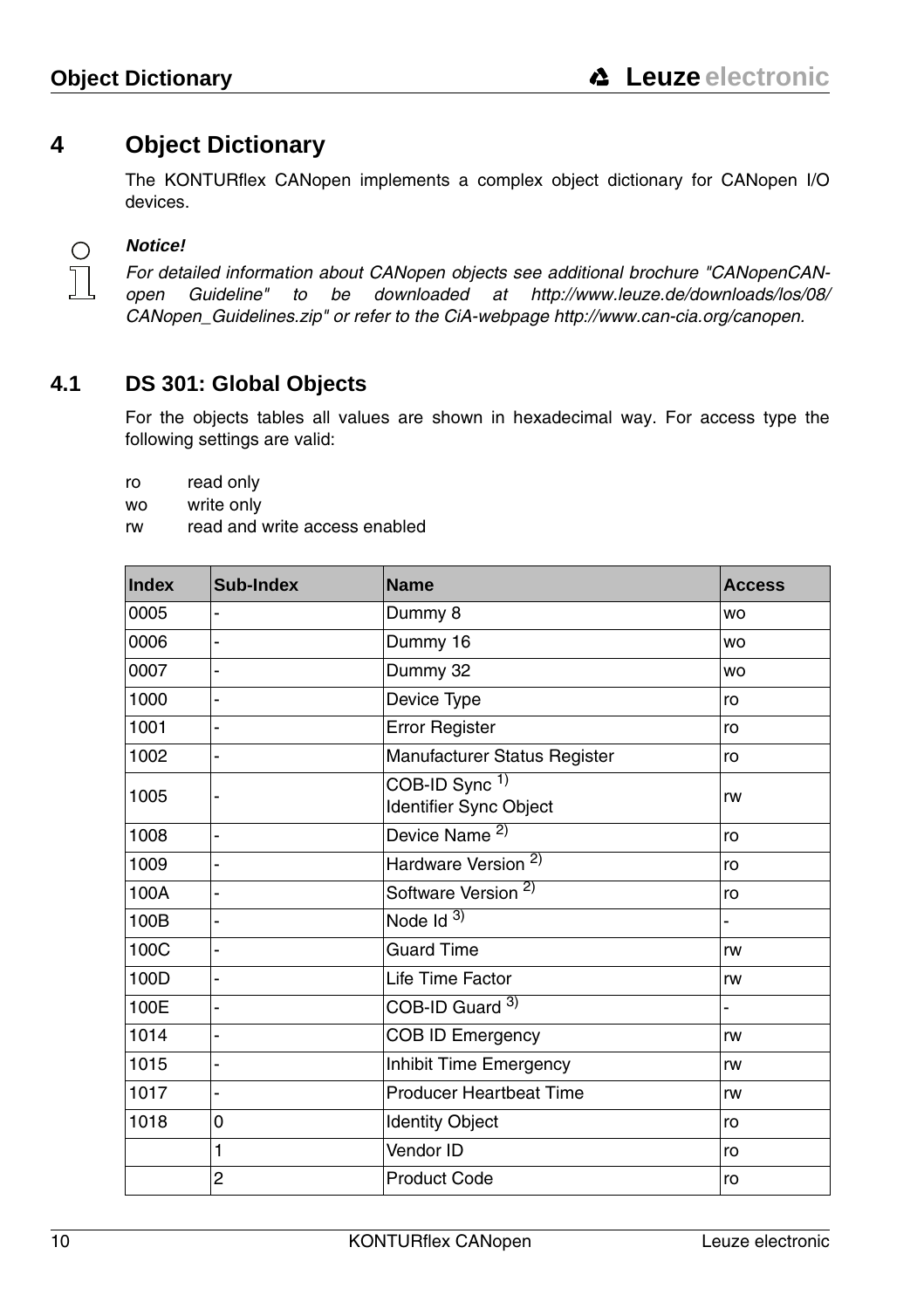|      | 3 | <b>Revision Number</b>            | ro |
|------|---|-----------------------------------|----|
|      | 4 | Serial Number                     | ro |
| 1029 | 0 | Error Behaviour                   | ro |
|      | 1 | In case of bus errors             | rw |
|      | 2 | In case of output errors          | rw |
| 2000 |   | Device Manufacturer <sup>4)</sup> | ro |
| 2101 |   | <b>System Configuration</b>       | ro |
| 2102 |   | Remapping Enabled Info            | ro |
| 2103 |   | <b>Enable Guarding Warning</b>    | rw |
| 2105 |   | Internal Api State Register       | ro |
| 2110 |   | CiA Conformance Test Entry        |    |
|      |   | Conformance Test Entry 1          | rw |
| 2180 |   | <b>CAN Restart Time</b>           | rw |
| 5000 |   | Debug-Register                    | rw |

1) This object cannot be written to in operational device state. Only use this command in pre-operational device state, otherwise the KONTURflex CANopen CANopen will answer requests with SDO abort telegrams.

- 2) This objects show the chip type and version as visible strings.
- 3) This object is not accessible for the application because of standard conforming reasons.
- 4) This objects shows "Frenzel + Berg" as visible string data type.

#### **Notice!**

All "visible string" data type objects are restricted to a maximum of 20 characters. The data type entries Index 0005 to 0007 are implemented for compatibility reasons. They may be mapped to PDOs in order to define the appropriate space in the PDO.

| <b>Index</b> | Sub            | <b>Name</b>                 | Value in Hex.                                                      |
|--------------|----------------|-----------------------------|--------------------------------------------------------------------|
| 1000         |                | Device Type                 | 0007 0191 h                                                        |
| 1018         | 0              | <b>Identity Object</b>      | 04h                                                                |
|              |                | Vendor ID                   | 0000 0058 h                                                        |
|              | $\overline{2}$ | Product Code                | FF04 010A h                                                        |
|              | 3              | Revision Number             | $0 \ldots 0$ xFFFFFFFFF                                            |
|              | 4              | <b>Serial Number</b>        | 0                                                                  |
| 2101         |                | <b>System Configuration</b> | Set according to the setting of the con-<br>figuration input bits. |

For the read only objects following data is set: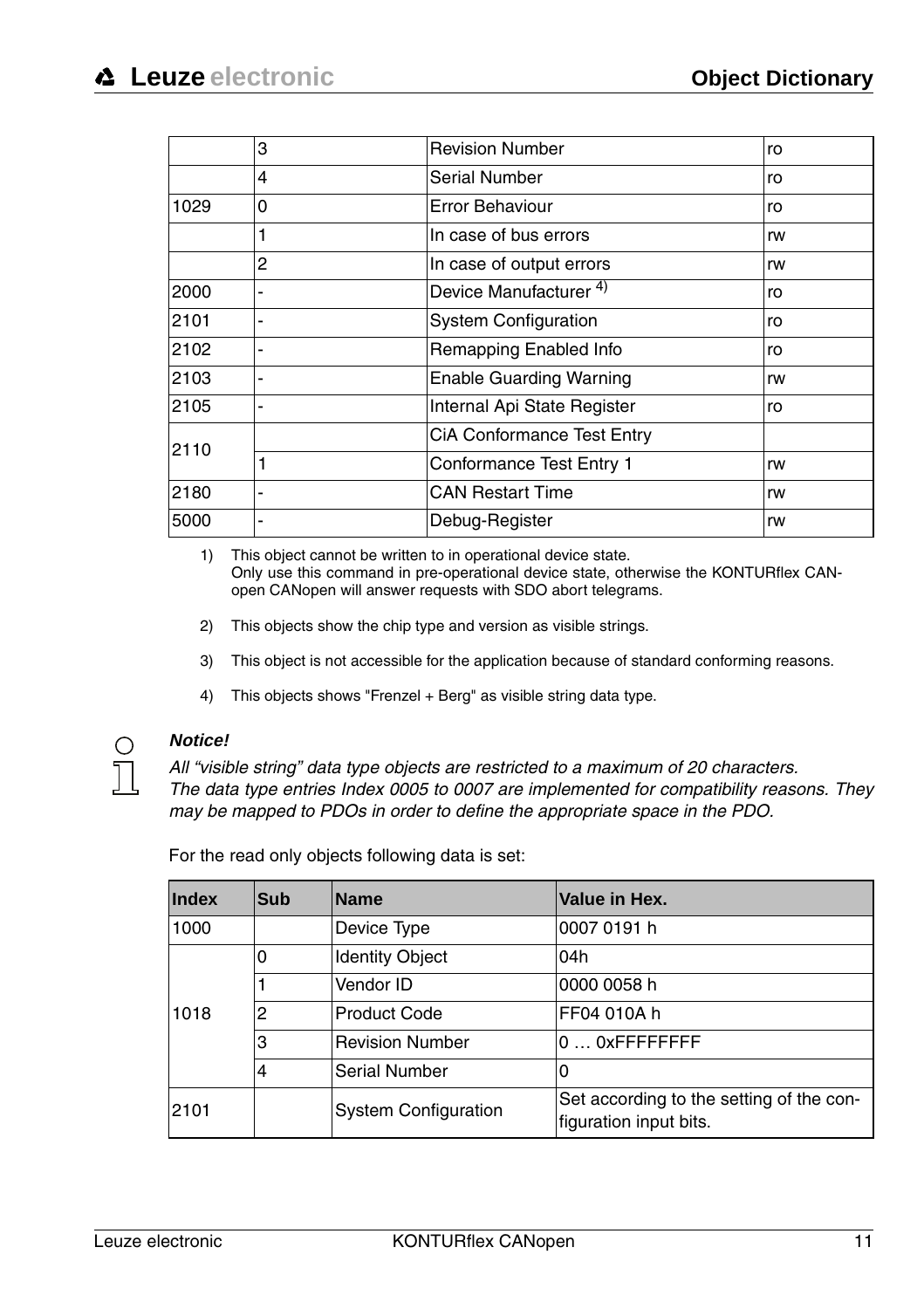# <span id="page-13-0"></span>**4.2 DS 301: PDO Parameter Objects**

Description of PDO Parameter objects:

These objects enable dynamic PDO mapping, variable identifier distribution for PDOs and setting of the transmission mode, inhibit and event times.

For the KONTURflex CANopen CANopen setting of all parameters may be done in the device state "operational" as well as in "pre-operational" state.

| Index        | Sub-Index      | <b>Name</b>                                                                          | <b>Access</b> |
|--------------|----------------|--------------------------------------------------------------------------------------|---------------|
| 1400         | 0              | Receive PDO1<br><b>Communication Parameter</b>                                       | ro            |
|              | 1              | COB-ID                                                                               | rw            |
|              | $\overline{2}$ | <b>Transmission Type</b>                                                             | rw            |
|              | 3              | <b>Inhibit Time</b>                                                                  | rw            |
|              | 4              | Reserved                                                                             | rw            |
|              | 5              | <b>Event Time</b>                                                                    | rw            |
| 1600         | 0              | Receive PDO1<br>Parameter mapping                                                    | rw            |
|              | $1$ to n       | <b>Mapped Object</b><br>(max. 8 objects mappable)                                    | rw            |
| 1800         | 0              | Transmit PDO1<br><b>Communication Parameter</b>                                      | ro            |
|              | 1              | COB-ID                                                                               | rw            |
|              | $\overline{2}$ | <b>Transmission Type</b>                                                             | rw            |
|              | 3              | <b>Inhibit Time</b>                                                                  | rw            |
|              | 4              | Reserved                                                                             | rw            |
|              | 5              | <b>Event Time</b>                                                                    | rw            |
| 1801<br>1805 |                | Transmit PDO2 to TPDO6<br><b>Communication Parameter</b><br>Same as 1800.00  1800.05 | rw            |
| 1A00         | 0              | <b>Transmit PDO1</b><br>Parameter mapping                                            | rw            |
|              | $1$ to n       | Mapped Object<br>(max. 8 objects mappable)                                           | rw            |
| 1A01<br>1A05 |                | Transmit PDO2 to TPDO6<br>Parameter mapping<br>rw<br>Same as 1A00                    |               |



#### **Notice!**

The KONTURflex CANopen CANopen supports 1 receive and 6 transmit PDOs. All objects for higher PDO numbers are not implemented.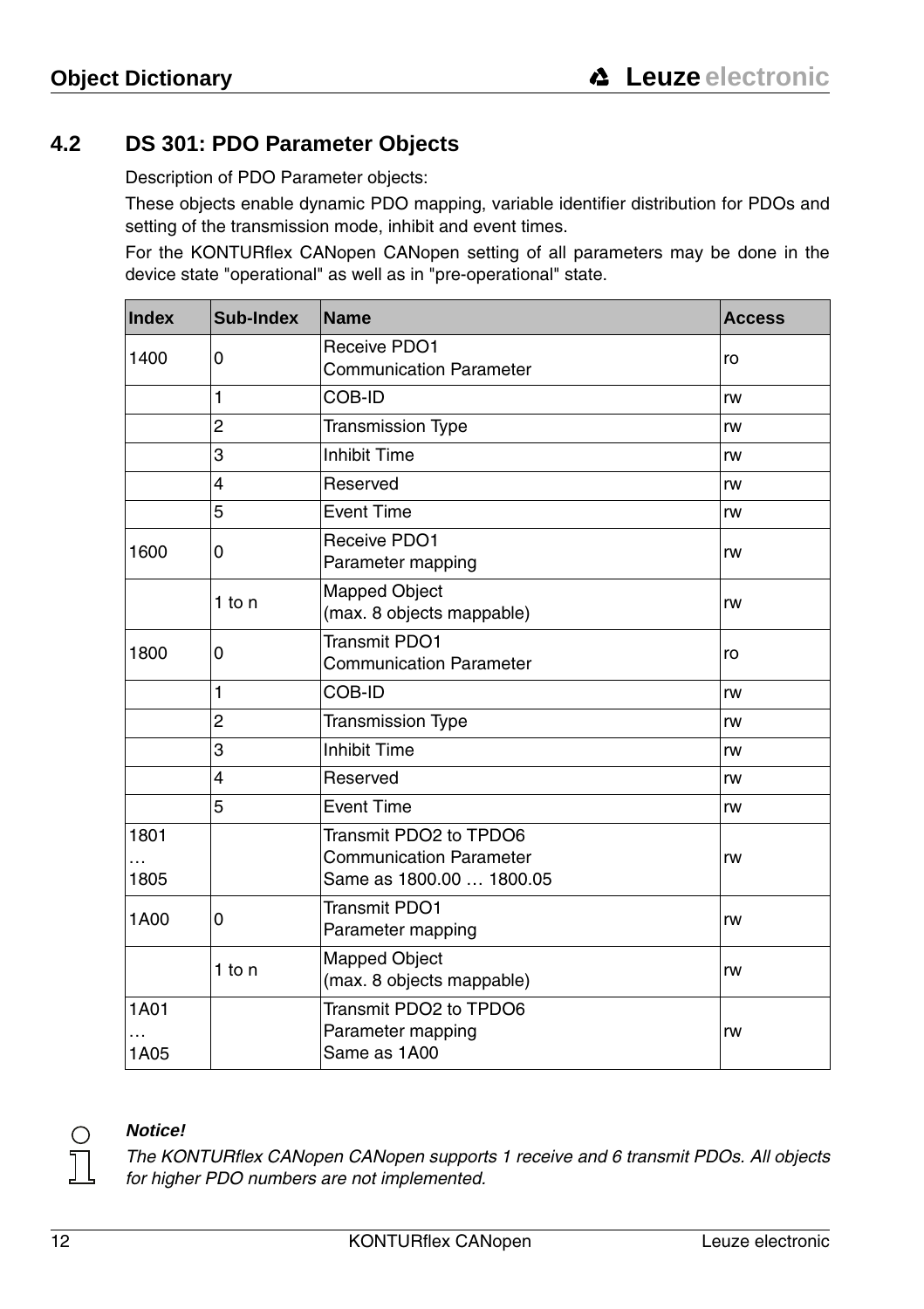# <span id="page-14-0"></span>**4.3 DS 401: Digital Input Objects**

The digital input data represents the digital beam data of the KONTURflex CANopen.

| Index | Sub-Index | <b>Name</b>                                     | <b>Access</b> |
|-------|-----------|-------------------------------------------------|---------------|
| 6000  | l0 to n   | Read Digital Input 8 Bit<br>(Digital beam data) | ro            |
| 6002  | $0$ to n  | Polarity Input 8 Bit                            | rw            |
| 6005  |           | Global Interrupt Enable                         | rw            |
| 6006  | $0$ to n  | Interrupt Mask: any change                      | rw            |

#### <span id="page-14-1"></span>**4.4 DS 401: Analog Input Objects**

The analog input objects represent the analog beam data of max. 4 light grid elements.

| Index | Sub-Index         | <b>Name</b>                          | <b>Access</b> |
|-------|-------------------|--------------------------------------|---------------|
| 6401  | 0 <sub>to n</sub> | Read Analog Input 16 Bit             | ro            |
| 6421  | $0$ to n          | Analog Input Interrupt Trigger       | rw            |
| 6423  |                   | Analog Input global Interrupt Enable | rw            |
| 6424  | 0 <sub>to n</sub> | Analog Input Upper Limit             | rw            |
| 6425  | 0 <sub>to n</sub> | Analog Input Lower Limit             | rw            |
| 6426  | 0 <sub>to n</sub> | Analog Input Interrupt Delta         | rw            |

#### <span id="page-14-2"></span>**4.5 DS 401: KONTURflex CANopen Objects Base Unit**

| Index | Sub-Index | <b>Name</b>                                                     | Access |
|-------|-----------|-----------------------------------------------------------------|--------|
| 4000  | 0         | Type Identification<br>(KONTURflex CANopen-Register 0x0000)     | ro     |
| 4002  | 0         | Active Light Grid Ident                                         | ro     |
| 4009  | 0         | Serial Number<br>(KONTURflex CANopen-Register 0x0009)           | ro     |
| 4014  | 0         | <b>Production Date</b><br>(KONTURflex CANopen-Register 0x0014)  | ro     |
| 4018  | 0         | <b>Hardware Version</b><br>(KONTURflex CANopen-Register 0x0018) | ro     |
| 4019  | 0         | Software Version<br>(KONTURflex CANopen-Register 0x0019)        | ro     |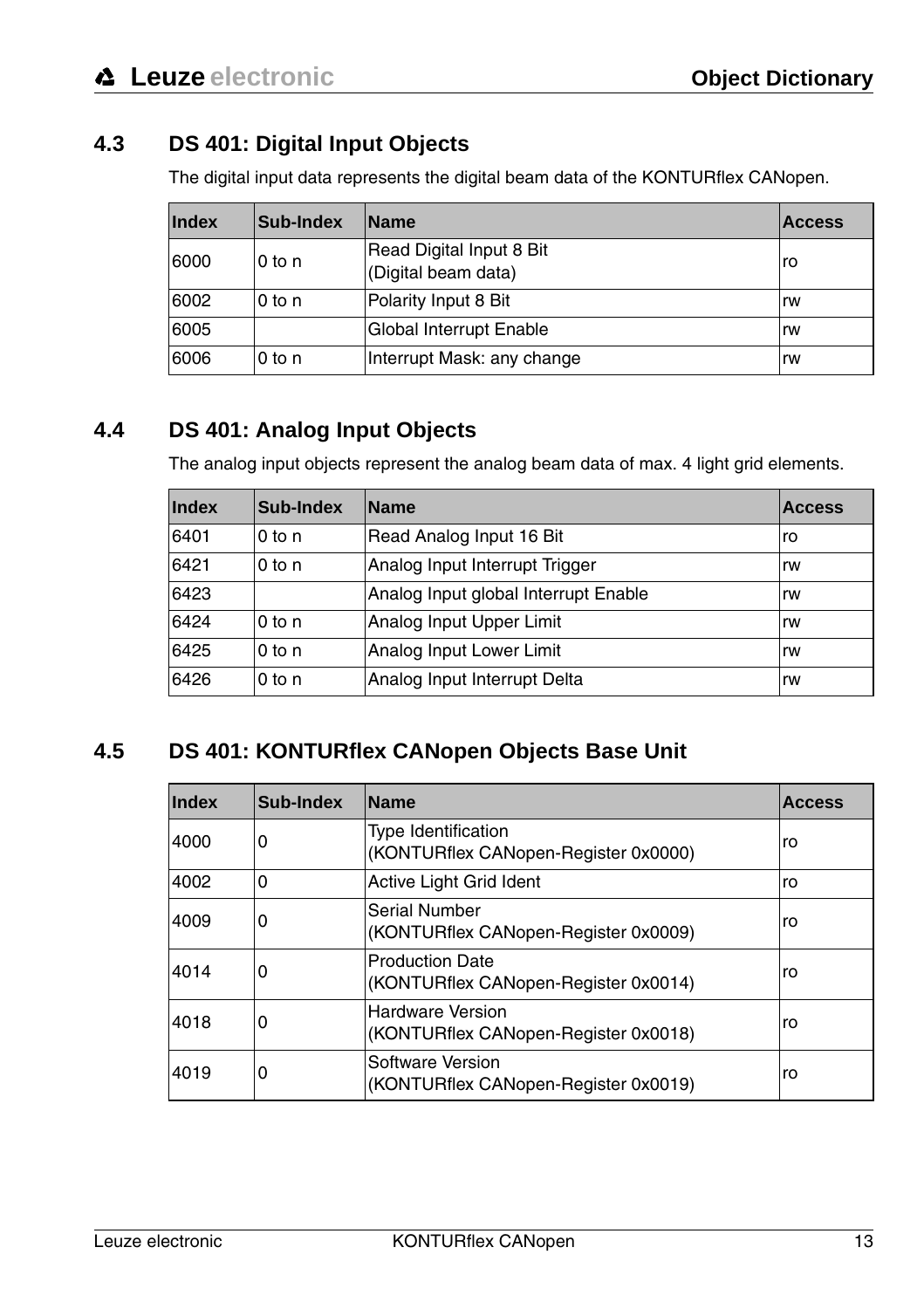| 40C1             | υ | <b>Output Control</b><br>(KONTURflex CANopen-Register 0x00C1) | rw |
|------------------|---|---------------------------------------------------------------|----|
| 40C4             | 0 | Base Unit State<br>(KONTURflex CANopen-Register 0x00C4)       | ro |
| 40C <sub>5</sub> |   | Number of Active Beam Bytes                                   | ro |

# <span id="page-15-0"></span>**4.6 DS 401: KONTURflex CANopen Objects Sub Unit**

| Index | Sub-Index  | <b>Name</b>                                                                                | <b>Access</b> |
|-------|------------|--------------------------------------------------------------------------------------------|---------------|
| 4209  | $1$ to $4$ | Sub Unit Number of Active Beam-Bytes<br>(light grid $1$ to $4$ )                           | ro            |
| 420A  | $1$ to $4$ | Sub Unit Number of Active Beams<br>(light grid $1 \ldots 4$ )                              | ro            |
| 420B  | 1 to $4$   | Sub Unit Number of Physical Beam-Bytes<br>(light grid $1$ to $4$ )                         | ro            |
| 420C  | 1 to $4$   | Sub Unit Number of Physical Beams<br>(KONTURflex CANopen-Register 0x200C light grid<br>14  | ro            |
| 420D  | $1$ to $4$ | Sub Unit Resolution<br>(KONTURflex CANopen-Register 0x200D light grid<br>14                | rw            |
| 420E  | 1 to $4$   | Sub Unit Range<br>(KONTURflex CANopen-Register 0x200E light grid<br>14                     | rw            |
| 4213  | 1 to $4$   | Sub Unit Scan Mode<br>(KONTURflex CANopen-Register 0x2013 light grid<br>14                 | rw            |
| 4218  | $1$ to $4$ | Sub Unit Configuration Reg0<br>(KONTURflex CANopen-Register 0x2018 light grid<br>14        | rw            |
| 4219  | 1 to $4$   | Sub Unit Configuration Reg1<br>(KONTURflex CANopen-Register 0x2019 light grid<br>14        | rw            |
| 421A  | 1 to $4$   | Sub Unit Configuration Reg2<br>(KONTURflex CANopen-Register 0x201A light grid<br>14        | rw            |
| 421B  | $1$ to $4$ | Sub Unit Configuration Reg3<br>(KONTURflex CANopen-Register 0x201B light grid<br>rw<br>14) |               |
| 422C  | 1 to $4$   | <b>Sub Unit State</b><br>(KONTURflex CANopen-Register 0x202C light grid<br>14              | ro            |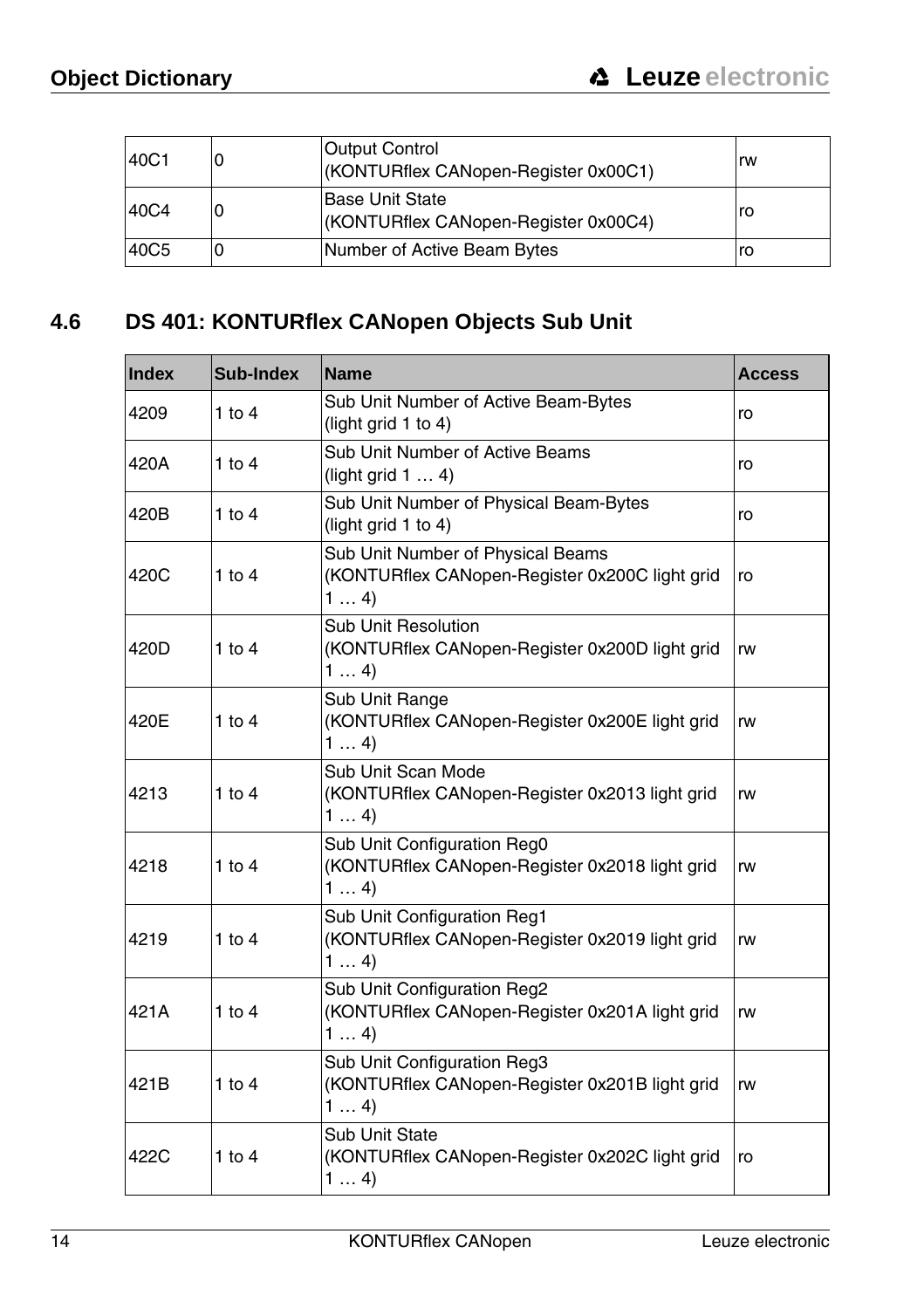| 4234 | 1 to 40 | Sub Unit Measuring Field<br>(KONTURflex CANopen-Register 0x2034 of light<br>qrid 1)  | rw |
|------|---------|--------------------------------------------------------------------------------------|----|
| 4235 | 1 to 40 | Sub Unit Measuring Field<br>(KONTURflex CANopen-Register 0x2034 of light<br>qrid 2)  | rw |
| 4236 | 1 to 40 | Sub Unit Measuring Field<br>(KONTURflex CANopen-Register 0x2034 of light)<br>qrid 3) | rw |
| 4237 | 1 to 40 | Sub Unit Measuring Field<br>(KONTURflex CANopen-Register 0x2034 of light)<br>grid 4) | rw |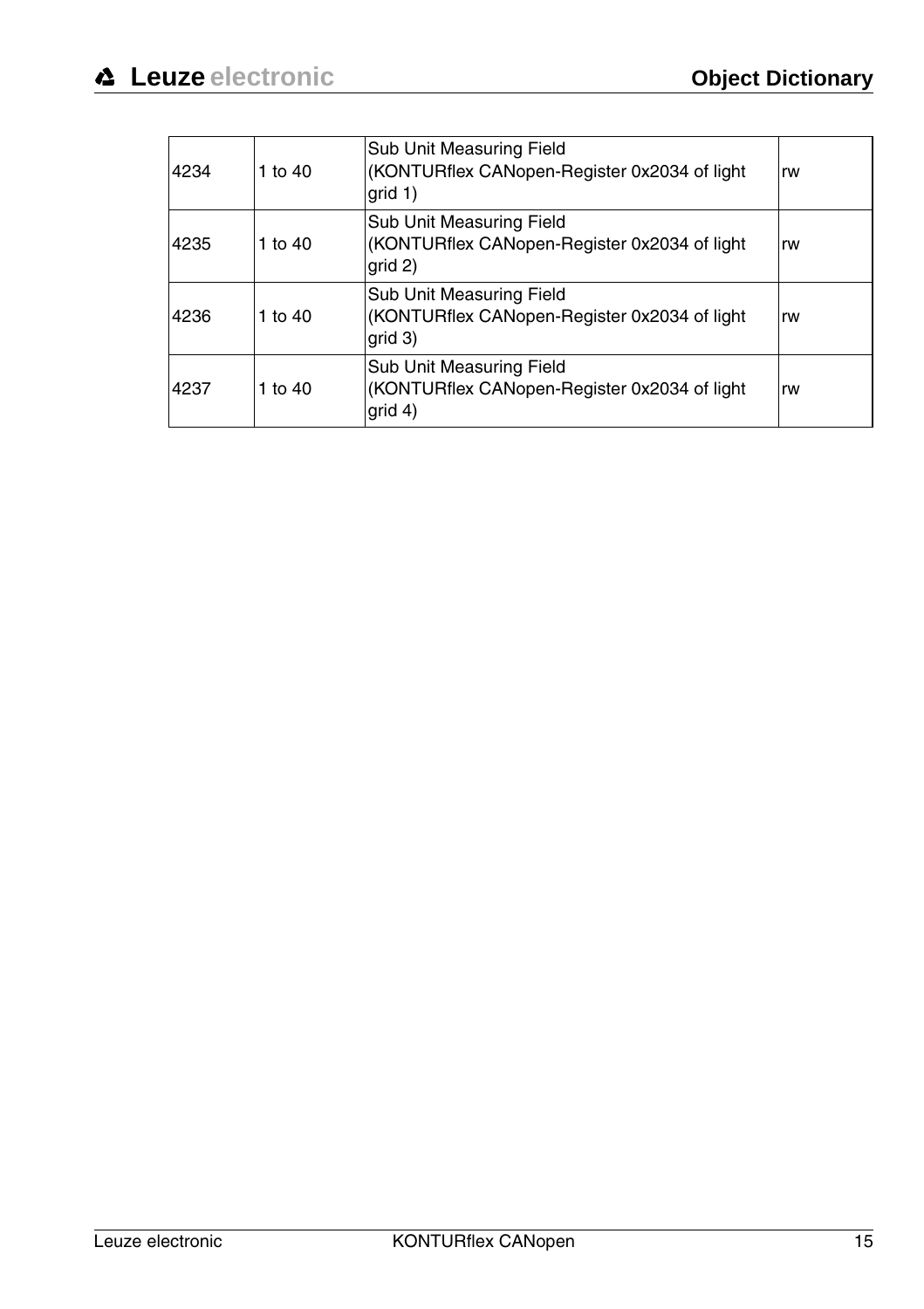# <span id="page-17-0"></span>**5 Description of Object Dictionary**

The following lists gives a short description of all dictionary entries.

#### <span id="page-17-1"></span>**5.1 Index 0005**

This object is implemented to enable reservation of data space in PDOs by mapping dummy entries.

| Index         | 0005           |
|---------------|----------------|
| Name          | Dummy 8        |
| Description   |                |
| Data Type     | Unsigned 8     |
| Access modes  | R <sub>O</sub> |
| PDO Mapping   | Yes            |
| Value Range   | -              |
| Default Value | 0              |

#### <span id="page-17-2"></span>**5.2 Index 0006**

This object is implemented to enable reservation of data space in PDOs by mapping dummy entries.

| Index         | 0006        |
|---------------|-------------|
| Name          | Dummy 16    |
| Description   |             |
| Data Type     | Unsigned 16 |
| Access modes  | RO          |
| PDO Mapping   | Yes         |
| Value Range   | -           |
| Default Value | 0           |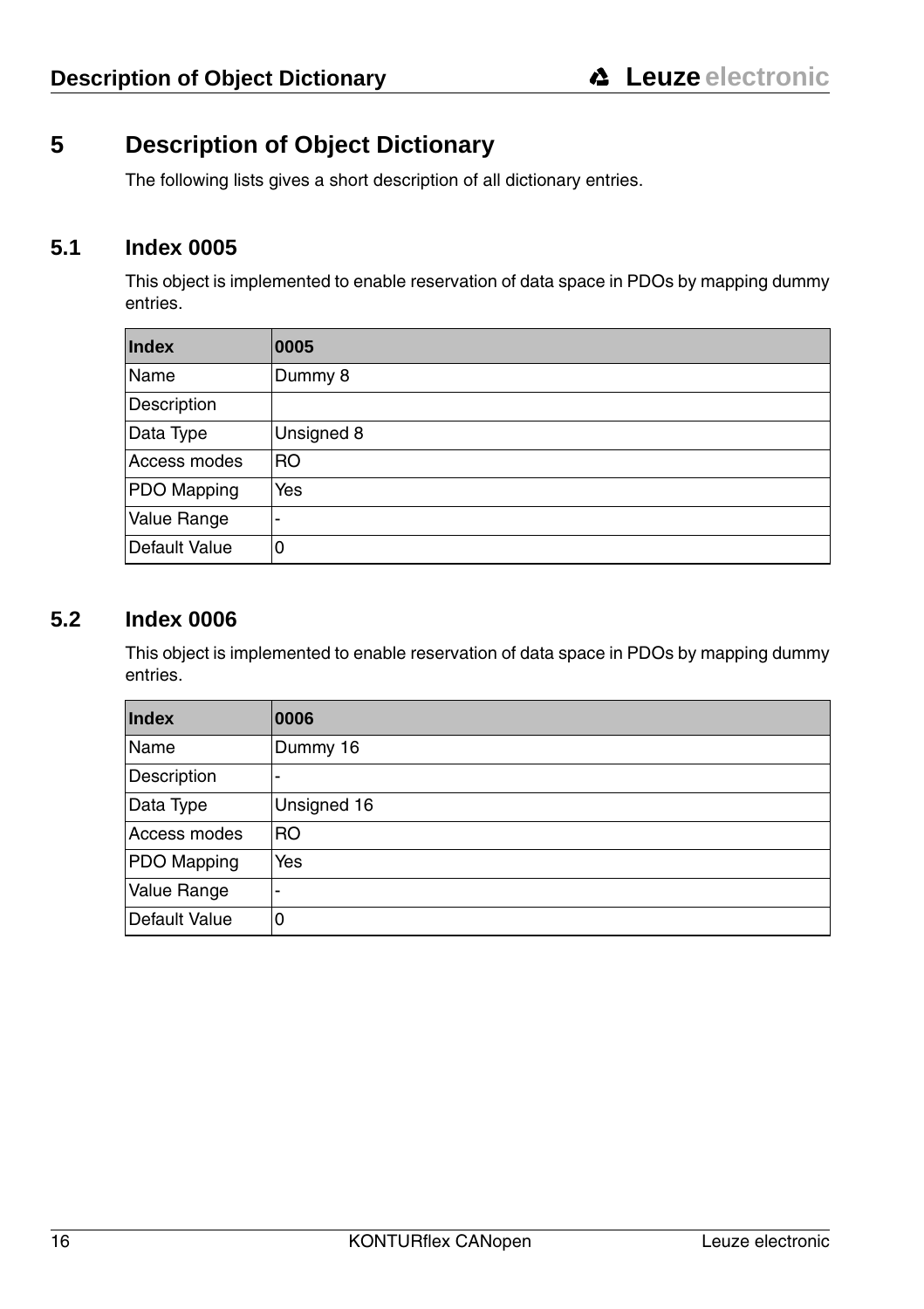# <span id="page-18-0"></span>**5.3 Index 0007**

This object is implemented to enable reservation of data space in PDOs by mapping dummy entries.

| <b>Index</b>  | 0007           |
|---------------|----------------|
| Name          | Dummy 32       |
| Description   | -              |
| Data Type     | Unsigned 32    |
| Access modes  | R <sub>O</sub> |
| PDO Mapping   | Yes            |
| Value Range   | -              |
| Default Value | 0              |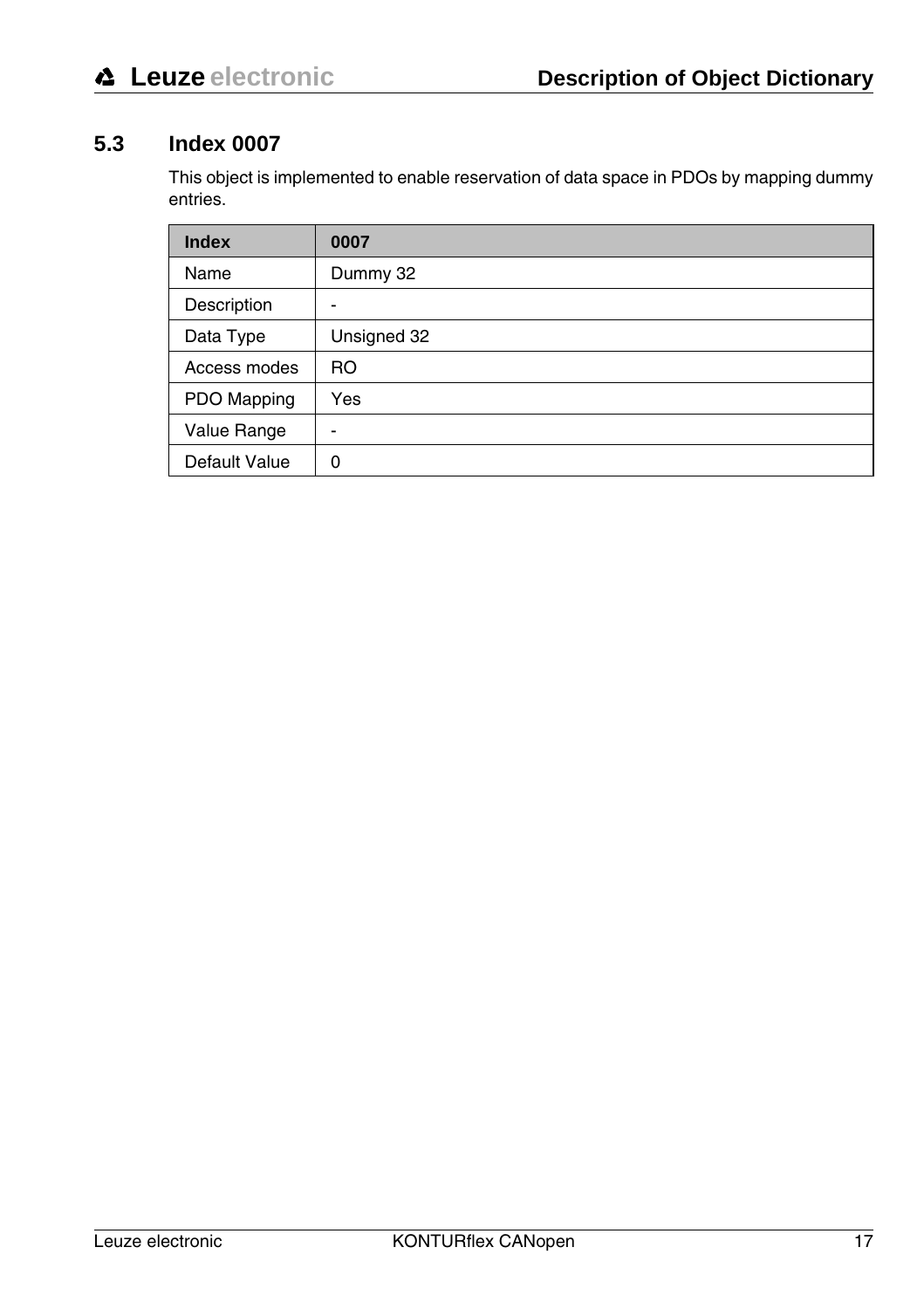# <span id="page-19-0"></span>**6 DS 301: Global Objects**

#### <span id="page-19-1"></span>**6.1 Index 1000: Device Type**

Description of the device type. The Object gives the CiA device profile number and additionally the functionality of the device.

| <b>Index</b>  | 1000h                    |                |  |
|---------------|--------------------------|----------------|--|
| Name          | Device Type              |                |  |
| Description   |                          |                |  |
| Data Type     | Unsigned 32              |                |  |
| Access modes  | <b>RO</b>                |                |  |
| PDO Mapping   | No                       |                |  |
| Value Range   | $\overline{\phantom{0}}$ |                |  |
| Default Value | <b>Operation Mode</b>    | Value of Index |  |
|               | Mode 0                   | 0005 0191 h    |  |

#### <span id="page-19-2"></span>**6.2 Index 1001: Error Register**

This object holds an error of the device.

| Index         | 1001h          |
|---------------|----------------|
| Name          | Error Register |
| Description   | -              |
| Data Type     | Unsigned 8     |
| Access modes  | R <sub>O</sub> |
| PDO Mapping   | Yes            |
| Value Range   | -              |
| Default Value | -              |

The error register has the following structure:

| <b>Bit</b> | <b>Meaning</b>                                         |
|------------|--------------------------------------------------------|
| $\Omega$   | Generic error. This bit is set, if any error is active |
|            |                                                        |
| 2          |                                                        |
| 3          |                                                        |
|            | CAN bus or communication error                         |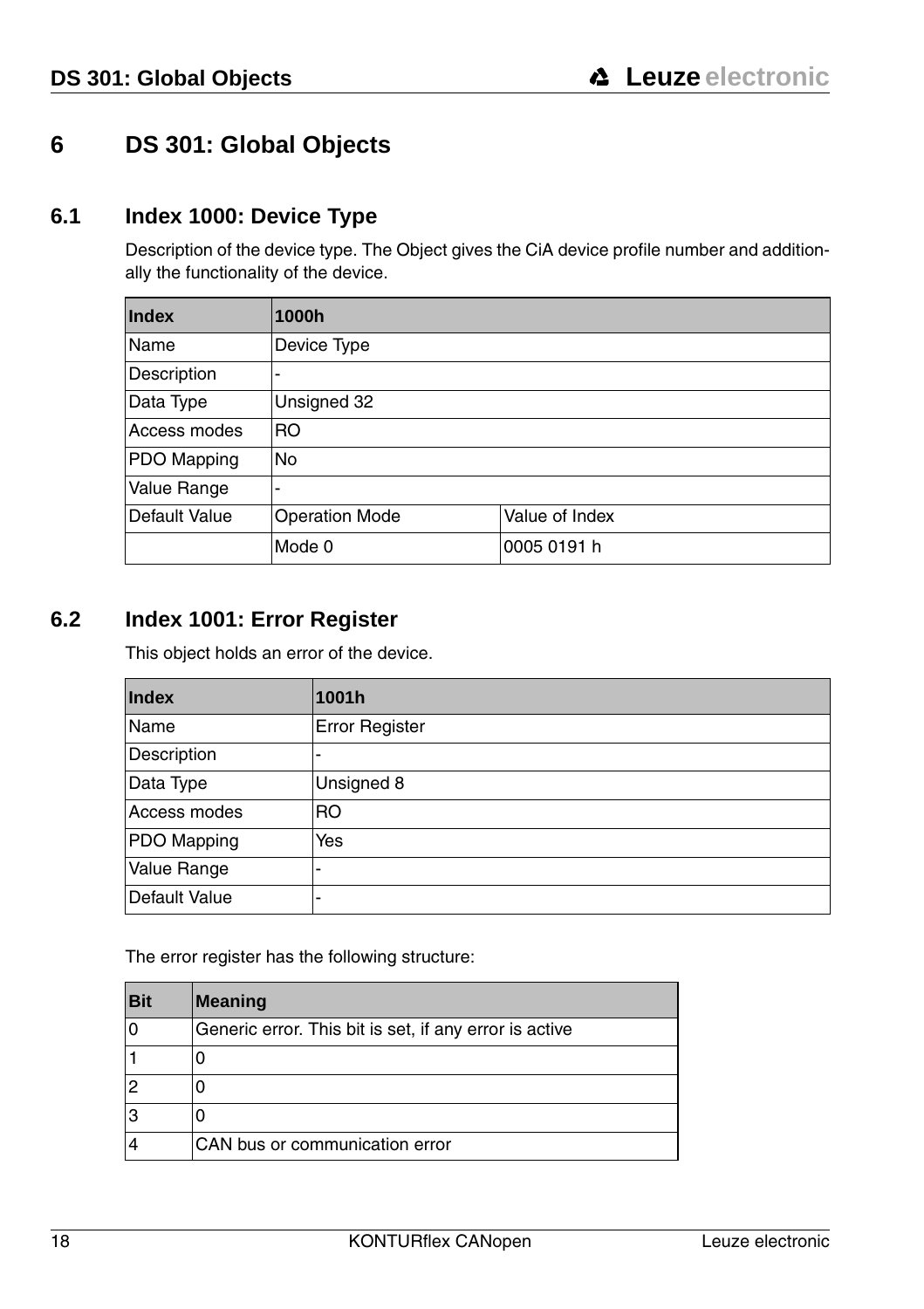| 5 |              |
|---|--------------|
| 6 |              |
|   | Device Error |

#### <span id="page-20-0"></span>**6.3 Index 1002: Status Register**

This object gives additional information for the device

This register shows the emergency coding of the device ([see chapter 11 "Emergency](#page-64-0) [Messages"](#page-64-0) for detailed information).

| Index         | 1002h                    |
|---------------|--------------------------|
| Name          | <b>Status Register</b>   |
| Description   | $\blacksquare$           |
| Data Type     | Unsigned 32              |
| Access modes  | <b>RO</b>                |
| PDO Mapping   | Yes                      |
| Value Range   | -                        |
| Default Value | $\overline{\phantom{a}}$ |

#### <span id="page-20-1"></span>**6.4 Index 1005: COB-ID Sync**

Identifier of Can Object for the Synchronisation message. The KONTURflex CANopen CANopen may only operate in Sync consumer mode. Generating of Sync messages is not possible. Therefore the Identifier for the Sync message can only be set to the value range 1 … 7FFh.

| Index              | 1005h       |
|--------------------|-------------|
| Name               | COB-ID Sync |
| Description        | -           |
| Data Type          | Unsigned 32 |
| Access modes       | <b>RW</b>   |
| PDO Mapping        | No          |
| <b>Value Range</b> | $17$ FFh    |
| Default Value      | 80h         |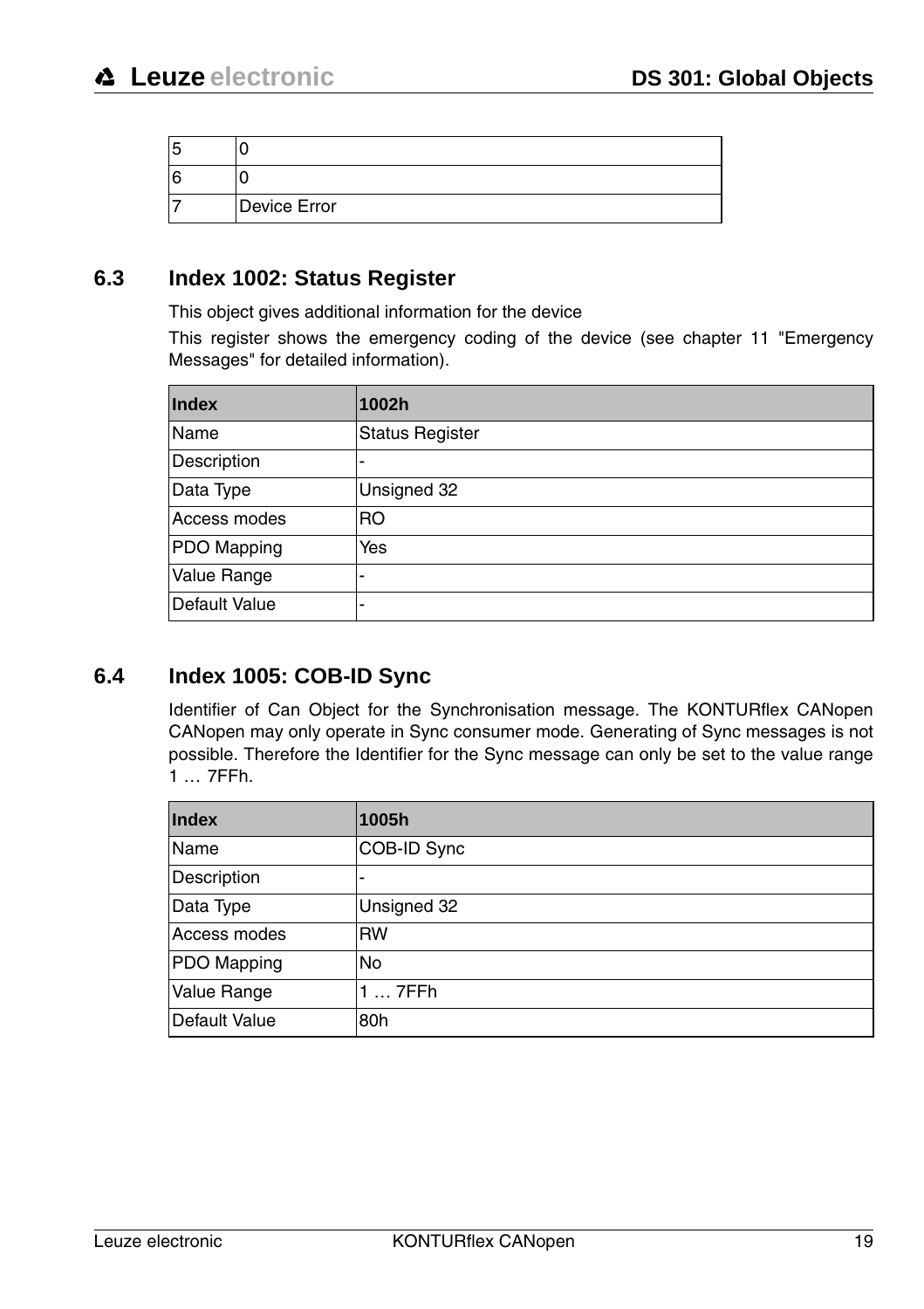#### <span id="page-21-0"></span>**6.5 Index 1008: Device Name**

This object shows the name of the device as visible string.

| <b>Index</b>       | 1008h                                      |
|--------------------|--------------------------------------------|
| Name               | Device Name                                |
| Description        | -                                          |
| Data Type          | <b>Visible String</b>                      |
| Access modes       | RO.                                        |
| PDO Mapping        | No                                         |
| <b>Value Range</b> | The maximum string length is 20 characters |
| Default Value      | "CO401Leuze01"                             |

#### <span id="page-21-1"></span>**6.6 Index 1009: Hardware Version**

This object shows the hardware version as visible string. The output format is compatible to the format of the chip.

| <b>Index</b>  | 1009h                                      |
|---------------|--------------------------------------------|
| Name          | <b>Hardware Version</b>                    |
| Description   | -                                          |
| Data Type     | Visible String                             |
| Access modes  | R <sub>O</sub>                             |
| PDO Mapping   | <b>No</b>                                  |
| Value Range   | The maximum string length is 20 characters |
| Default Value | -                                          |

## <span id="page-21-2"></span>**6.7 Index 100A: Software Version**

This object shows the software version as visible string.

| <b>Index</b>  | 100Ah                                      |
|---------------|--------------------------------------------|
| Name          | Software Version                           |
| Description   | ٠                                          |
| Data Type     | <b>Visible String</b>                      |
| Access modes  | R <sub>O</sub>                             |
| PDO Mapping   | <b>No</b>                                  |
| Value Range   | The maximum string length is 20 characters |
| Default Value | -                                          |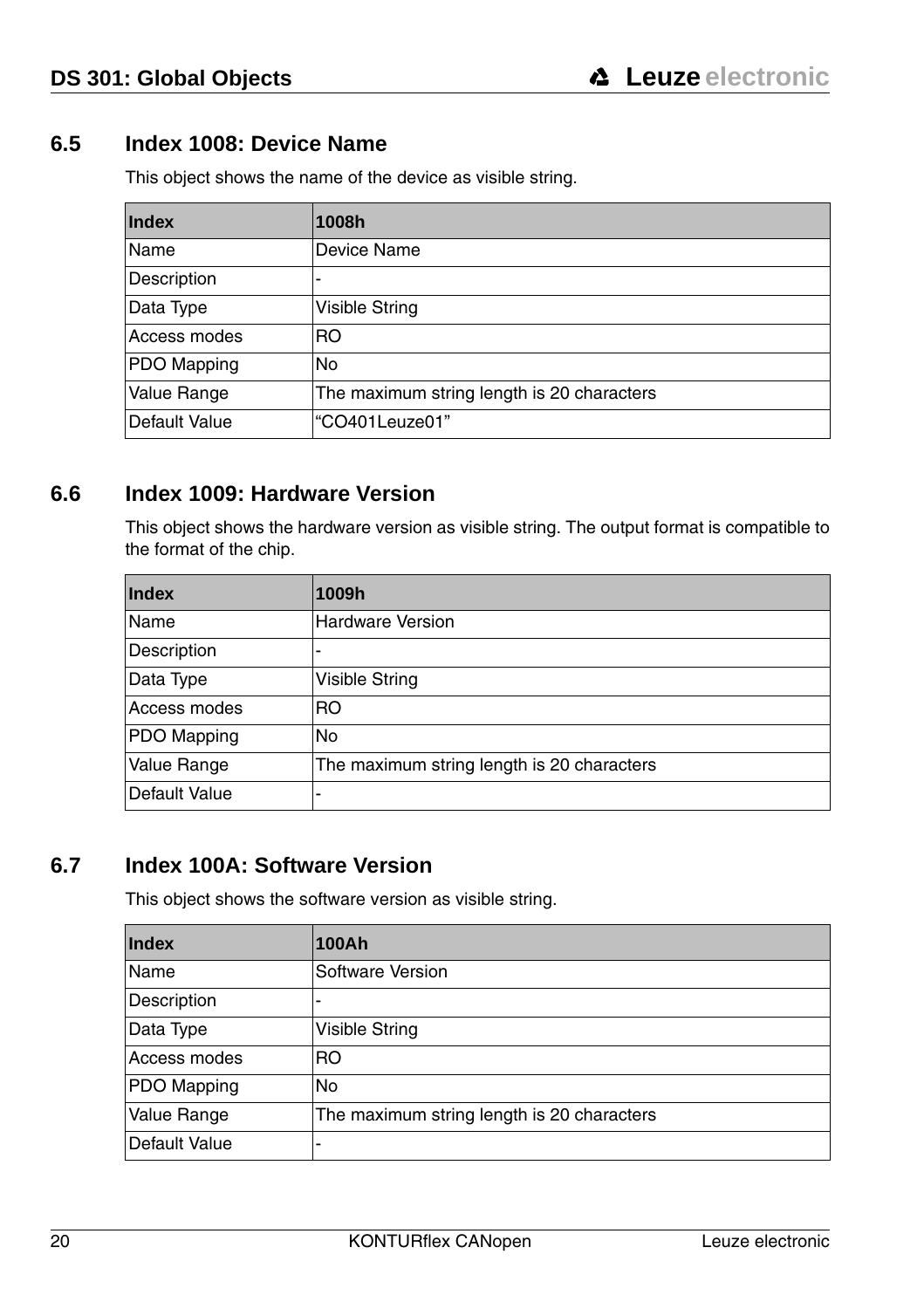# <span id="page-22-0"></span>**6.8 Index 100B: Node-ID**

This object keeps the actual node Id. The Object is not represented in the object dictionary because of standard conforming reasons.

| Index         | 100Bh          |
|---------------|----------------|
| Name          | Node ID        |
| Description   |                |
| Data Type     | Unsigned 8     |
| Access modes  | Not accessible |
| PDO Mapping   | No             |
| Value Range   | 1 to 127       |
| Default Value | See below      |

#### <span id="page-22-1"></span>**6.9 Index 100C: Guard Time**

The objects at index 100Ch (Guard Time in milliseconds) and 100Dh (Life Time Factor) are used to implement the life guarding protocol. The Guard Time multiplied with the Life Time Factor gives the Life Time in milliseconds.

It is "0" (zero) if not used.

| <b>Index</b>  | 100Ch                    |
|---------------|--------------------------|
| Name          | <b>Guard Time</b>        |
| Description   | $\overline{\phantom{a}}$ |
| Data Type     | Unsigned 16              |
| Access modes  | <b>RW</b>                |
| PDO Mapping   | No                       |
| Value Range   |                          |
| Default Value | $\Omega$                 |

# <span id="page-22-2"></span>**6.10 Index 100D: Life Time Factor**

The objects at index 100Ch (Guard Time in milliseconds) and 100Dh (Life Time Factor) are used to implement the life guarding protocol. The Guard Time multiplied with the Life Time Factor gives the Life Time in milliseconds.

It is "0" (zero) if not used.

| <b>Index</b> | 100Dh            |
|--------------|------------------|
| Name         | Life Time Factor |
| Description  | ۰                |
| Data Type    | Unsigned 8       |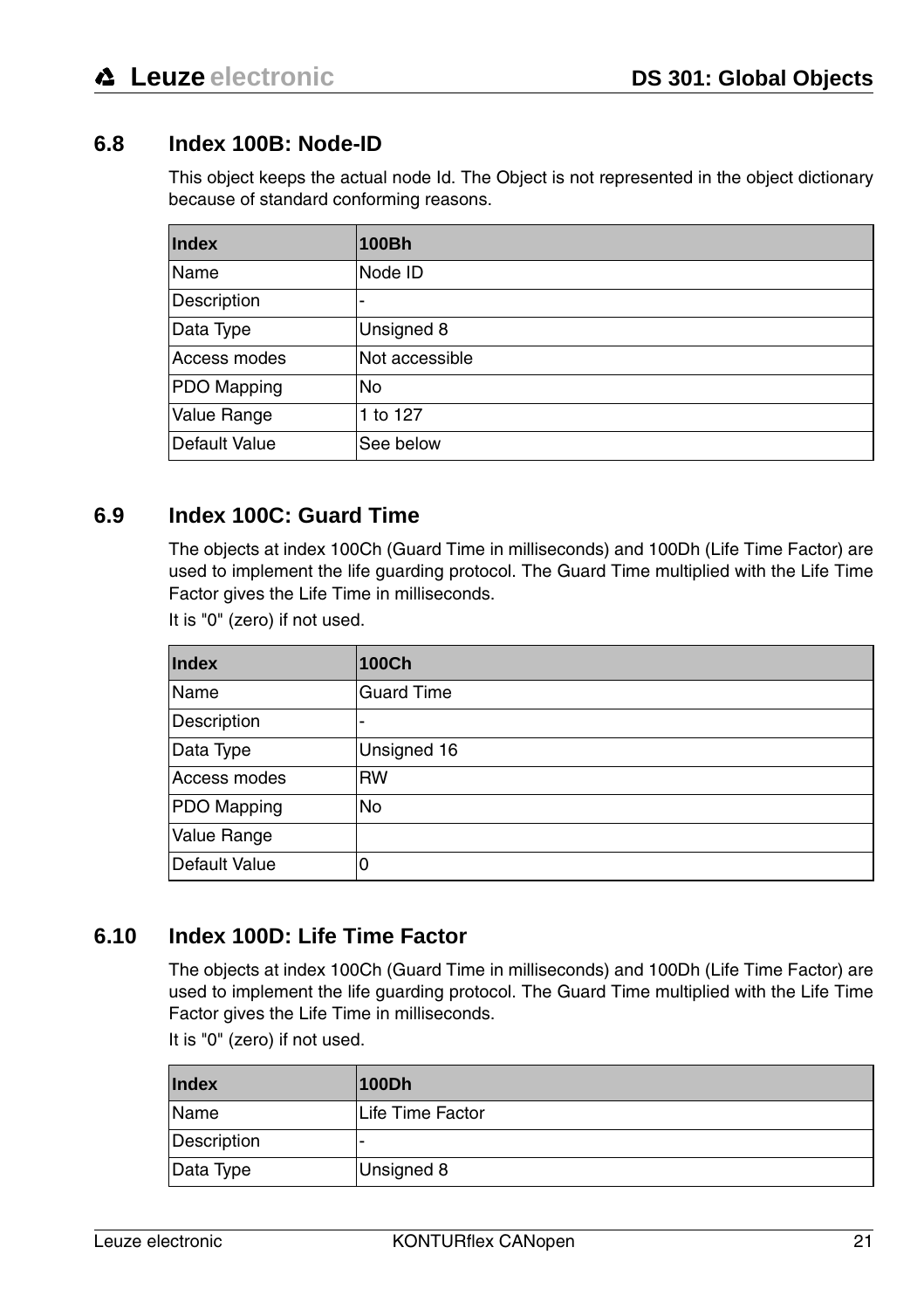| Access modes       | <b>RW</b> |
|--------------------|-----------|
| <b>PDO</b> Mapping | No        |
| Value Range        |           |
| Default Value      |           |

# <span id="page-23-0"></span>**6.11 Index 100E: COB-ID Guard**

Identifier of Can Object for the Node Guarding protocol. The Object is not represented in the object dictionary because of standard conforming reasons.

| <b>Index</b>  | 100Eh                    |
|---------------|--------------------------|
| Name          | COB-ID Guard             |
| Description   | $\overline{\phantom{a}}$ |
| Data Type     | Unsigned 32              |
| Access modes  | -                        |
| PDO Mapping   | No                       |
| Value Range   | -                        |
| Default Value | 700h + Node-ID           |

# <span id="page-23-1"></span>**6.12 Index 1014: COB-ID Emergency**

Identifier of Can Object for the emergency messages.

| Index         | 1014h                   |
|---------------|-------------------------|
| Name          | <b>COB-ID Emergency</b> |
| Description   |                         |
| Data Type     | Unsigned 32             |
| Access modes  | <b>RW</b>               |
| PDO Mapping   | No                      |
| Value Range   |                         |
| Default Value | 80h + Node-ID           |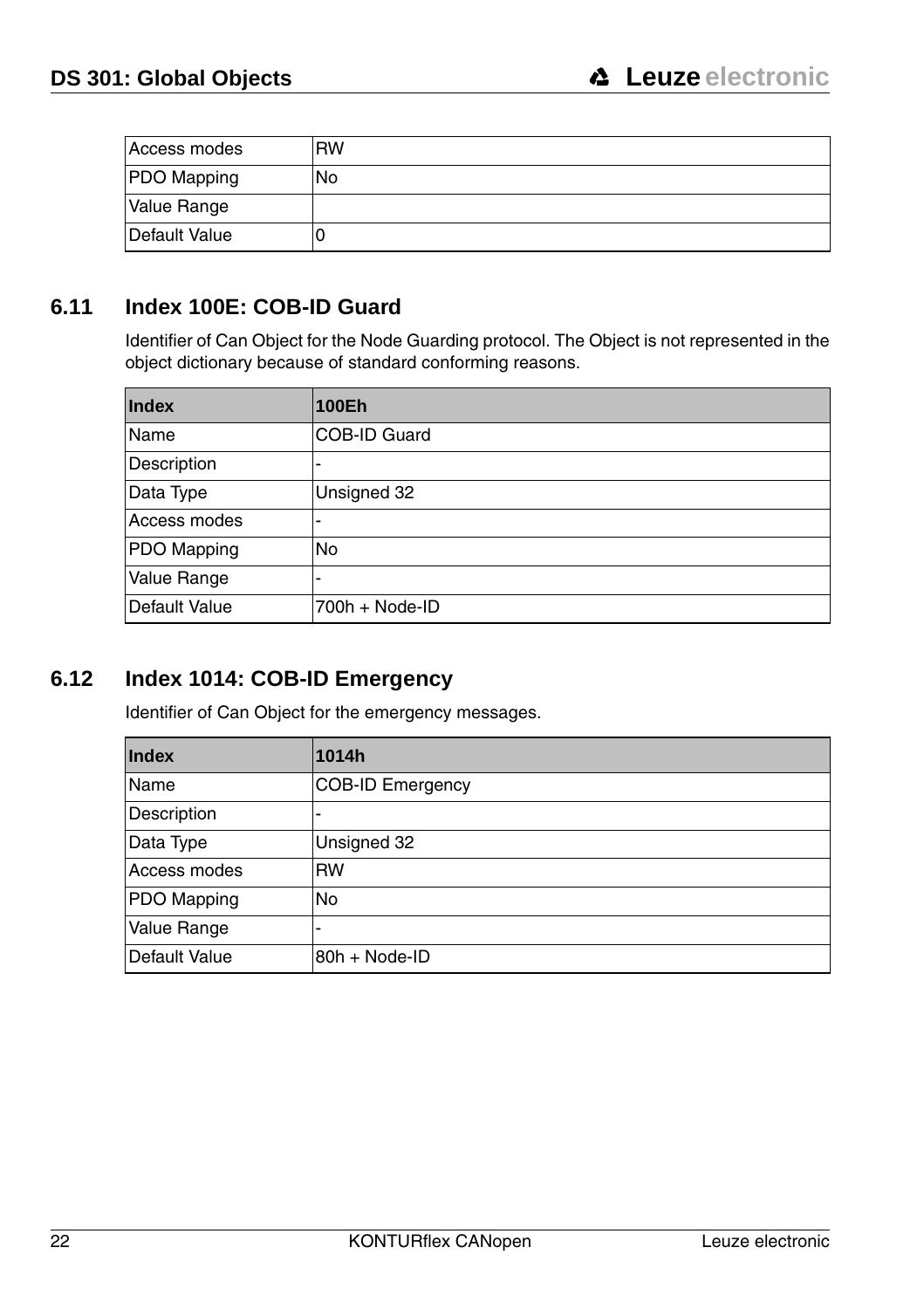## <span id="page-24-0"></span>**6.13 Index 1015: Inhibit Time Emergency**

Inhibit Time for emergency messages. If the Inhibit Time is set to "0", inhibit delay is disabled. The Inhibit Time is a multiple of 100usec, but the KONTURflex CANopen CANopen offers a maximum resolution of 1 millisecond.

| Index         | 1015h                  |
|---------------|------------------------|
| Name          | Inhibit Time Emergency |
| Description   | -                      |
| Data Type     | Unsigned 16            |
| Access modes  | <b>RW</b>              |
| PDO Mapping   | No                     |
| Value Range   | -                      |
| Default Value | 0                      |

#### <span id="page-24-1"></span>**6.14 Index 1017: Producer Heartbeat Time**

The producer heartbeat time defines the cycle time of the heartbeat. The producer heartbeat time is "0" if it not used. The time has to be a multiple of 1ms.

| <b>Index</b>  | 1017h                          |
|---------------|--------------------------------|
| Name          | <b>Producer Heartbeat Time</b> |
| Description   | -                              |
| Data Type     | Unsigned 16                    |
| Access modes  | <b>RW</b>                      |
| PDO Mapping   | <b>No</b>                      |
| Value Range   | $\overline{\phantom{a}}$       |
| Default Value | 0                              |



#### **Notice!**

Either Heartbeat or node guarding may be allowed at the same time. Do not use both protocols at the same time.

#### <span id="page-24-2"></span>**6.15 Index 1018: Identity Object**

The object at index 1018h keeps general information about the device and the manufacturer Frenzel + Berg elektronik. It cannot be modified.

| <b>Index</b> | 1018h                  |
|--------------|------------------------|
| Name         | <b>Identity Object</b> |
| Description  | -                      |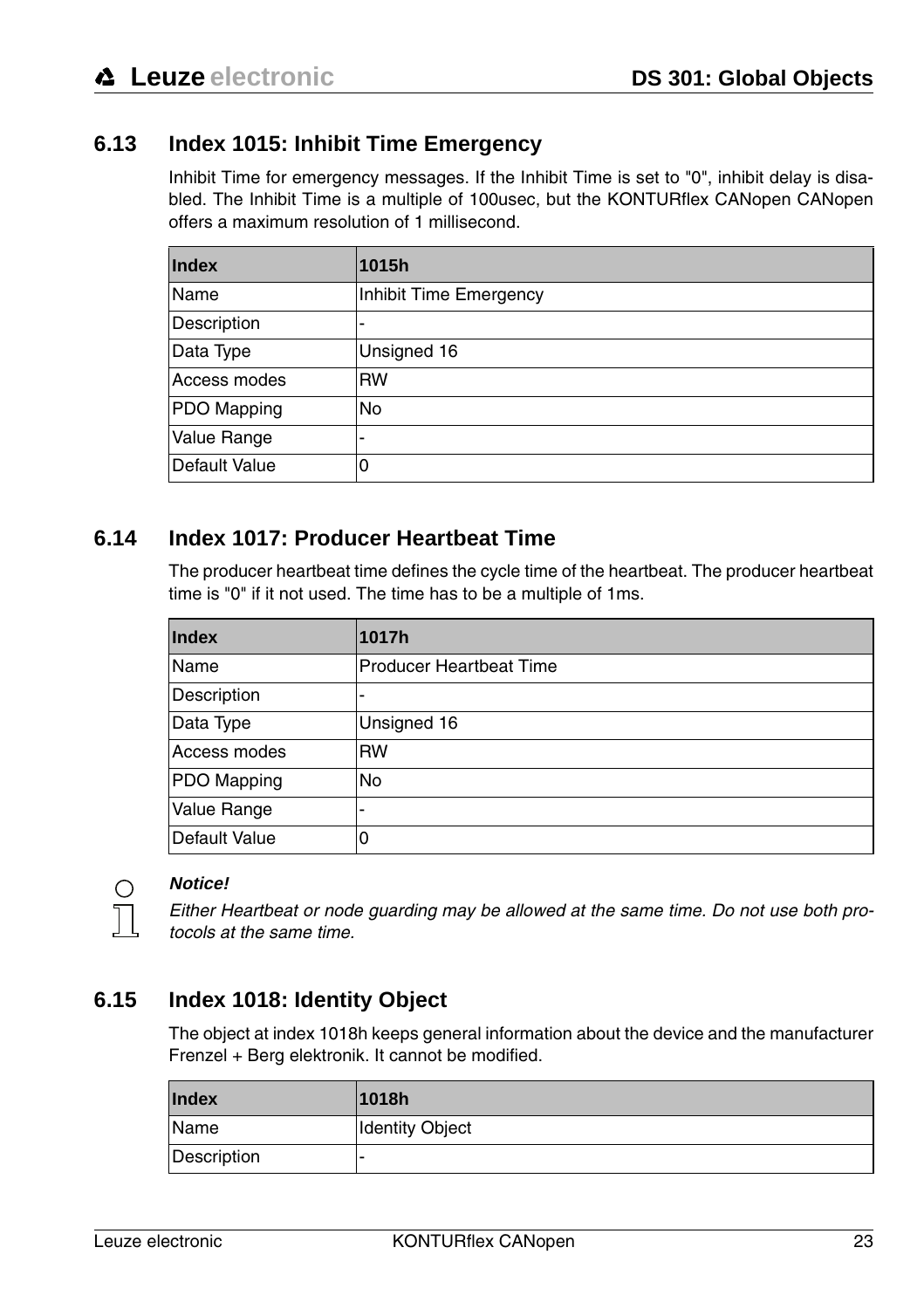| Data Type     | Structure                                                                |
|---------------|--------------------------------------------------------------------------|
| <b>Index</b>  | 1018h Sub index 0                                                        |
| Name          | Largest Sub index supported                                              |
| Description   |                                                                          |
| Data Type     | Unsigned char                                                            |
| Access modes  | RO                                                                       |
| PDO Mapping   | No                                                                       |
| Value Range   |                                                                          |
| Default Value | 4                                                                        |
| <b>Index</b>  | 1018h Sub index 1                                                        |
| Name          | Vendor ID                                                                |
| Description   | Registration Code of Frenzel + Berg elektronik at the CiA                |
| Data Type     | Unsigned 32                                                              |
| Access modes  | RO                                                                       |
| PDO Mapping   | No                                                                       |
| Value Range   |                                                                          |
| Default Value | 58h                                                                      |
| <b>Index</b>  | 1018h Sub index 2                                                        |
| Name          | <b>Product Code</b>                                                      |
| Description   | Internal Product Code for CO401LEUZE01 at Frenzel + Berg ele-<br>ktronik |
| Data Type     | Unsigned 32                                                              |
| Access modes  | <b>RO</b>                                                                |
| PDO Mapping   | No                                                                       |
| Value Range   |                                                                          |
| Default Value | FF40 100A h                                                              |
| <b>Index</b>  | 1018h Sub index 3                                                        |
| Name          | <b>Revision Code</b>                                                     |
| Description   |                                                                          |
| Data Type     | Unsigned 32                                                              |
| Access modes  | RO                                                                       |
| PDO Mapping   | No                                                                       |
| Value Range   |                                                                          |
| Default Value | Revision of the device                                                   |
| <b>Index</b>  | 1018h Sub index 4                                                        |
| Name          | <b>Serial Number</b>                                                     |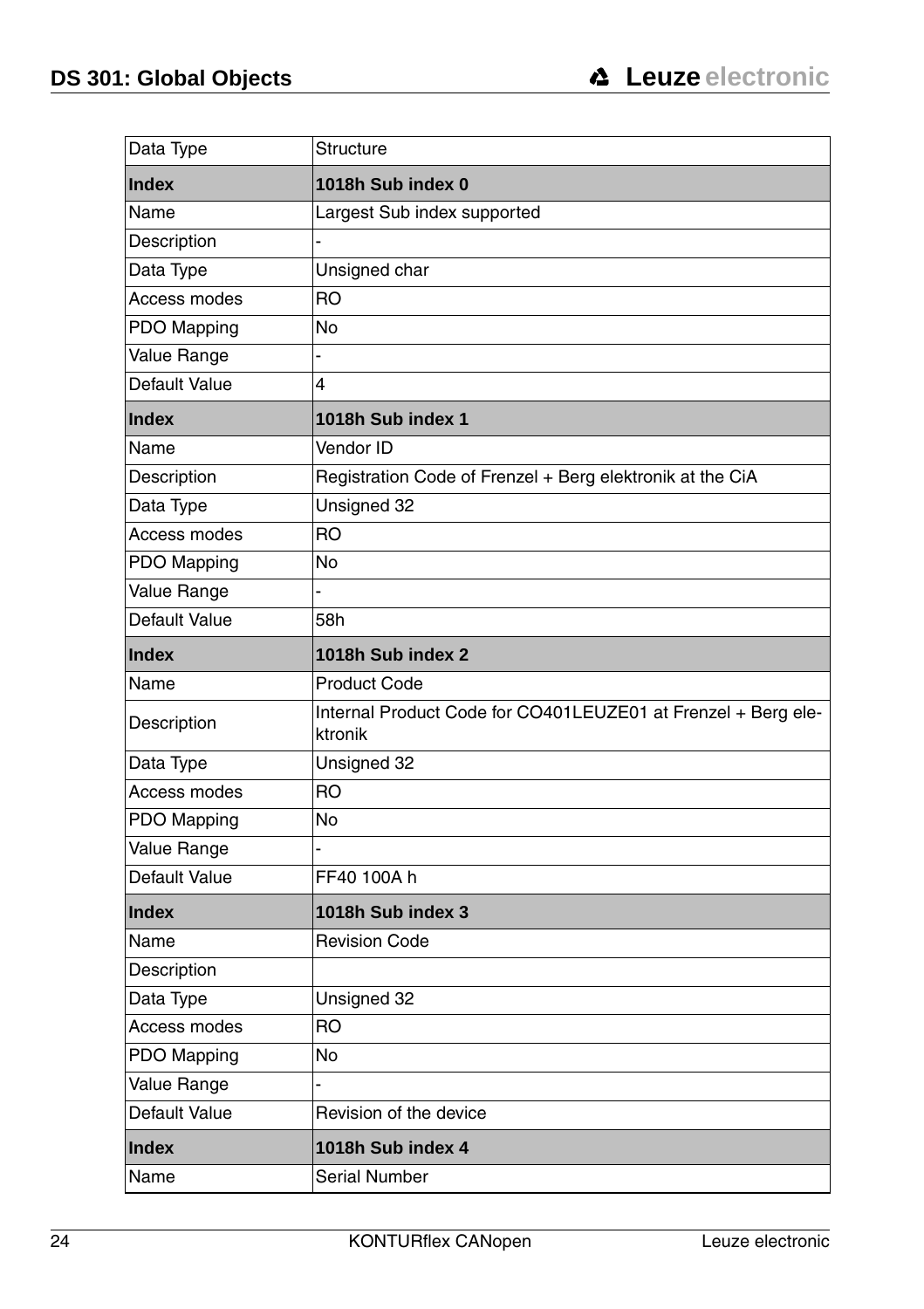| Description   |             |
|---------------|-------------|
| Data Type     | Unsigned 32 |
| Access modes  | RO.         |
| PDO Mapping   | <b>No</b>   |
| Value Range   |             |
| Default Value | U           |

# <span id="page-26-0"></span>**6.16 Index 1029: Error Behaviour**

With object 1029 the CANopen chip can be configured to enter alternatively the pre-operational or the stopped state or remain in the current state in case of a device failure. Device failures shall include the following communication errors:

Bus-off conditions of the CAN interface, Life guarding error, Serious device errors also can be caused by device internal failures.

| Index         | 1029h                                           |
|---------------|-------------------------------------------------|
| Name          | Error Behaviour Object                          |
| Description   |                                                 |
| Data Type     | <b>Structure</b>                                |
| Index         | 1029h Sub index 0                               |
| Name          | Largest Sub index supported                     |
| Description   |                                                 |
| Data Type     | Unsigned char                                   |
| Access modes  | <b>RO</b>                                       |
| PDO Mapping   | No                                              |
| Value Range   |                                                 |
| Default Value | 2                                               |
| Index         | 1029h Sub index 1                               |
| Name          | <b>Communication Error</b>                      |
| Description   | NMT state change in case of communication error |
| Data Type     | Unsigned 8                                      |
| Access modes  | <b>RW</b>                                       |
| PDO Mapping   | <b>No</b>                                       |
| Value Range   |                                                 |
| Default Value | 00h                                             |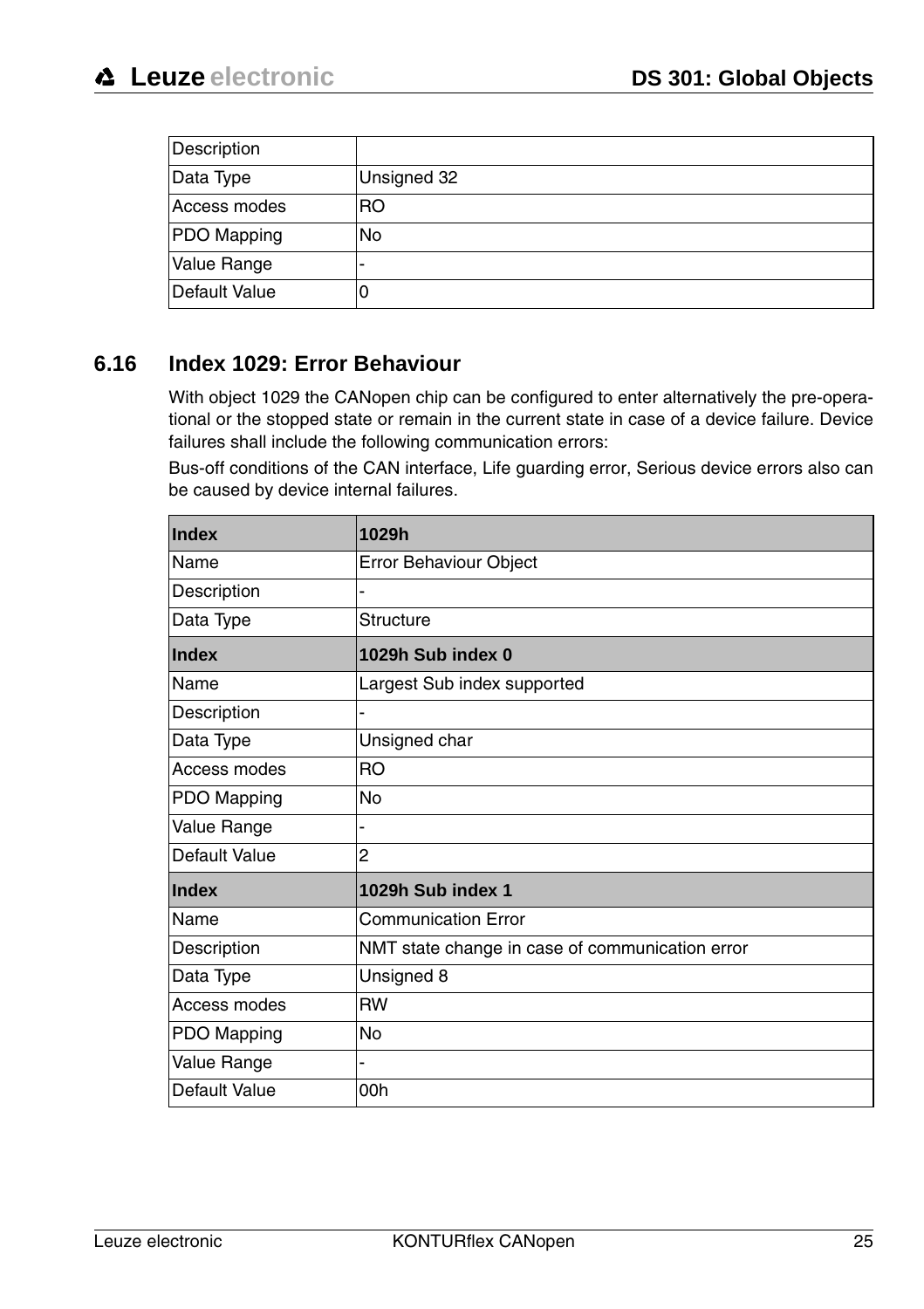| Index         | 1029h Sub index 2        |
|---------------|--------------------------|
| Name          | <b>Application Error</b> |
| Description   | reserved                 |
| Data Type     | Unsigned 8               |
| Access modes  | <b>RW</b>                |
| PDO Mapping   | <b>No</b>                |
| Value Range   | -                        |
| Default Value | 00h                      |

The value of the Error Classes is as follows:

"0" = pre-operational (only if current state is operational)

"1"  $=$  no state change<br>"2"  $=$  stopped

= stopped

 $"3" \dots "127" =$  reserved

#### <span id="page-27-0"></span>**6.17 Index 2000: Device Manufacturer**

This object shows "Frenzel + Berg" as visible string. If OEMs do not want to give access to this entry, it may be removed from the EDS (electronic data sheet).

| <b>Index</b>  | 2000h                                      |
|---------------|--------------------------------------------|
| Name          | Device Manufacturer                        |
| Description   | -                                          |
| Data Type     | Visible String                             |
| Access modes  | R <sub>O</sub>                             |
| PDO Mapping   | <b>No</b>                                  |
| Value Range   | The maximum string length is 20 characters |
| Default Value | "Frenzel + Berg"                           |

#### <span id="page-27-1"></span>**6.18 Index 2101: System Configuration**

This object returns the operation mode of the CO401LEUZE01. It represents the inverted Setting of the configuration input bits CFG0 to CFG5.

| <b>Index</b> | 2101h                       |
|--------------|-----------------------------|
| Name         | <b>System Configuration</b> |
| Description  | -                           |
| Data Type    | Unsigned 32                 |
| Access modes | RO                          |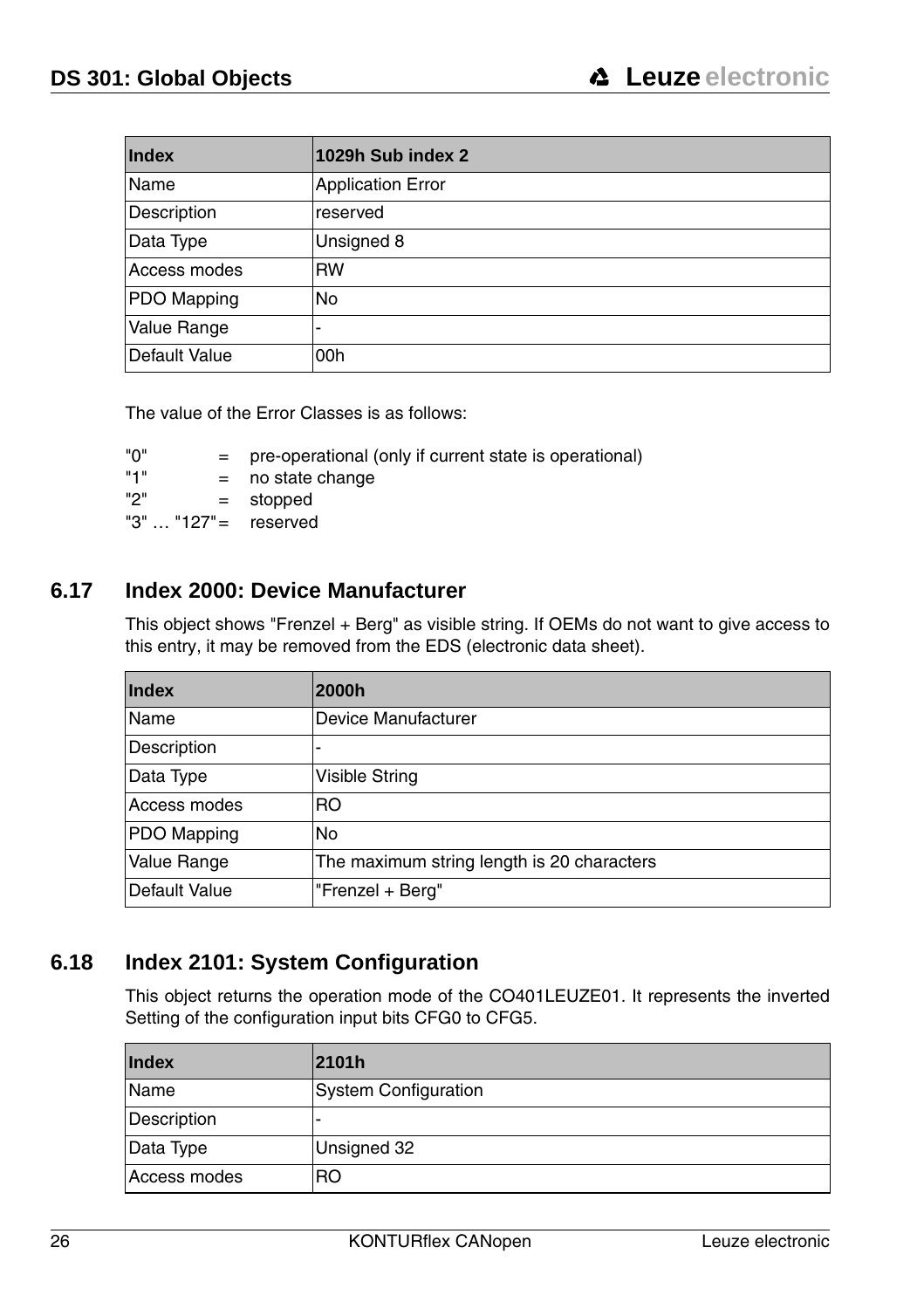| <b>PDO Mapping</b> | No                      |
|--------------------|-------------------------|
| Value Range        |                         |
| Default Value      | Depends on CFG0 to CFG5 |

#### <span id="page-28-0"></span>**6.19 Index 2102: Remapping Enabled Info**

This object informs the user whether the system configuration enables remapping of the PDOs.

A value of "0" means that remapping is disabled, all other values indicate that remapping of the PDOs is enabled.

| Index         | 2102h                  |  |  |  |
|---------------|------------------------|--|--|--|
| Name          | Remapping Enabled Info |  |  |  |
| Description   | -                      |  |  |  |
| Data Type     | Unsigned 8             |  |  |  |
| Access modes  | R <sub>O</sub>         |  |  |  |
| PDO Mapping   | No                     |  |  |  |
| Value Range   | -                      |  |  |  |
| Default Value |                        |  |  |  |

#### <span id="page-28-1"></span>**6.20 Index 2103: Enabled Guarding Warning**

This object enables/disables transmission of emergency messages in case of a node guarding warning.

The condition of a guarding warning is met, if the time between two node guarding frames increases the guarding time given in object 100C independent of the setting of the life time (object 100D). The node guarding warning does not cause any NMT state change or switching the output pins to the error state. It is implemented to give the CANopen master an early information that the guarding interval has already exceeded the predefined value.

The Guarding Warning is only generated if a valid life time is set. This requires that objects 100C and 100D must be set to a value unequal to zero.

"0": Guarding Warning is disabled

"1": Guarding Warning is enabled

| <b>Index</b> | 2103h                          |  |  |  |
|--------------|--------------------------------|--|--|--|
| Name         | <b>Enable Guarding Warning</b> |  |  |  |
| Description  | -                              |  |  |  |
| Data Type    | Unsigned 8                     |  |  |  |
| Access modes | <b>RW</b>                      |  |  |  |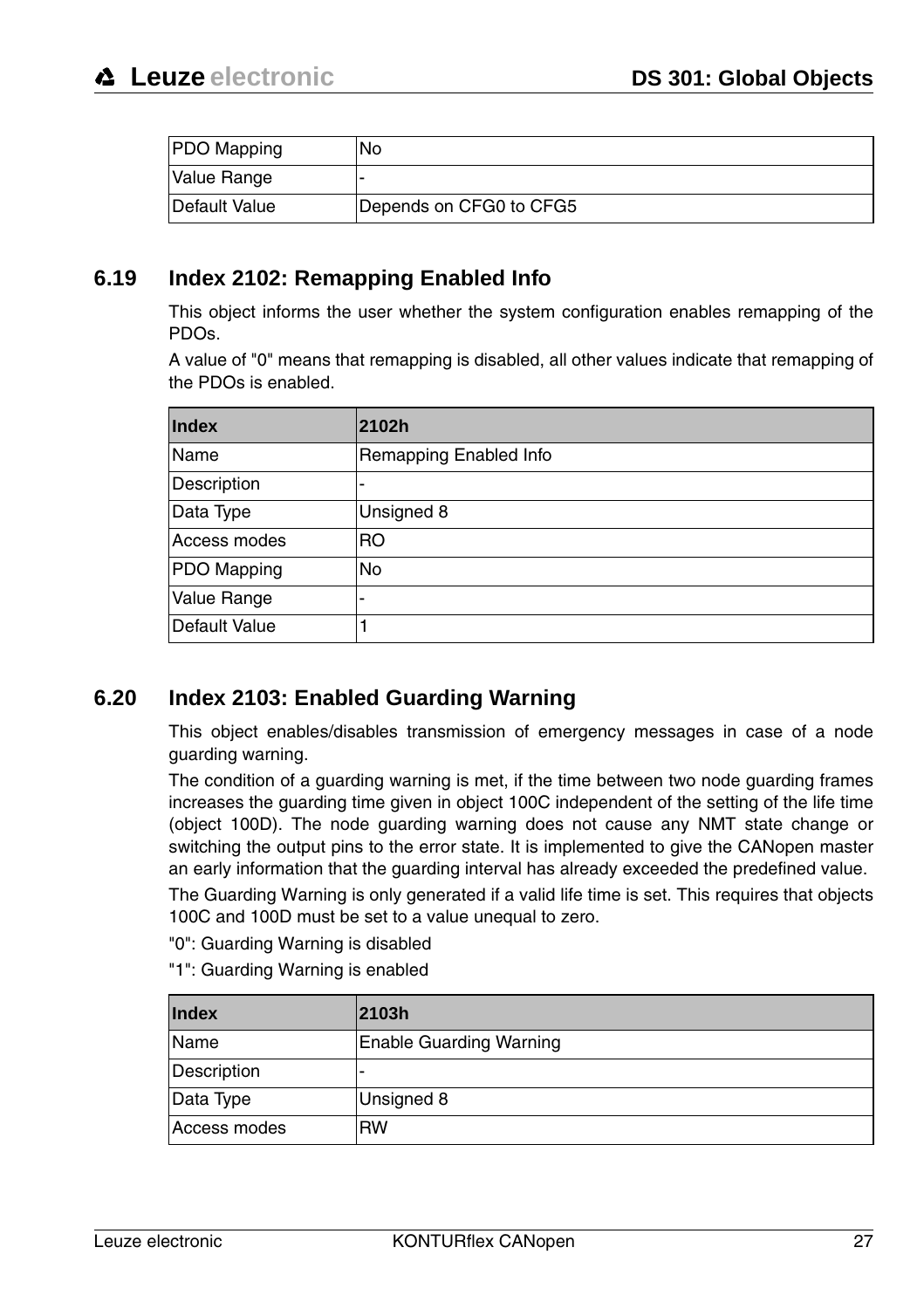| PDO Mapping   | No |
|---------------|----|
| Value Range   |    |
| Default Value |    |

#### <span id="page-29-0"></span>**6.21 Index 2105: Internal API State Register**

This object shows the error state of the internal software. This object should always be "0". Otherwise an emergency is triggered.

| Index         | 2105h              |  |  |  |  |
|---------------|--------------------|--|--|--|--|
| Name          | Internal API state |  |  |  |  |
| Description   | ٠                  |  |  |  |  |
| Data Type     | Unsigned 32        |  |  |  |  |
| Access modes  | R <sub>O</sub>     |  |  |  |  |
| PDO Mapping   | No                 |  |  |  |  |
| Value Range   | -                  |  |  |  |  |
| Default Value | 0                  |  |  |  |  |

# <span id="page-29-1"></span>**6.22 Index 2110: CiA Test Entry**

This object is implemented due to a bug within the CANopen conformance test software. It avoids invalid error messages of the test software.

The test entry does not have any functional behaviour.

| Index         | 2110h                       |  |  |  |
|---------------|-----------------------------|--|--|--|
| Name          | CiA Test Entry              |  |  |  |
| Description   | -                           |  |  |  |
| Data Type     | Structure                   |  |  |  |
| <b>Index</b>  | 2110h Sub index 0           |  |  |  |
| Name          | Largest Sub index supported |  |  |  |
| Description   | -                           |  |  |  |
| Data Type     | Unsigned char               |  |  |  |
| Access modes  | <b>IRO</b>                  |  |  |  |
| PDO Mapping   | <b>No</b>                   |  |  |  |
| Value Range   | $\blacksquare$              |  |  |  |
| Default Value | 0x01                        |  |  |  |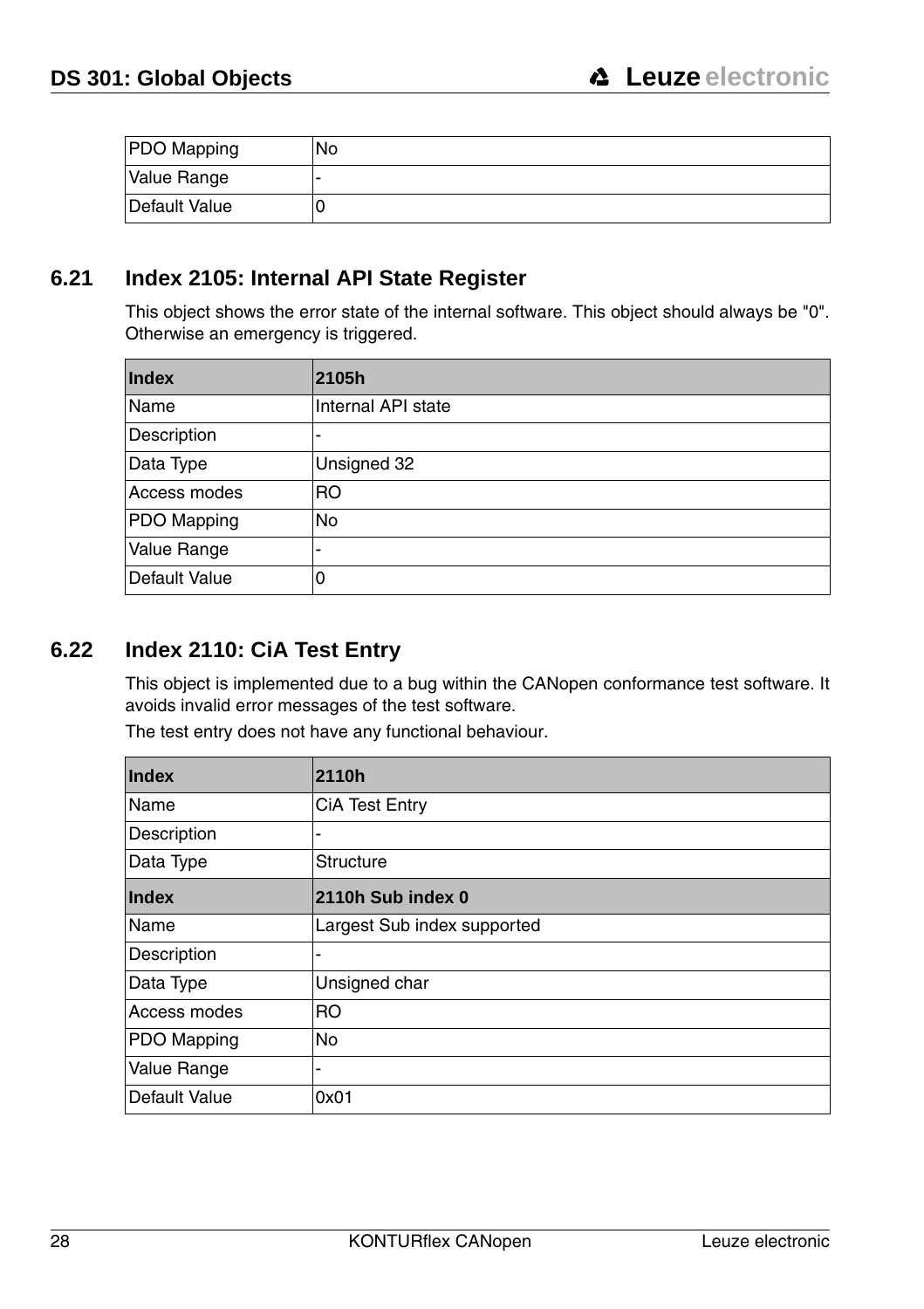| Index         | 2110h Sub index 1 |  |  |  |
|---------------|-------------------|--|--|--|
| Name          | Test Entry 1      |  |  |  |
| Description   | -                 |  |  |  |
| Data Type     | Unsigned 16       |  |  |  |
| Access modes  | <b>RW</b>         |  |  |  |
| PDO Mapping   | <b>No</b>         |  |  |  |
| Value Range   | 1001000           |  |  |  |
| Default Value | 500               |  |  |  |

## <span id="page-30-0"></span>**6.23 Index 2180: CAN Restart Time**

This object gives the restart time out for the CAN communication layer in case of bus off errors in milliseconds.

If the restart time is set to "0" automatic restart of the device in case of bus off is prohibited.

| <b>Index</b>       | 2180h                           |  |  |
|--------------------|---------------------------------|--|--|
| Name               | <b>CAN Restart Time</b>         |  |  |
| Description        | ٠                               |  |  |
| Data Type          | Unsigned 16                     |  |  |
| Access modes       | <b>RW</b>                       |  |  |
| <b>PDO Mapping</b> | <b>No</b>                       |  |  |
| Value Range        | 050000                          |  |  |
| Default Value      | 1000 (restart after one second) |  |  |

#### <span id="page-30-1"></span>**6.24 Index 5000: Debug Register**

This object is for factory test purposes and must not be used by the application.

| Index         | 5000h          |  |  |  |
|---------------|----------------|--|--|--|
| Name          | Debug Register |  |  |  |
| Description   | -              |  |  |  |
| Data Type     | Unsigned 32    |  |  |  |
| Access modes  | <b>RW</b>      |  |  |  |
| PDO Mapping   | No             |  |  |  |
| Value Range   |                |  |  |  |
| Default Value |                |  |  |  |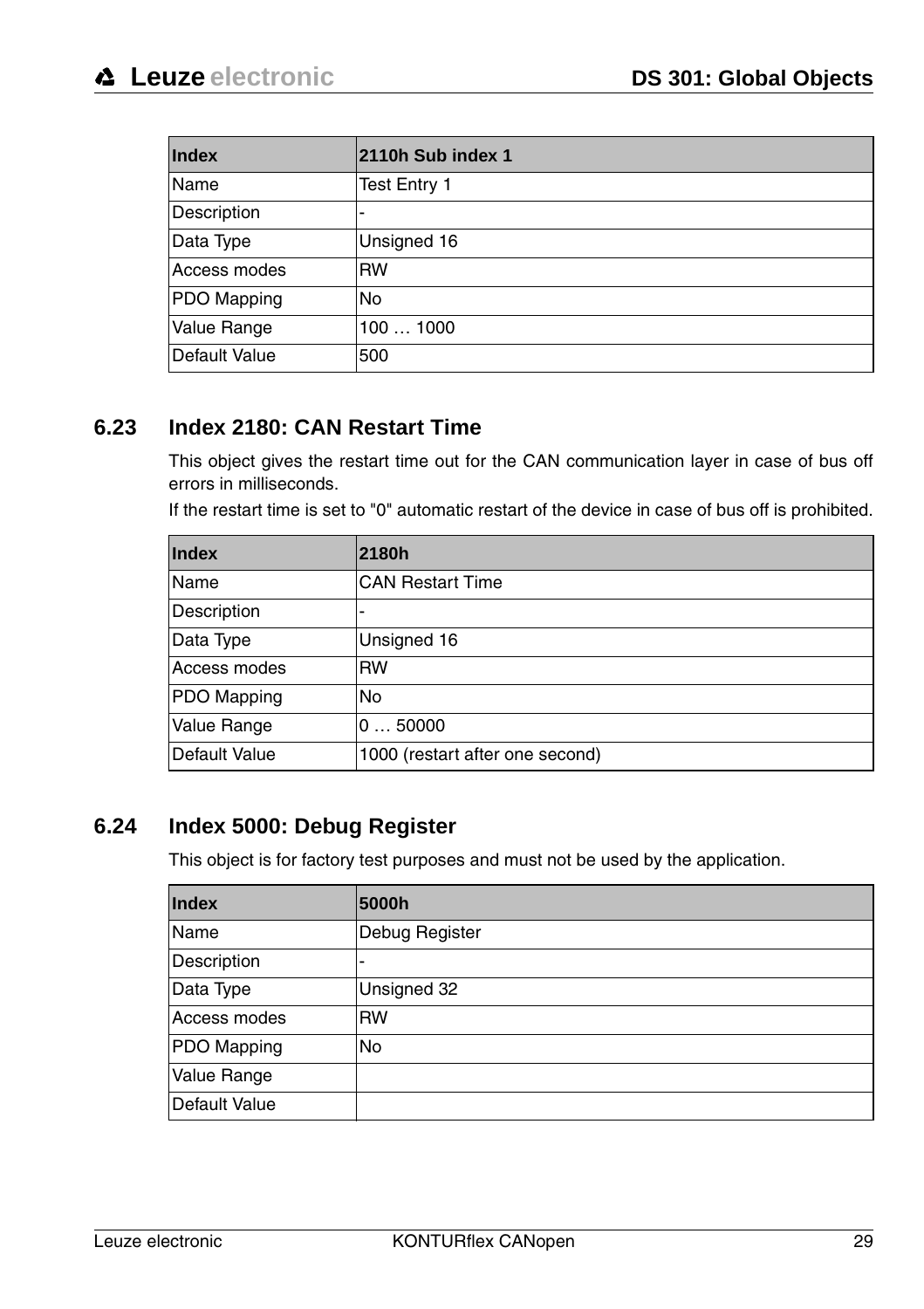# <span id="page-31-0"></span>**7 DS 301: PDO Parameter Objects**

#### <span id="page-31-1"></span>**7.1 Communication Parameter Objects**

The following table shows the communication parameter objects for Index 140x (Receive PDOs) and Index 180x (Transmit PDOs). The tables show Index 1400 as an example for all PDOs.

| <b>Type</b> | <b>PDO</b> transmission |         |                        |   |        |                |
|-------------|-------------------------|---------|------------------------|---|--------|----------------|
|             | cyclic                  | acyclic | <b>Sync</b><br>related |   | Async. | Only on remote |
| lo          |                         | x       | x                      |   |        |                |
| $1 - 240$   | x                       |         | x                      |   |        |                |
| 241-251     | Reserved                |         |                        |   |        |                |
| 252         |                         | x       |                        |   |        | x              |
| 253         |                         |         | x                      |   |        | x              |
| 254         |                         |         |                        | X |        |                |
| 255         |                         |         |                        | x |        |                |

#### **Description of transmission type**

Synchronous (transmission types 0-240 and 252) means that the transmission of the PDO shall be related to the SYNC object. Asynchronous means that the transmission of the PDO is not related to the SYNC object.

A transmission type of zero means that the message shall be transmitted synchronously with the SYNC object but not periodically but only in case of data change.

A value between "1" and "240" means that the PDO is transferred synchronously and cyclically, the transmission type indicating the number of SYNC signals, which are necessary to trigger PDO transmissions or receptions.

The transmission types 252 and 253 mean that the PDO is only transmitted on reception of a remote frame. At transmission type 252, the data is updated (but not sent) immediately after reception of the SYNC object. At transmission type 253 the data is updated at the reception of the remote frame. These values are only possible for transmit PDOs.

Transmission type 255 means, the application event is defined in the device profile. For receive PDOs the reception of a PDO will update the mapped data (normally the analog or digital outputs).

The PDO communication parameter objects have the same structure for all PDOs. The following objects are used.

Sub-index 4h is reserved.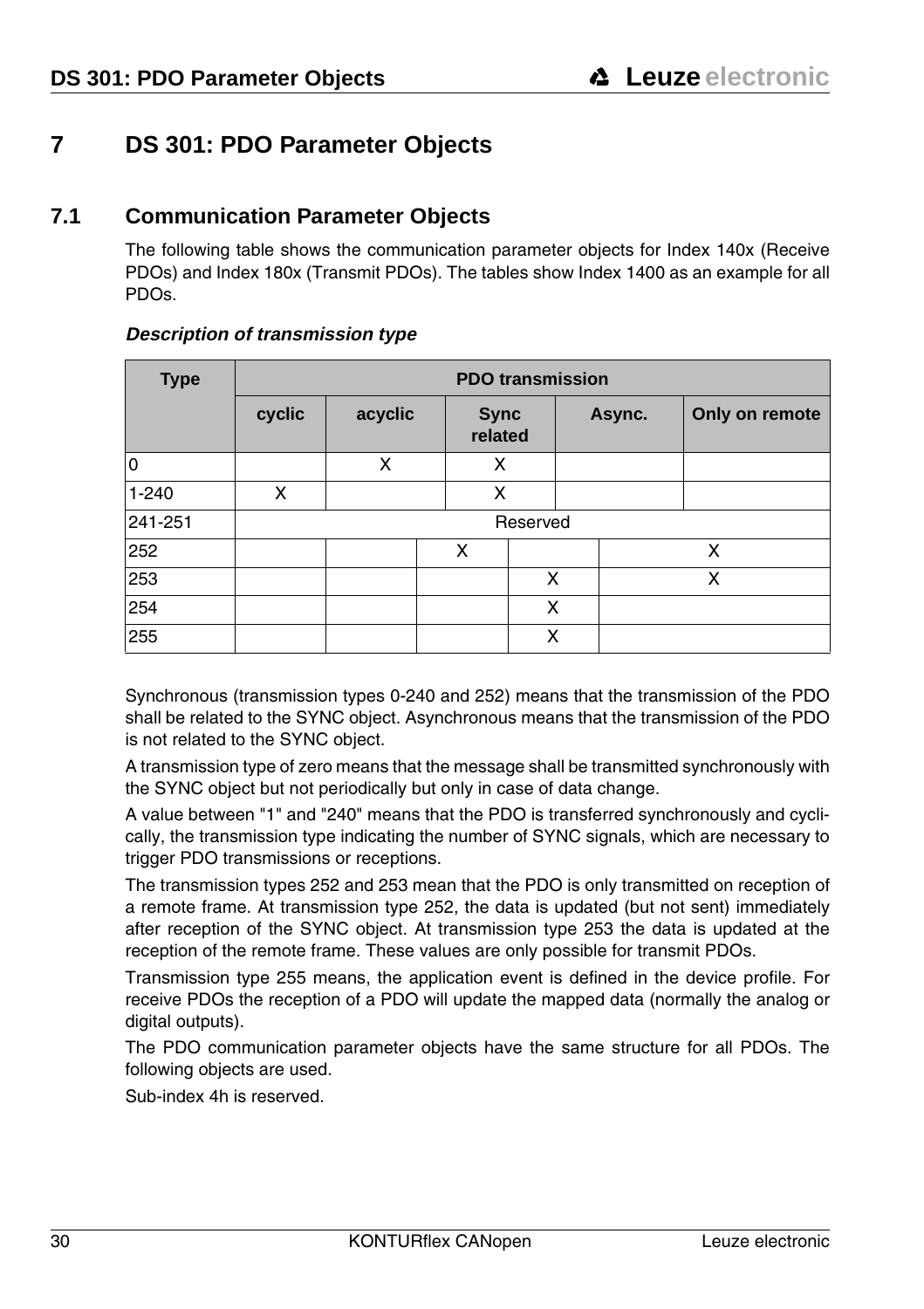| Index         | <b>PDO</b>                                               |  |  |  |
|---------------|----------------------------------------------------------|--|--|--|
| 1400h         | Receive PDO1                                             |  |  |  |
| 1800h         | Transmit PDO1                                            |  |  |  |
| 1801h         | <b>Transmit PDO2</b>                                     |  |  |  |
| 1802h         | <b>Transmit PDO3</b>                                     |  |  |  |
| 1803h         | <b>Transmit PDO4</b>                                     |  |  |  |
| 1804h         | <b>Transmit PDO5</b>                                     |  |  |  |
| 1805h         | <b>Transmit PDO6</b>                                     |  |  |  |
| Index         | 14xxh/18xxh                                              |  |  |  |
| Name          | Receive/Transmit PDOx<br><b>Communication Parameters</b> |  |  |  |
| Description   |                                                          |  |  |  |
| Data Type     | Structure                                                |  |  |  |
| Index         | 14xxh/18xxh Sub index 0                                  |  |  |  |
| Name          | Largest Sub index supported                              |  |  |  |
| Description   |                                                          |  |  |  |
| Data Type     | Unsigned 8                                               |  |  |  |
| Access modes  | <b>RO</b>                                                |  |  |  |
| PDO Mapping   | No                                                       |  |  |  |
| Value Range   | L                                                        |  |  |  |
| Default Value | 2/5                                                      |  |  |  |
| Index         | 14xxh/18xxh Sub index 1                                  |  |  |  |
| Name          | COB-ID                                                   |  |  |  |
| Description   | Identifier for CAN-Object for PDO                        |  |  |  |
| Data Type     | Unsigned 32                                              |  |  |  |
| Access modes  | <b>RW</b>                                                |  |  |  |
| PDO Mapping   | <b>No</b>                                                |  |  |  |
| Value Range   |                                                          |  |  |  |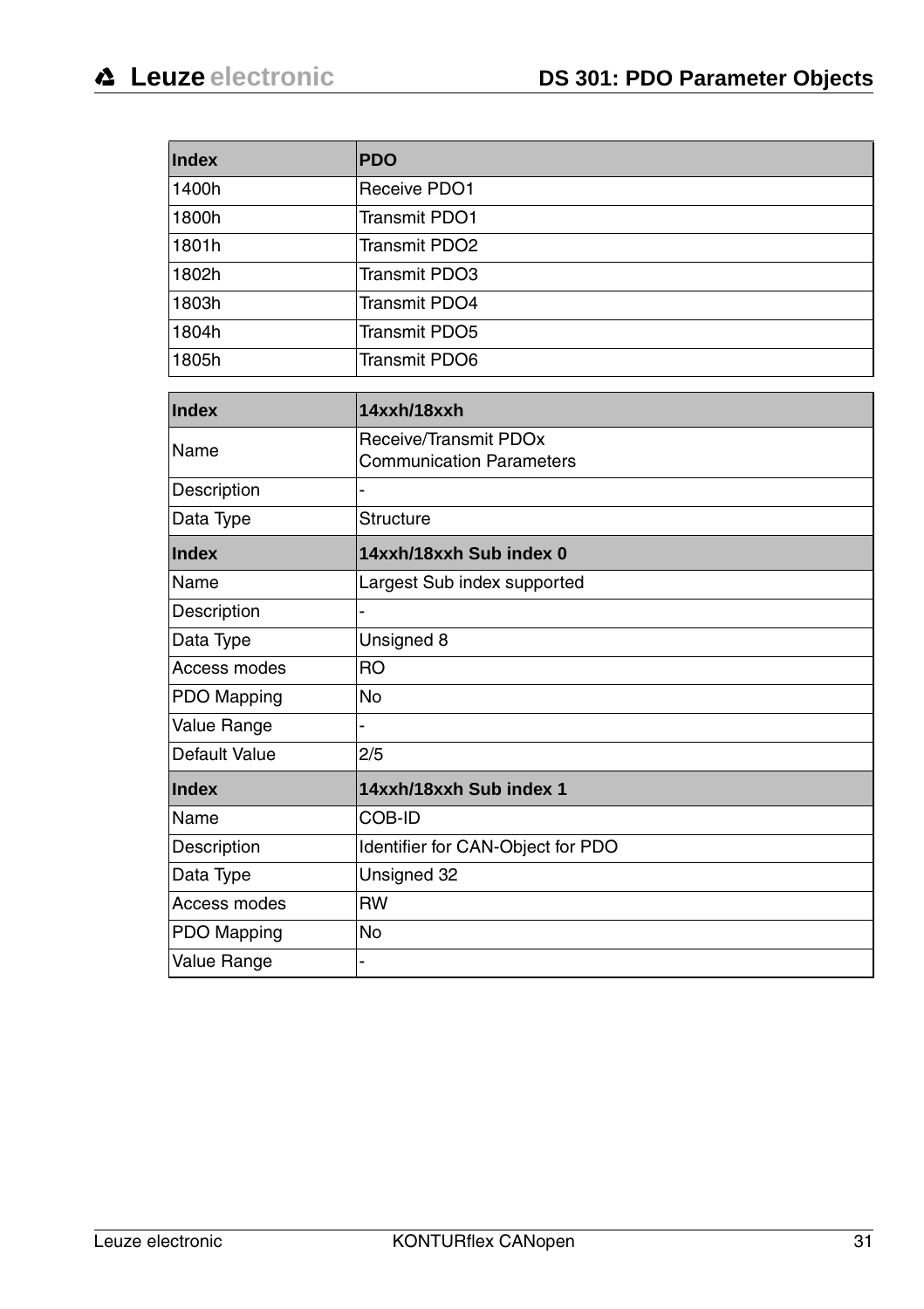|               | 1400.01 | Node-Id + 80000200h |
|---------------|---------|---------------------|
|               | 1800.01 | Node- $dd + 180h$   |
|               | 1801.01 | Node-Id $+280h$     |
|               | 1802.01 | Node-Id $+380h$     |
| Default Value | 1803.01 | Node-Id $+$ 480h    |
|               | 1804.01 | Node-Id + 80000000h |
|               | 1805.01 | Node-Id + 80000000h |
|               |         |                     |
|               |         |                     |

An Identifier of 8xxxxxxxh means, that this PDO is disabled by default and must be enabled from the CANopen master by assigning a valid PDO ID.

The transmission type (Sub index 2) defines the mode for transmission/reception of the PDO. See table for detailed description of this entry.

| <b>Index</b>  | 14xxh/18xxh Sub index 2  |  |  |
|---------------|--------------------------|--|--|
| Name          | <b>Transmission Type</b> |  |  |
| Description   | -                        |  |  |
| Data Type     | Unsigned 8               |  |  |
| Access modes  | <b>RW</b>                |  |  |
| PDO Mapping   | No                       |  |  |
| Value Range   | -                        |  |  |
| Default Value | 0FFh                     |  |  |

Sub index 3h contains the inhibit time. This time is a minimum interval for PDO transmission. The value is defined as multiple of 100ms.

| Index         | 18xxh Sub index 3 |
|---------------|-------------------|
| Name          | Inhibit Time      |
| Description   | ۰                 |
| Data Type     | Unsigned 16       |
| Access modes  | <b>RW</b>         |
| PDO Mapping   | <b>No</b>         |
| Value Range   | ٠                 |
| Default Value | 0                 |
| <b>Index</b>  | 18xxh Sub index 4 |
| Name          | Reserved          |
| Description   | ٠                 |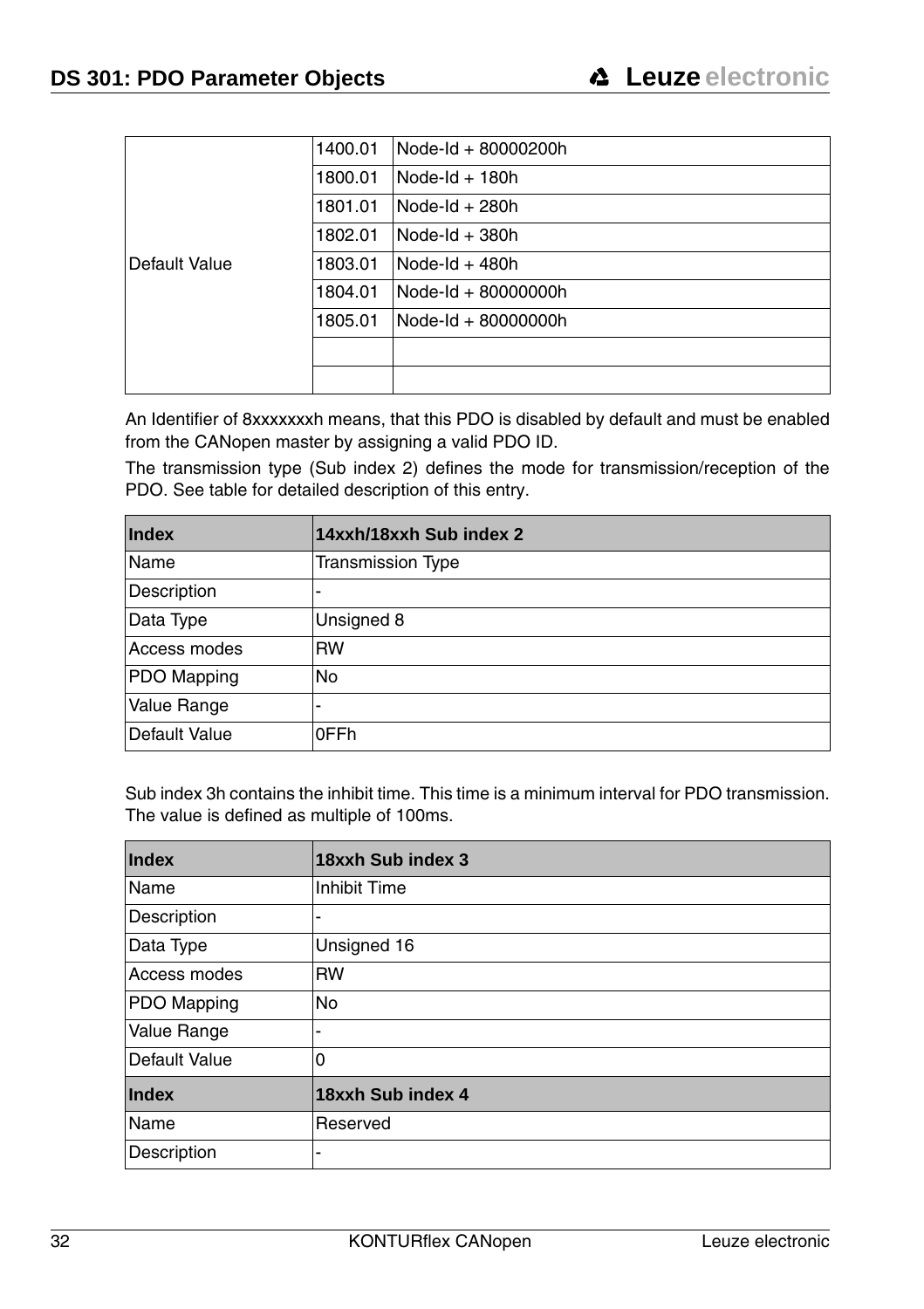| Data Type     | -         |
|---------------|-----------|
| Access modes  | -         |
| PDO Mapping   | <b>No</b> |
| Value Range   | -         |
| Default Value | -         |

In mode 254/255 additionally an event time can be used for TPDO. If an event timer exists for a TPDO (value not equal to "0") the elapsed timer is considered to be an event. The event time is a multiple of 1ms. This event will cause the transmission of this TPDO in addition to otherwise defined events.

| Index         | 18xxh Sub index 5        |
|---------------|--------------------------|
| Name          | Event Time               |
| Description   | -                        |
| Data Type     | Unsigned 16              |
| Access modes  | <b>RW</b>                |
| PDO Mapping   | No                       |
| Value Range   | $\overline{\phantom{a}}$ |
| Default Value | 0                        |

#### <span id="page-34-0"></span>**7.2 PDO Mapping Objects**

The following table shows the PDO Mapping Objects. The principle of PDO mapping is the same for all PDOs. The PDO Mapping table is the cross reference between the Object dictionary entries (for example the data of an digital output byte) and the data field inside an PDO data field (position in the data field of a CAN message for PDO transfer).

Sub index 0 determines the valid number of objects that have been mapped. The CANopen controller allows a maximum of 8 mapped objects for each PDO. For changing the PDO mapping first sub index 0 must be set to "0" (mapping is deactivated). Then the objects can be remapped. When a new object is mapped by writing a sub index between 1 and 8, the device may check whether the object specified by index/sub index exists. If the object does not exist or the object cannot be mapped, the SDO transfer will be aborted.

Sub indexes 1 to 8 keep the pointers of the mapped objects as unsigned 32 values. The value is "0" if there is no mapped object. The structure for these pointers is as follows.

| <b>MSB</b>   |       |           | <b>LSB</b>        |
|--------------|-------|-----------|-------------------|
| Byte3        | Byte2 | Bvte1     | Byte <sub>0</sub> |
| Mapped index |       | Sub index | Length            |

"Mapped index" and "Sub index" together are the Pointer to the Object dictionary data to be mapped at this location. "Length" gives the length of the mapped object in bits.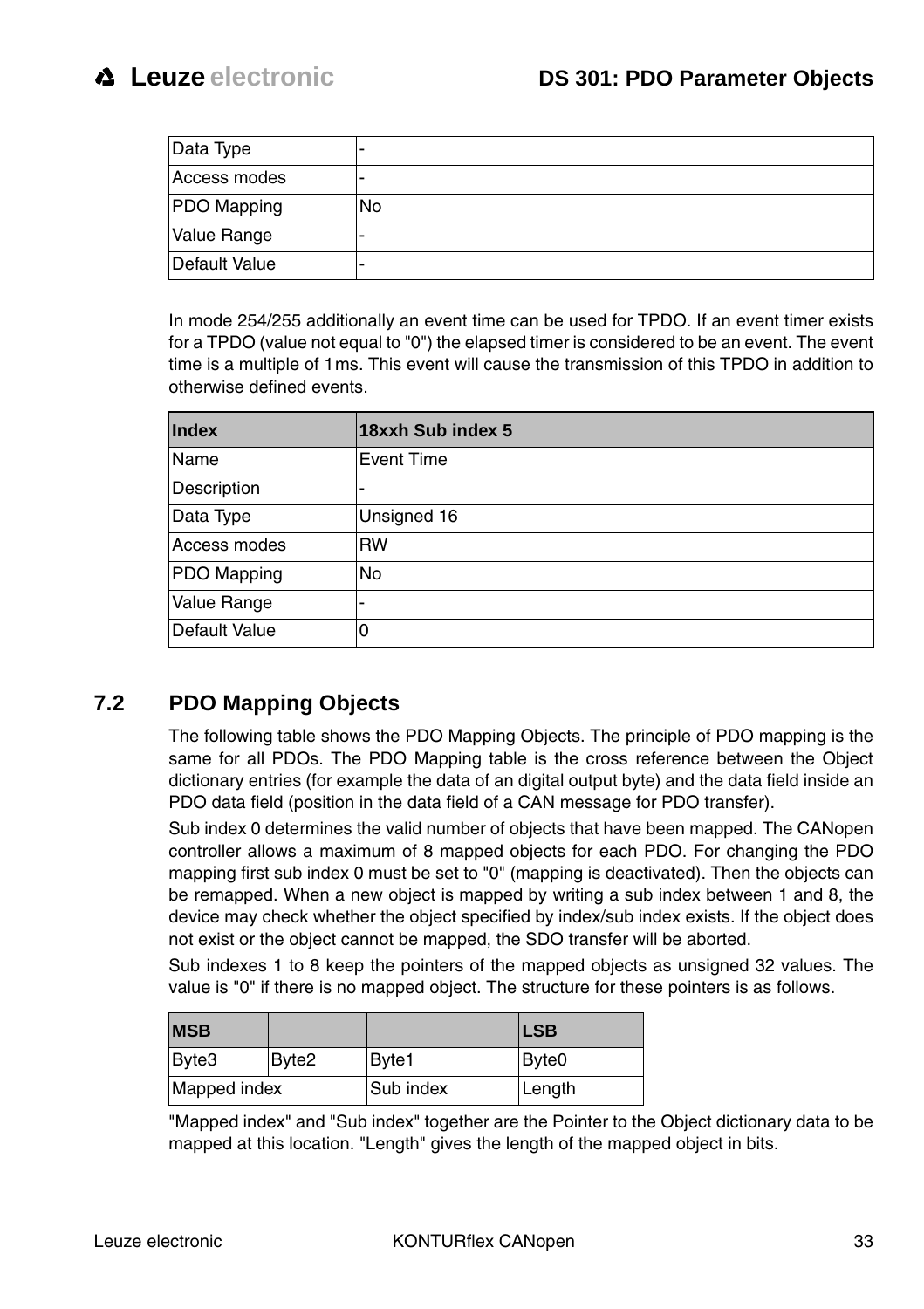| Index         | 160xh/1A0xh                  |
|---------------|------------------------------|
| Name          | Receive/Transmit PDO         |
|               | <b>Mapping Parameters</b>    |
| Description   |                              |
| Data Type     | Array                        |
| Index         | 160xh/1A0xh Sub index 0      |
| Name          | Largest Sub index supported  |
| Description   | Number of mapped objects     |
| Data Type     | Unsigned 8                   |
| Access modes  | <b>RW</b>                    |
| PDO Mapping   | No                           |
| Value Range   |                              |
| Default Value | See table below              |
| Index         | 160xh/1A0xh Sub index 1 to 8 |
| Name          | Mapped object                |
| Description   |                              |
| Data Type     | Unsigned 32                  |
| Access modes  | <b>RW</b>                    |
| PDO Mapping   | No                           |
| Value Range   |                              |
| Default Value | See table below              |

#### <span id="page-35-0"></span>**7.2.1 Receive PDOs**

The CANopen chip CO401Leuze01 uses the following default mapping entries for receive PDO mapping:

| Index               | Entry    | <b>Explanation</b>      |
|---------------------|----------|-------------------------|
| <b>Receive-PDO1</b> |          |                         |
| 1600.00             | <b>U</b> | RPDO1: 0 mapped objects |
| <b>Receive-PDO2</b> |          |                         |
| 1601.00             | O        | RPDO2: 0 mapped objects |

#### <span id="page-35-1"></span>**7.2.2 Transmit PDOs**

The CANopen chip CO401Leuze01 uses the following default mapping entries for transmit PDO mapping: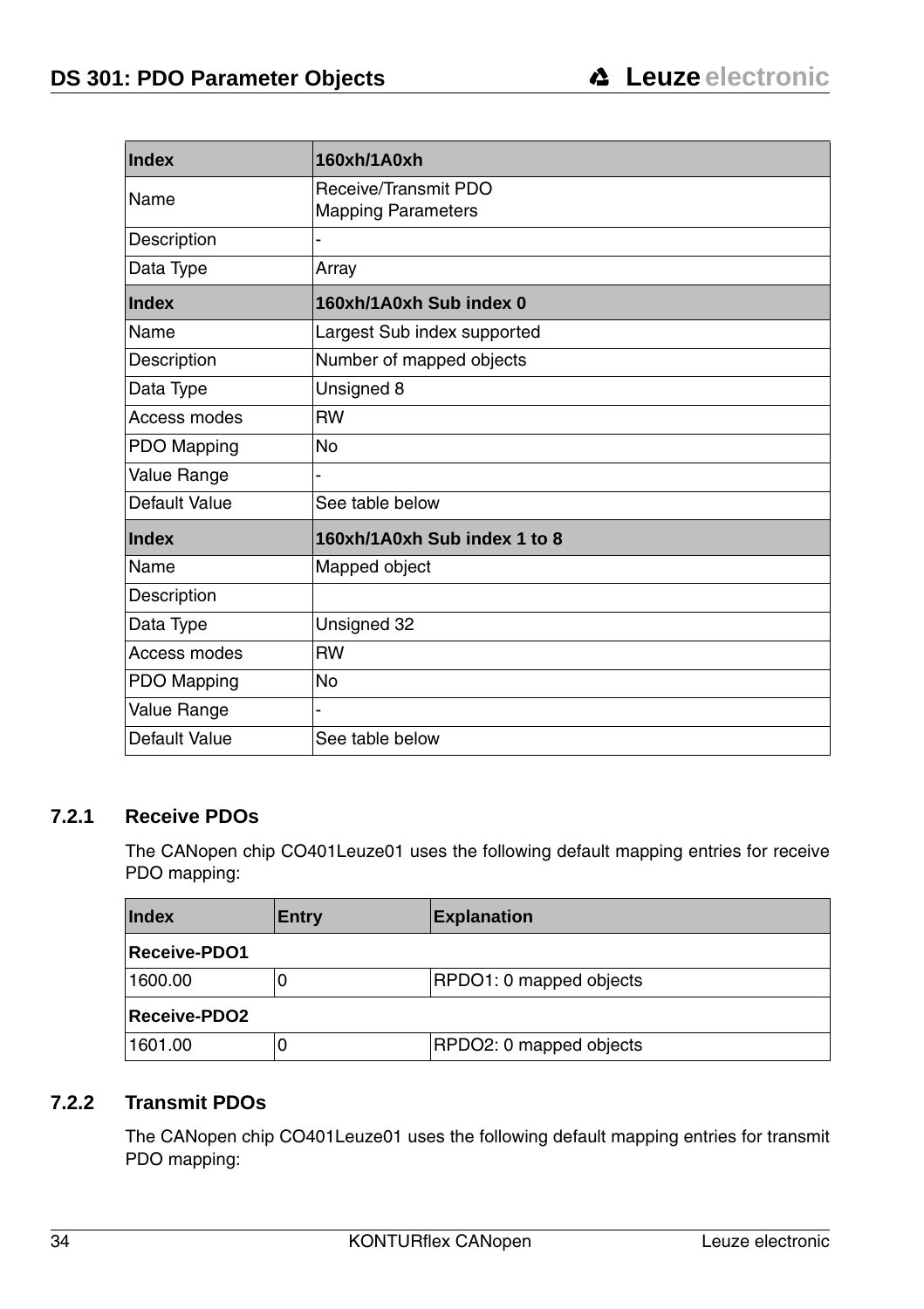| Index                | <b>Entry</b> | <b>Explanation</b>      |  |
|----------------------|--------------|-------------------------|--|
| Transmit-PDO1        |              |                         |  |
| 1A00.00              | 8            | TPDO1: 8 mapped objects |  |
| 1A00.01              | 60000108h    | Digital Input Byte0     |  |
| 1A00.02              | 60000208h    | Digital Input Byte1     |  |
| 1A00.03              | 60000308h    | Digital Input Byte2     |  |
| 1A00.04              | 60000408h    | Digital Input Byte3     |  |
| 1A00.05              | 60000508h    | Digital Input Byte4     |  |
| 1A00.06              | 60000608h    | Digital Input Byte5     |  |
| 1A00.07              | 60000708h    | Digital Input Byte6     |  |
| 1A00.08              | 60000808h    | Digital Input Byte7     |  |
| <b>Transmit-PDO2</b> |              |                         |  |
| 1A01.00              | 4            | TPDO2: 4 mapped objects |  |
| 1A01.01              | 64010110h    | Analog Input Integer 0  |  |
| 1A01.02              | 64010210h    | Analog Input Integer 1  |  |
| 1A01.03              | 64010310h    | Analog Input Integer 2  |  |
| 1A01.04              | 64010410h    | Analog Input Integer 3  |  |
| Transmit-PDO3        |              |                         |  |
| 1A02.00              | 4            | TPDO3: 4 mapped objects |  |
| 1A02.01              | 64010510h    | Analog Input Integer 4  |  |
| 1A02.02              | 64010610h    | Analog Input Integer 5  |  |
| 1A02.03              | 64010710h    | Analog Input Integer 6  |  |
| 1A02.04              | 64010810h    | Analog Input Integer 7  |  |
| Transmit-PDO4        |              |                         |  |
| 1A03.00              | 4            | TPDO4: 4 mapped objects |  |
| 1A03.01              | 64010910h    | Analog Input Integer 8  |  |
| 1A03.02              | 64010A10h    | Analog Input Integer 9  |  |
| 1A03.03              | 64010B10h    | Analog Input Integer 10 |  |
| 1A03.04              | 64010C10h    | Analog Input Integer 11 |  |
| Transmit-PDO5        |              |                         |  |
| 1A04.00              | 0            | TPDO5: 0 mapped objects |  |
| <b>Transmit-PDO6</b> |              |                         |  |
| 1A05.00              | 0            | TPDO6: 0 mapped objects |  |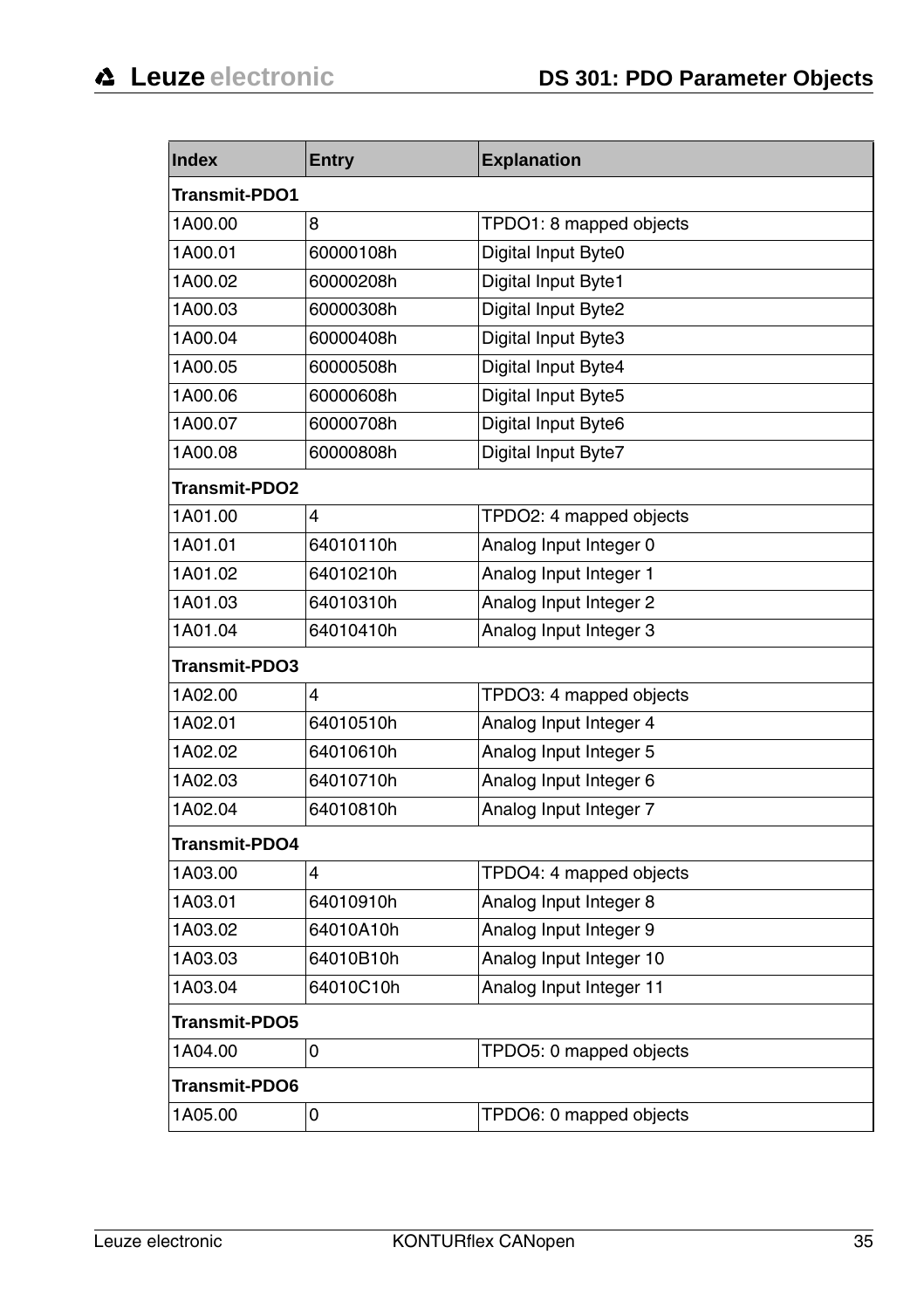# <span id="page-37-0"></span>**8 DS 401: Digital Input Objects**

The following objects are describing the functionality of the digital input lines of the KONTURflex CANopen CANopen. The KONTURflex CANopen CANopen supports 8 bit access to the digital inputs. The number of digital beam data is forced to 40h. This is the maximum available within a KONTURflex CANopen system.

# <span id="page-37-1"></span>**8.1 Index 6000: Read Digital Input Bit**

This object represents the digital beam data of all connected light grids.

| Index         | 6000h                                        |  |
|---------------|----------------------------------------------|--|
| Name          | Digital Input 8 Bit                          |  |
| Description   | Ĭ.                                           |  |
| Data Type     | Array                                        |  |
| Index         | Sub index 0                                  |  |
| Name          | Nr. of Subobjects                            |  |
| Description   |                                              |  |
| Data Type     | Unsigned 8                                   |  |
| Access modes  | <b>RO</b>                                    |  |
| PDO Mapping   | <b>No</b>                                    |  |
| Value Range   |                                              |  |
| Default Value | 40h                                          |  |
| Index         | Sub index 1 to 40h of input bytes            |  |
| Name          | Light Grid 1 to 4<br>Digital Beam Data 8 Bit |  |
| Description   |                                              |  |
| Data Type     | Unsigned 8                                   |  |
| Access modes  | <b>RO</b>                                    |  |
| PDO Mapping   | Yes                                          |  |
| Value Range   |                                              |  |
| Default Value | ۰                                            |  |

If more than one beam is logically connected with a logic AND or a logic OR function, object 6000 does not longer show the single beam information but always the connected beam data.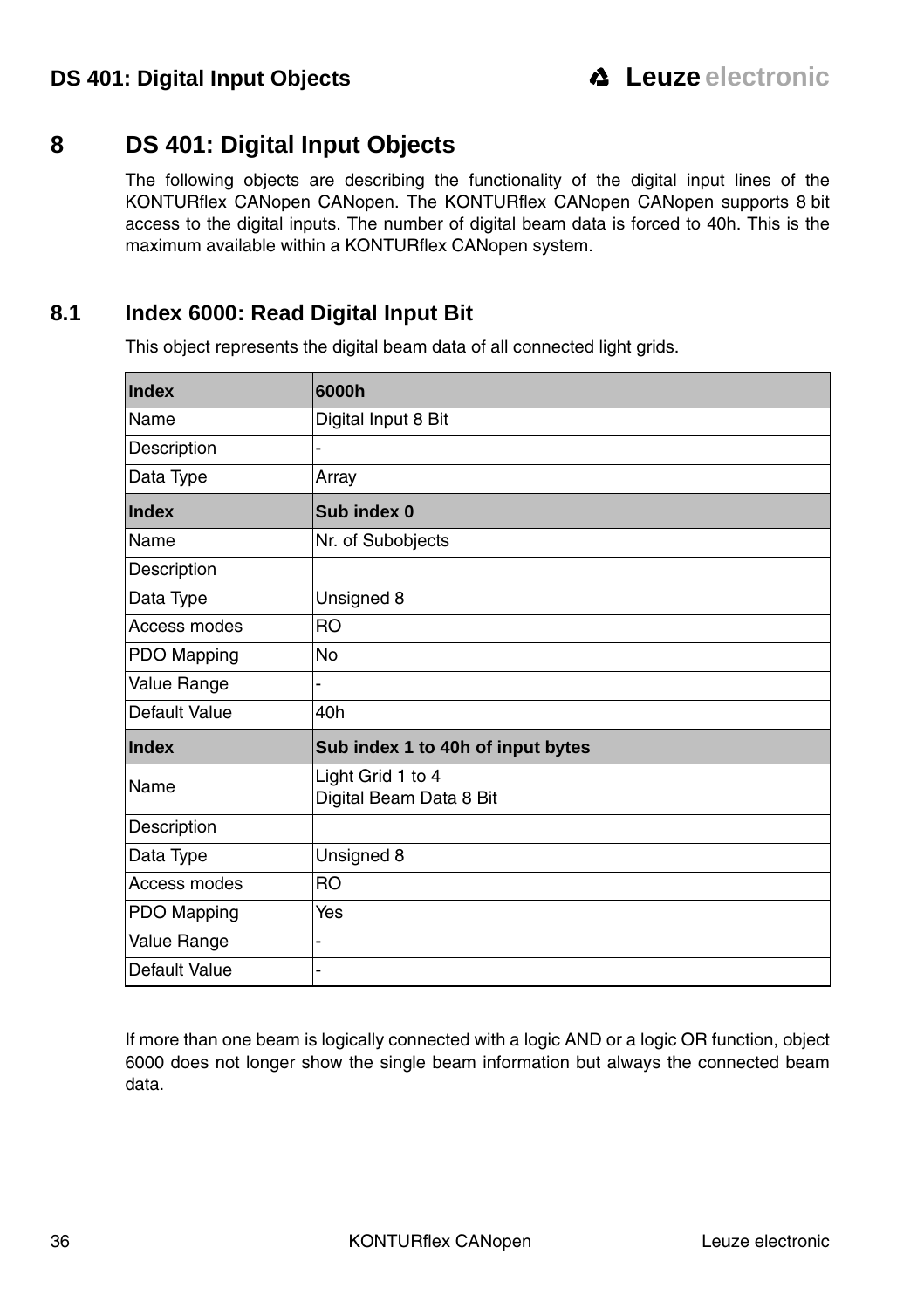#### <span id="page-38-0"></span>**8.2 Index 6005: Global Interrupt Enable**

This object enables or disables globally the interrupt behaviour without changing the interrupt masks.

In event-driven mode the device transmits the input values depending on the interrupt masks in objects 6006h, 6007h, and 6008h and the PDO transmission type.

TRUE ("1") = global interrupt enabled FALSE ("0")= global interrupt disabled

| <b>Index</b>  | 6005h                   |
|---------------|-------------------------|
| Name          | Global Interrupt Enable |
| Description   |                         |
| Data Type     | <b>Boolean</b>          |
| Access modes  | <b>RW</b>               |
| PDO Mapping   | No                      |
| Value Range   |                         |
| Default Value | <b>TRUE</b>             |

#### <span id="page-38-1"></span>**8.3 Index 6006: Interrupt Mask Any Change**

This object determines, which input lines shall activate an interrupt by any change of the input line. Both negative and positive edge will cause an interrupt, if enabled.

An interrupt will cause a PDO transmission in case of event driven transmission mode.

- "1" = interrupt enabled
- "0" = interrupt disabled

| Index         | 6006h                         |
|---------------|-------------------------------|
| Name          | Interrupt Mask any change     |
| Description   | ٠                             |
| Data Type     | Array                         |
| <b>Index</b>  | Sub index 0                   |
| Name          | Nr. of Subobjects             |
| Description   |                               |
| Data Type     | Unsigned 8                    |
| Access modes  | R <sub>O</sub>                |
| PDO Mapping   | No                            |
| Value Range   | ۰                             |
| Default Value | Number of digital input bytes |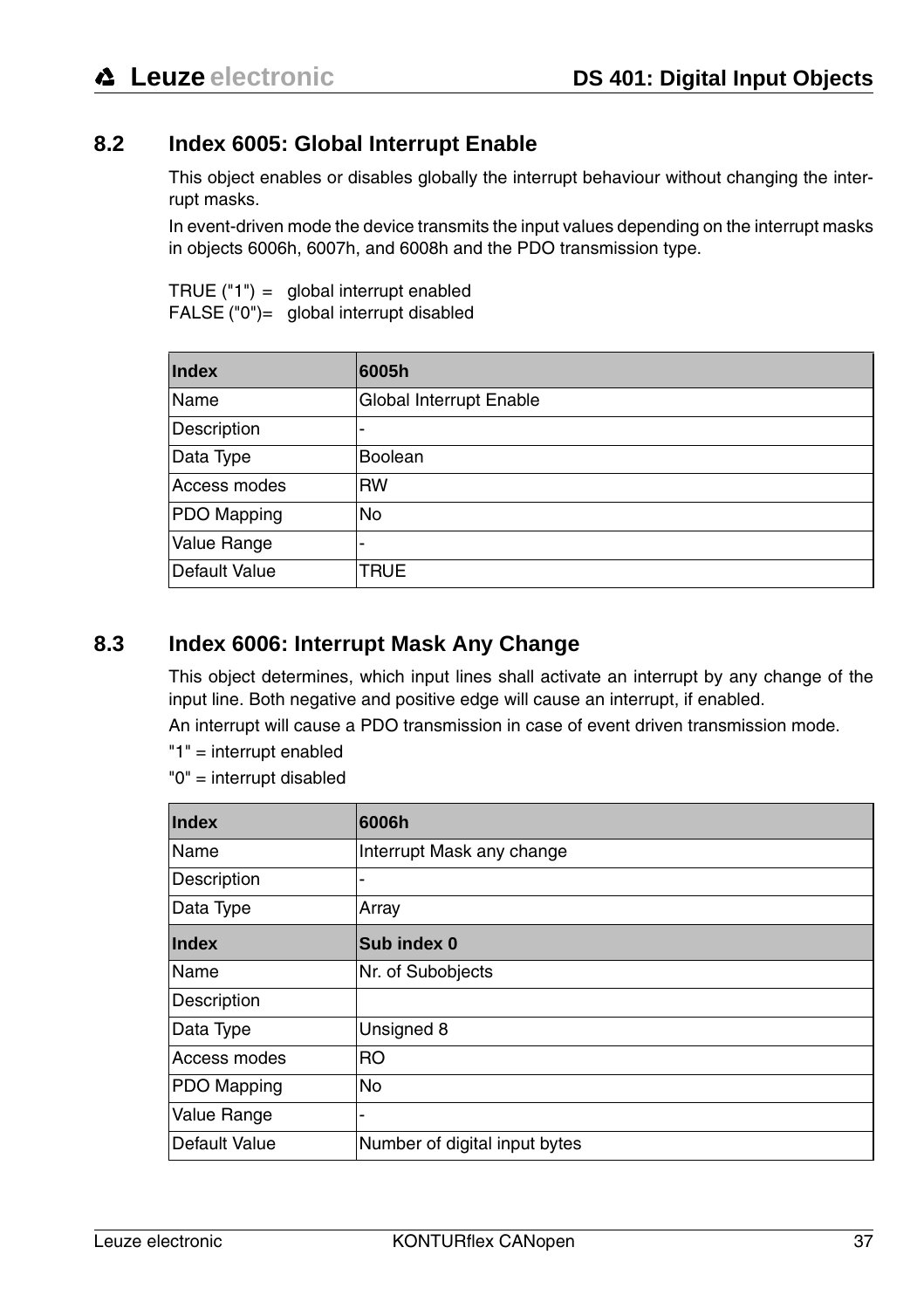| <b>Index</b>  | Sub index 1 to Nr. of input bytes |
|---------------|-----------------------------------|
| Name          | Interrupt Mask any change         |
| Description   |                                   |
| Data Type     | Unsigned 8                        |
| Access modes  | <b>RW</b>                         |
| PDO Mapping   | <b>No</b>                         |
| Value Range   | ٠                                 |
| Default Value | OFFh (interrupt enabled)          |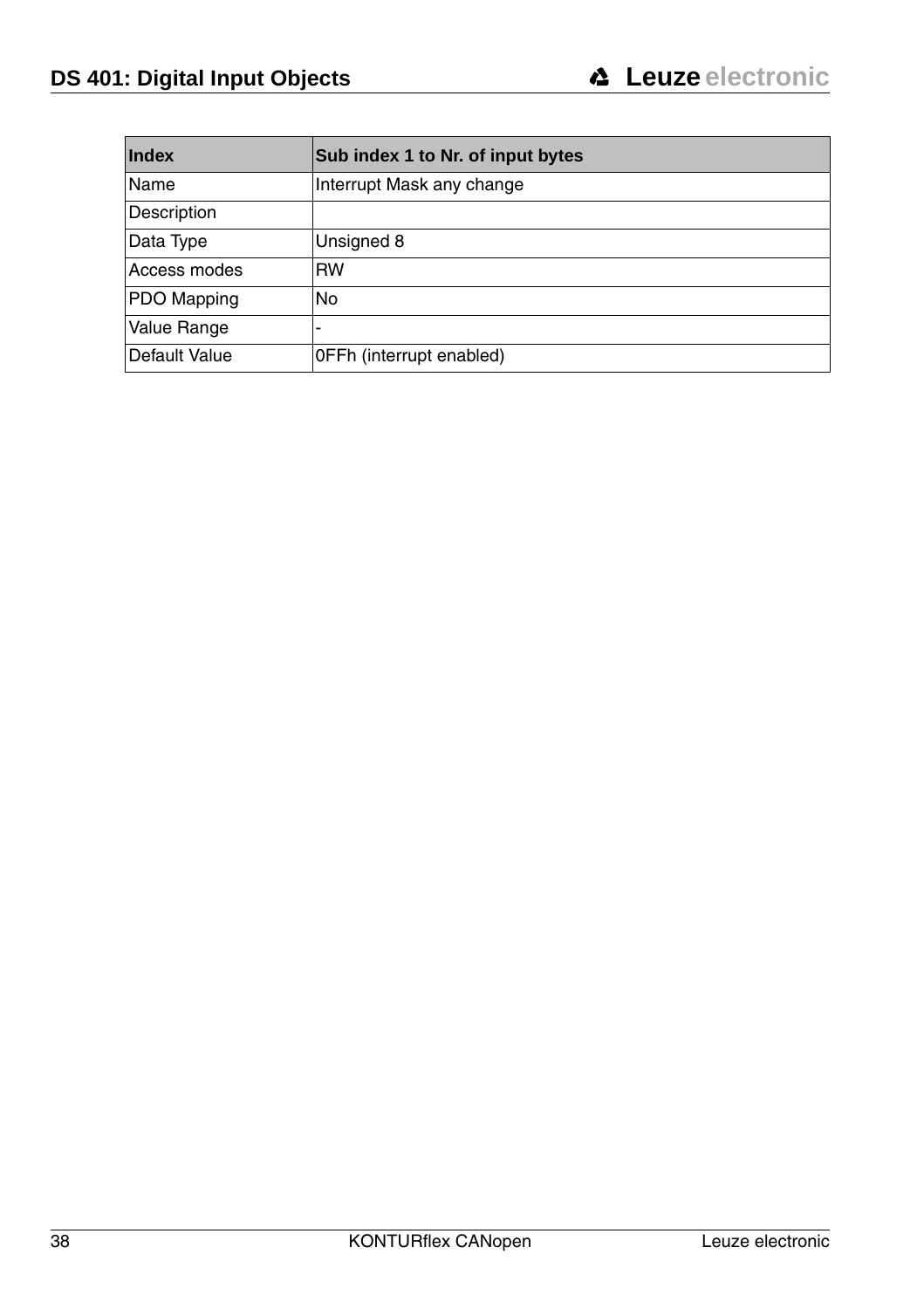# <span id="page-40-0"></span>**9 DS 401: Analog Input Objects**

The following objects are describing the functionality of the analog input lines of the KONTURflex CANopen CANopen.

The number of analog input bytes depends on the selected operation mode.

#### <span id="page-40-1"></span>**9.1 Index 6401: Read Analog Input 16 Bit**

Object 6401, represents the value of the analog channels. The objects represent the KONTURflex CANopen beam data information field. See table.

| Index         | 6401h                                  |  |
|---------------|----------------------------------------|--|
| Name          | Read Analog Input                      |  |
| Description   |                                        |  |
| Data Type     | Array                                  |  |
| Index         | Sub index 0                            |  |
| Name          |                                        |  |
| Description   | Nr. of Subobjects                      |  |
| Data Type     | Unsigned 8                             |  |
| Access modes  | <b>RO</b>                              |  |
| PDO Mapping   | <b>NO</b>                              |  |
| Value Range   | -                                      |  |
| Default Value | 48h<br>Number of analog input channels |  |
| <b>Index</b>  | Sub index 1 to Nr. of input lines      |  |
| Name          | Read Analog Input                      |  |
| Description   |                                        |  |
| Data Type     | Signed 16                              |  |
| Access modes  | <b>RO</b>                              |  |
| PDO Mapping   | <b>YES</b>                             |  |
| Value Range   | Ĭ.                                     |  |
| Default Value | -                                      |  |

Analog beam information for the light grids 1 to 4 are represented in sub objects 1 to 48h of object 6401. For analog PDO trigger conditions sub objects 1 to 48h of trigger condition objects 6424, 6425 and 6426 are associated with the same sub index of beam information data (object 6401).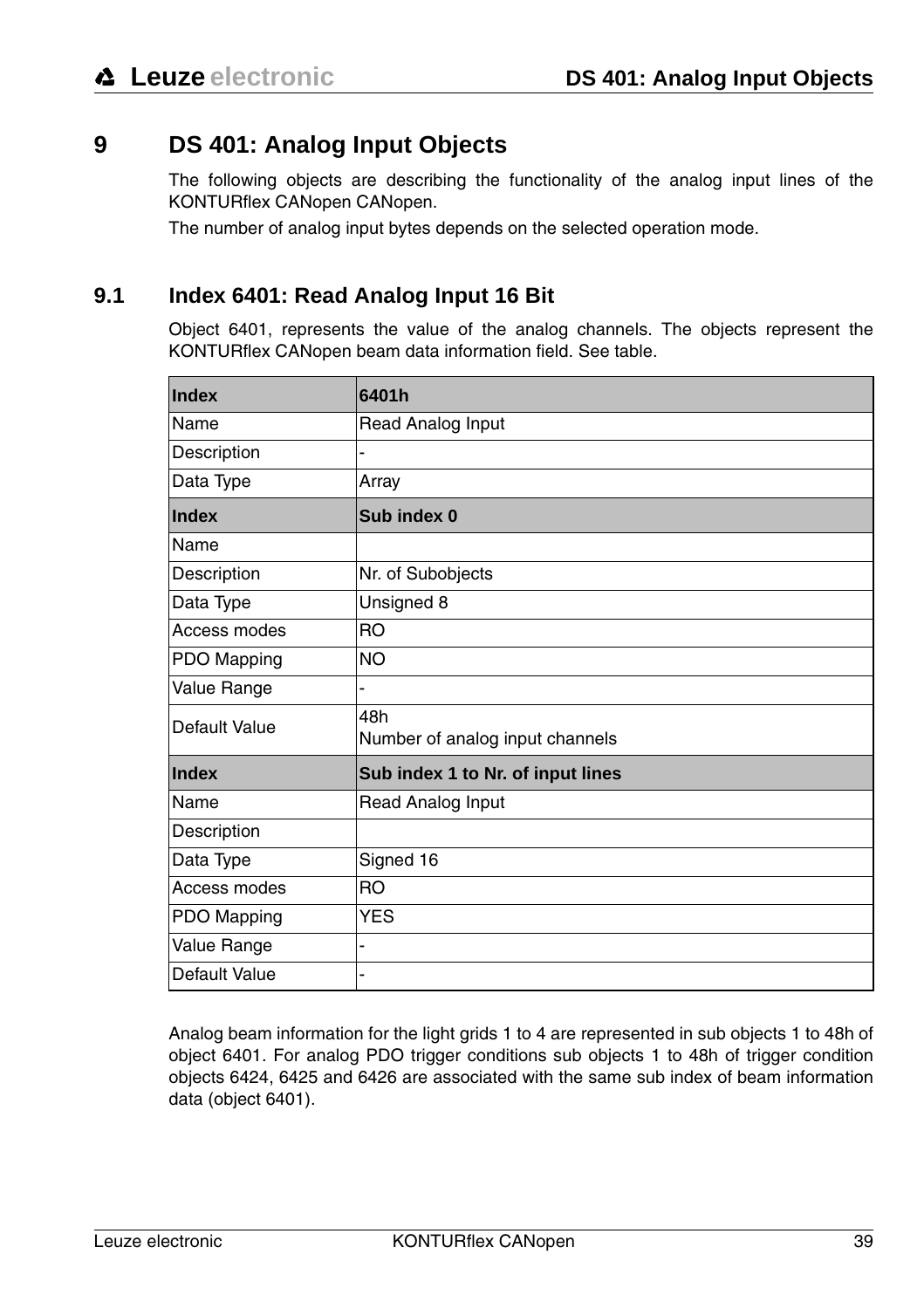The subobjects are associated to the light grids:

- **LG1** Light grid 1
- **LG2** Light grid 2
- LG3 Light grid 3<br>LG4 Light grid 4
- Light grid 4

| Index.Sub | <b>KONTURflex CANopen Data</b>                                          |
|-----------|-------------------------------------------------------------------------|
| TU        | Lowest interrupted beam<br>(KONTURflex CANopen-Register 0x214F)         |
| 0x6401.01 | Lowest interrupted beam: LG1                                            |
| 0x6401.02 | Lowest interrupted beam: LG2                                            |
| 0x6401.03 | Lowest interrupted beam: LG3                                            |
| 0x6401.04 | Lowest interrupted beam: LG4                                            |
| <b>HU</b> | <b>Highest interrupted beam</b><br>(KONTURflex CANopen-Register 0x2150) |
| 0x6401.05 | Highest interrupted beam: LG1                                           |
| 0x6401.06 | Highest interrupted beam: LG2                                           |
| 0x6401.07 | Highest interrupted beam: LG3                                           |
| 0x6401.08 | Highest interrupted beam: LG4                                           |
| ZU        | Number of interrupted beams<br>(KONTURflex CANopen-Register 0x2151)     |
| 0x6401.09 | Nr. of interrupted beams: LG1                                           |
| 0x6401.0A | Nr. of interrupted beams: LG2                                           |
| 0x6401.0B | Nr. of interrupted beams: LG3                                           |
| 0x6401.0C | Nr. of interrupted beams: LG4                                           |

| Index.Sub  | <b>KONTURflex CANopen Data</b>                                       |
|------------|----------------------------------------------------------------------|
| <b>TNU</b> | Lowest not interrupted beam<br>(KONTURflex CANopen-Register 0x2152)  |
| 0x6401.0D  | Lowest not interrupted beam: LG1                                     |
| 0x6401.0E  | Lowest not interrupted beam: LG2                                     |
| 0x6401.0F  | Lowest not interrupted beam: LG3                                     |
| 0x6401.10  | Lowest not interrupted beam: LG4                                     |
| <b>HNU</b> | Highest not interrupted beam<br>(KONTURflex CANopen-Register 0x2153) |
| 0x6401.11  | Highest not interrupted beam: LG1                                    |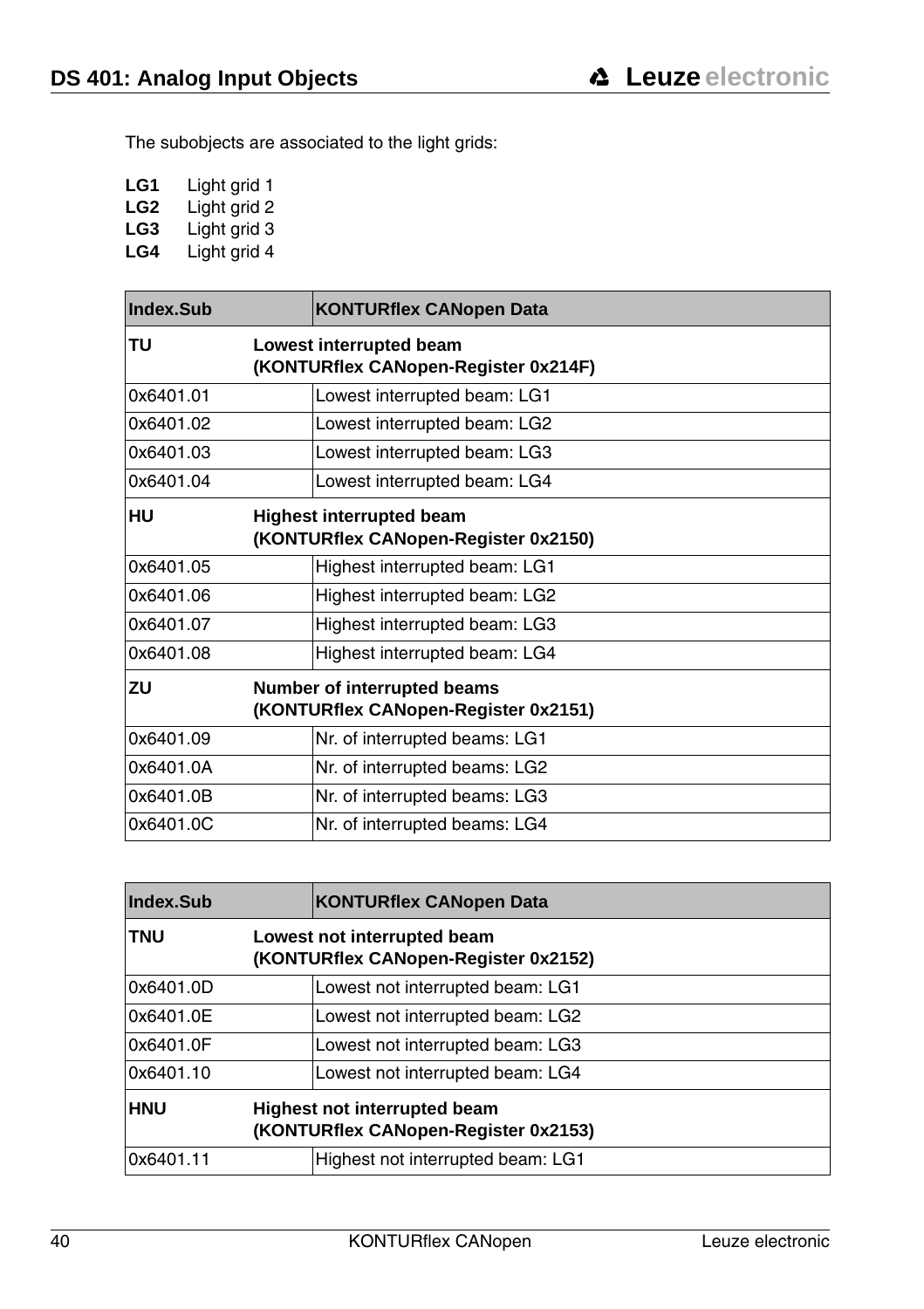| 0x6401.12  | Highest not interrupted beam: LG2                                       |
|------------|-------------------------------------------------------------------------|
| 0x6401.13  | Highest not interrupted beam: LG3                                       |
| 0x6401.14  | Highest not interrupted beam: LG4                                       |
| <b>ZNU</b> | Number of not interrupted beams<br>(KONTURflex CANopen-Register 0x2154) |
| 0x6401.15  | Nr. of not interrupted beams: LG1                                       |
| 0x6401.16  | Nr. of not interrupted beams: LG2                                       |
| 0x6401.17  | Nr. of not interrupted beams: LG3                                       |
| 0x6401.18  | Nr. of not interrupted beams: LG4                                       |

| Index.Sub    | <b>KONTURflex CANopen Data</b>                                          |
|--------------|-------------------------------------------------------------------------|
| <b>TUmin</b> | Lowest interrupted beam min<br>(KONTURflex CANopen-Register 0x2155)     |
| 0x6401.19    | Lowest interrupted beam min: LG1                                        |
| 0x6401.1A    | Lowest interrupted beam min: LG2                                        |
| 0x6401.1B    | Lowest interrupted beam min: LG3                                        |
| 0x6401.1C    | Lowest interrupted beam min: LG4                                        |
| <b>HUmin</b> | Highest interrupted beam min<br>(KONTURflex CANopen-Register 0x2156)    |
| 0x6401.1D    | Highest interrupted beam min: LG1                                       |
| 0x6401.1E    | Highest interrupted beam min: LG2                                       |
| 0x6401.1F    | Highest interrupted beam min: LG3                                       |
| 0x6401.20    | Highest interrupted beam min: LG4                                       |
| <b>ZUmin</b> | Number of interrupted beams min<br>(KONTURflex CANopen-Register 0x2157) |
| 0x6401.21    | Nr. of interrupted beams min: LG1                                       |
| 0x6401.22    | Nr. of interrupted beams min: LG2                                       |
| 0x6401.23    | Nr. of interrupted beams min: LG3                                       |
| 0x6401.24    | Nr. of interrupted beams min: LG4                                       |

| Index.Sub     | KONTURflex CANopen Data                                                 |
|---------------|-------------------------------------------------------------------------|
| <b>TNUmin</b> | Lowest not interrupted beam min<br>(KONTURflex CANopen-Register 0x2158) |
| 0x6401.25     | Lowest not interrupted beam min: LG1                                    |
| 0x6401.26     | Lowest not interrupted beam min: LG2                                    |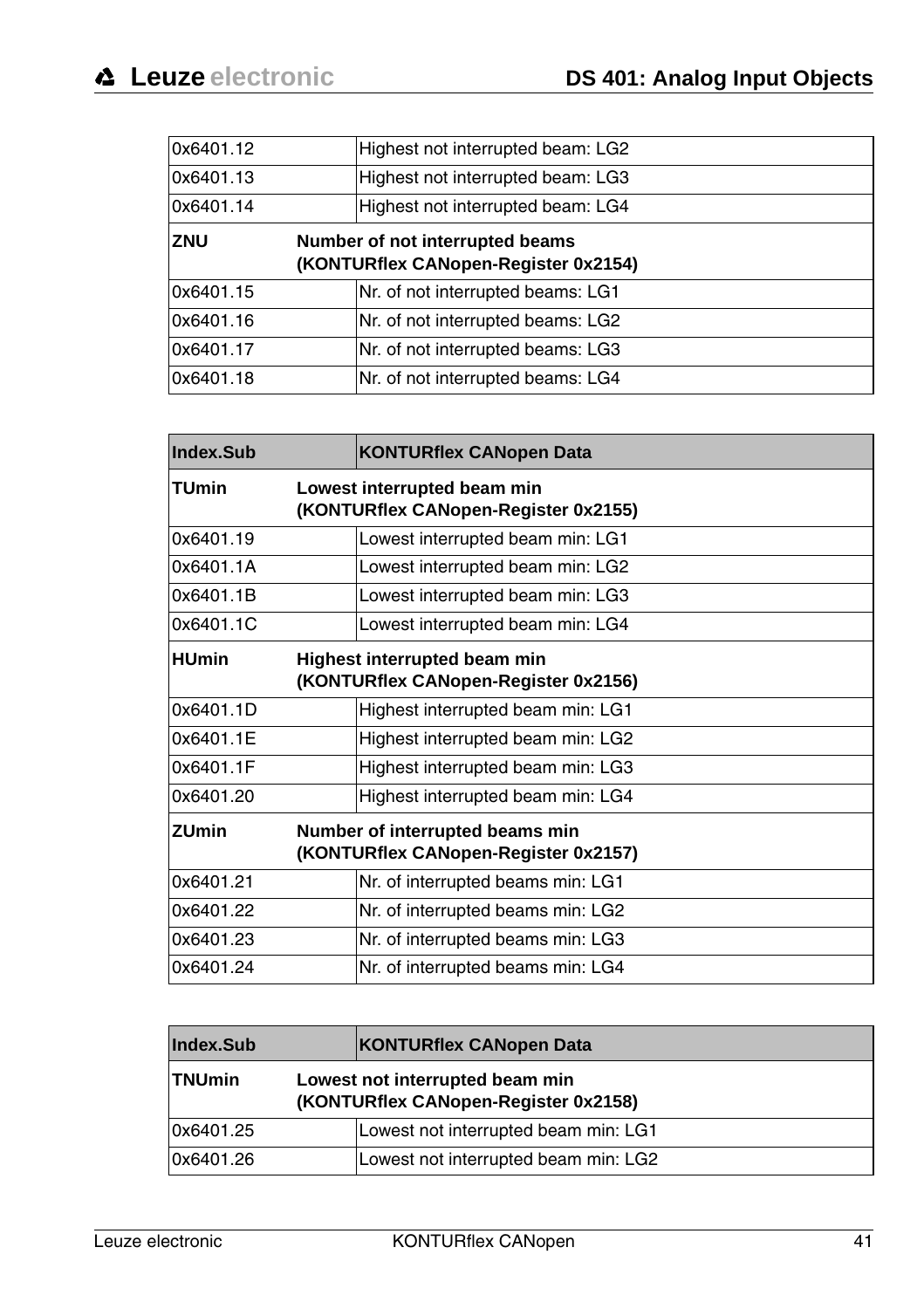| 0x6401.27     | Lowest not interrupted beam min: LG3                                        |
|---------------|-----------------------------------------------------------------------------|
| 0x6401.28     | Lowest not interrupted beam min: LG4                                        |
| <b>HNUmin</b> | Highest not interrupted beam min<br>(KONTURflex CANopen-Register 0x2159)    |
| 0x6401.29     | Highest not interrupted beam min: LG1                                       |
| 0x6401.2A     | Highest not interrupted beam min: LG2                                       |
| 0x6401.2B     | Highest not interrupted beam min: LG3                                       |
| 0x6401.2C     | Highest not interrupted beam min: LG4                                       |
| <b>ZNUmin</b> | Number of not interrupted beams min<br>(KONTURflex CANopen-Register 0x215A) |
| 0x6401.2D     | Nr. of not interrupted beams min: LG1                                       |
| 0x6401.2E     | Nr. of not interrupted beams min: LG2                                       |
| 0x6401.2F     | Nr. of not interrupted beams min: LG3                                       |
| 0x6401.30     | Nr. of not interrupted beams min: LG4                                       |

| Index.Sub    | <b>KONTURflex CANopen Data</b>                                              |
|--------------|-----------------------------------------------------------------------------|
| TUmax        | Lowest interrupted beam max<br>(KONTURflex CANopen-Register 0x215B)         |
| 0x6401.31    | Lowest interrupted beam max: LG1                                            |
| 0x6401.32    | Lowest interrupted beam max: LG2                                            |
| 0x6401.33    | Lowest interrupted beam max: LG3                                            |
| 0x6401.34    | Lowest interrupted beam max: LG4                                            |
| <b>HUmax</b> | <b>Highest interrupted beam max</b><br>(KONTURflex CANopen-Register 0x215C) |
| 0x6401.35    | Highest interrupted beam max: LG1                                           |
| 0x6401.36    | Highest interrupted beam max: LG2                                           |
| 0x6401.37    | Highest interrupted beam max: LG3                                           |
| 0x6401.38    | Highest interrupted beam max: LG4                                           |
| <b>ZUmax</b> | Number of interrupted beams max<br>(KONTURflex CANopen-Register 0x215D)     |
| 0x6401.39    | Nr. of interrupted beams max: LG1                                           |
| 0x6401.3A    | Nr. of interrupted beams max: LG2                                           |
| 0x6401.3B    | Nr. of interrupted beams max: LG3                                           |
| 0x6401.3C    | Nr. of interrupted beams max: LG4                                           |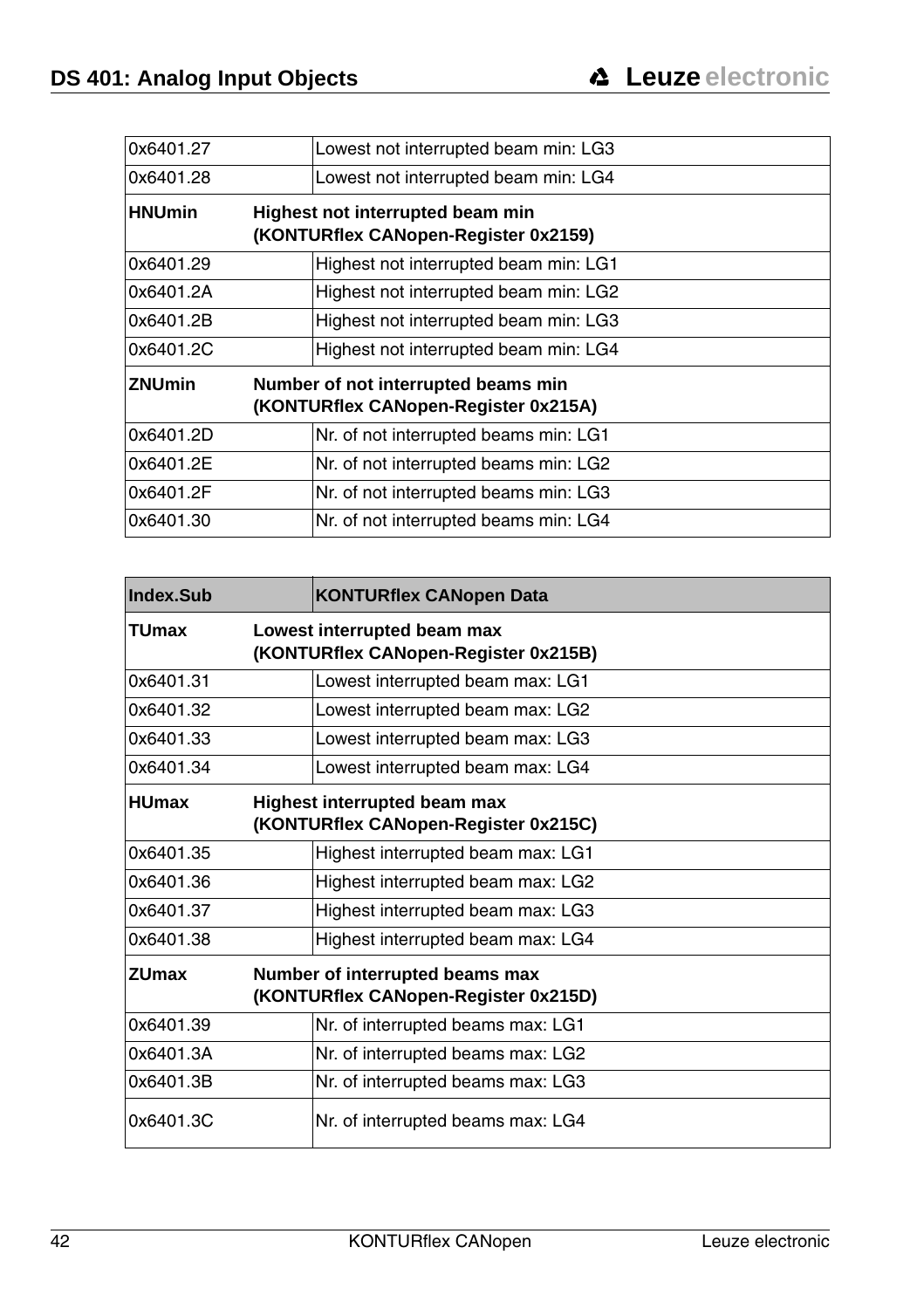| <b>Index Sub</b> |                                                                             | <b>KONTURflex CANopen Data</b>                                           |
|------------------|-----------------------------------------------------------------------------|--------------------------------------------------------------------------|
| <b>TNUmax</b>    |                                                                             | Lowest not interrupted beam max<br>(KONTURflex CANopen-Register 0x215E)  |
| 0x6401.3D        |                                                                             | Lowest not interrupted beam max: LG1                                     |
| 0x6401.3E        |                                                                             | Lowest not interrupted beam max: LG2                                     |
| 0x6401.3F        |                                                                             | Lowest not interrupted beam max: LG3                                     |
| 0x6401.40        |                                                                             | Lowest not interrupted beam max: LG4                                     |
| <b>HNUmax</b>    |                                                                             | Highest not interrupted beam max<br>(KONTURflex CANopen-Register 0x215F) |
| 0x6401.41        |                                                                             | Highest not interrupted beam max:LG1                                     |
| 0x6401.42        |                                                                             | Highest not interrupted beam max:LG2                                     |
| 0x6401.43        |                                                                             | Highest not interrupted beam max:LG3                                     |
| 0x6401.44        |                                                                             | Highest not interrupted beam max:LG4                                     |
| <b>ZNUmax</b>    | Number of not interrupted beams max<br>(KONTURflex CANopen-Register 0x2160) |                                                                          |
| 0x6401.45        |                                                                             | Nr. of not interrupted. beams max: LG1                                   |
| 0x6401.46        |                                                                             | Nr. of not interrupted. beams max: LG2                                   |
| 0x6401.47        |                                                                             | Nr. of not interrupted beams max: LG3                                    |
| 0x6401.48        |                                                                             | Nr. of not interrupted beams max: LG4                                    |

# <span id="page-44-0"></span>**9.2 Index 6421: Analog Input Interrupt Trigger**

Object 6421 selects the event that shall cause a transmission interrupt for the selected analog channel. See also description of objects 6424, 6425 and 6426 for further information how to cause a PDO transmission.

There is one Sub index for each channel to enable individual setting according to application requirements.

| <b>Bit Nr.</b> | <b>Interrupt Trigger Selection</b>       |
|----------------|------------------------------------------|
| ١o             | Input voltage greater than Upper Limit   |
|                | Input voltage less than Lower Limit      |
| 2              | Input changed by more than Delta         |
| l3             | Input reduced more than Negative Delta   |
|                | Input increased more than Positive Delta |
| 3 to 7         | Reserved (must be forced to zero)        |

#### <span id="page-44-1"></span>**Table of possible Trigger Conditions**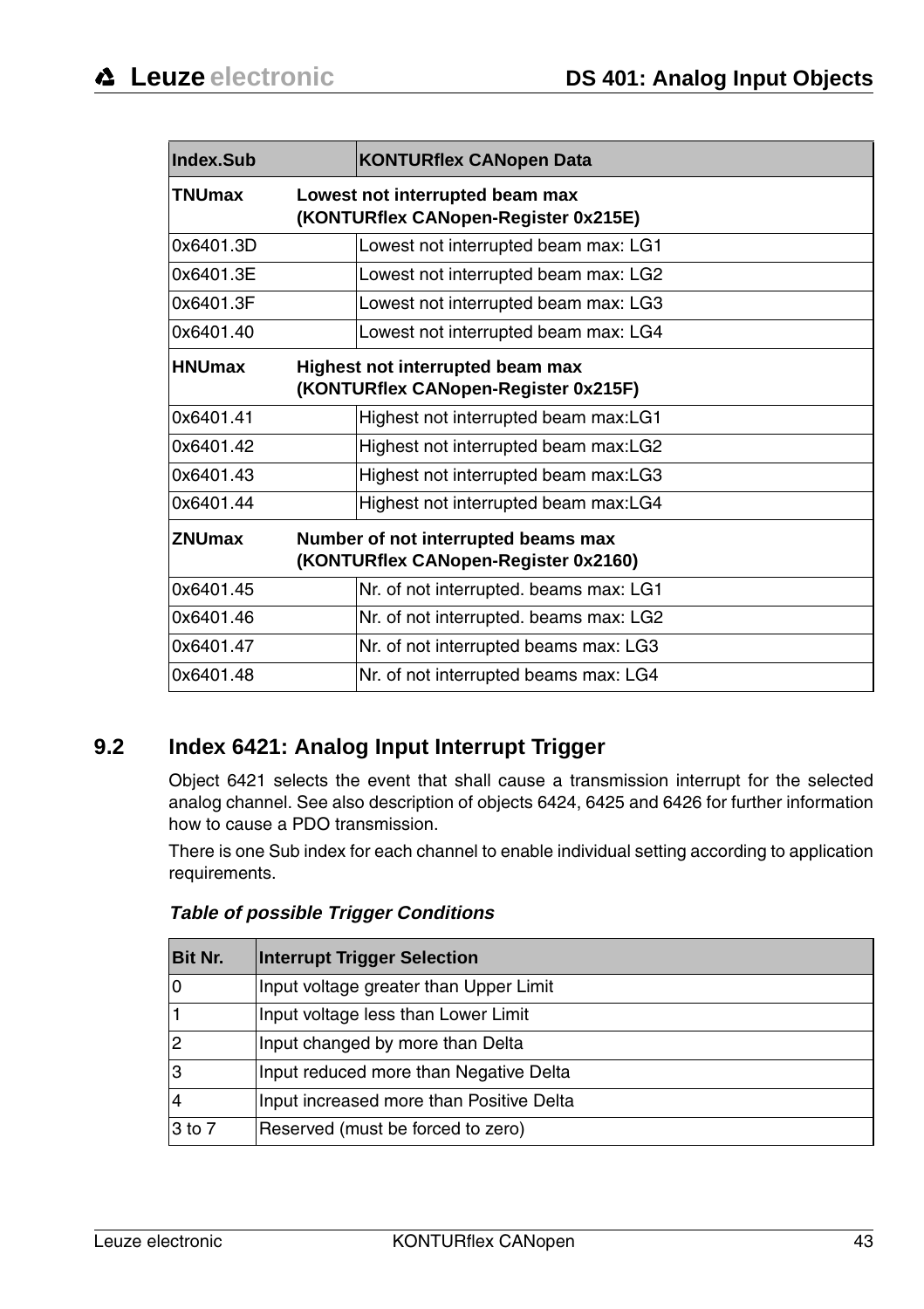| Index         | 6421h                                                           |
|---------------|-----------------------------------------------------------------|
| Name          | Analog Input Interrupt Trigger                                  |
| Description   | ä,                                                              |
| Data Type     | Array                                                           |
| <b>Index</b>  | Sub index 0                                                     |
| Name          |                                                                 |
| Description   | Nr. of Subobjects                                               |
| Data Type     | Unsigned 8                                                      |
| Access modes  | <b>RO</b>                                                       |
| PDO Mapping   | NO.                                                             |
| Value Range   | -                                                               |
| Default Value | 48h<br>Nr. of Analog Input Channels                             |
| <b>Index</b>  | Sub index 1 to Nr. of input lines                               |
| Name          | Analog Input Interrupt Trigger                                  |
| Description   | Selects trigger condition                                       |
| Data Type     | Unsigned 8 (see chapter "Table of possible Trigger Conditions") |
| Access modes  | <b>RW</b>                                                       |
| PDO Mapping   | No                                                              |
| Value Range   | ۰                                                               |
| Default Value | 7                                                               |

#### <span id="page-45-0"></span>**9.3 Index 6423: Analog Input Interrupt Enable**

This object enables or disables globally the interrupt behaviour without changing the interrupt masks.

The interrupt is disabled by default, in order to avoid transmission of analog input values.

TRUE  $('1") = global interrupt enabled$ FALSE ("0") = global interrupt disabled

| <b>Index</b> | 6423h                         |
|--------------|-------------------------------|
| Name         | Analog Input Interrupt Enable |
| Description  |                               |
| Data Type    | Boolean                       |
| Access modes | <b>RW</b>                     |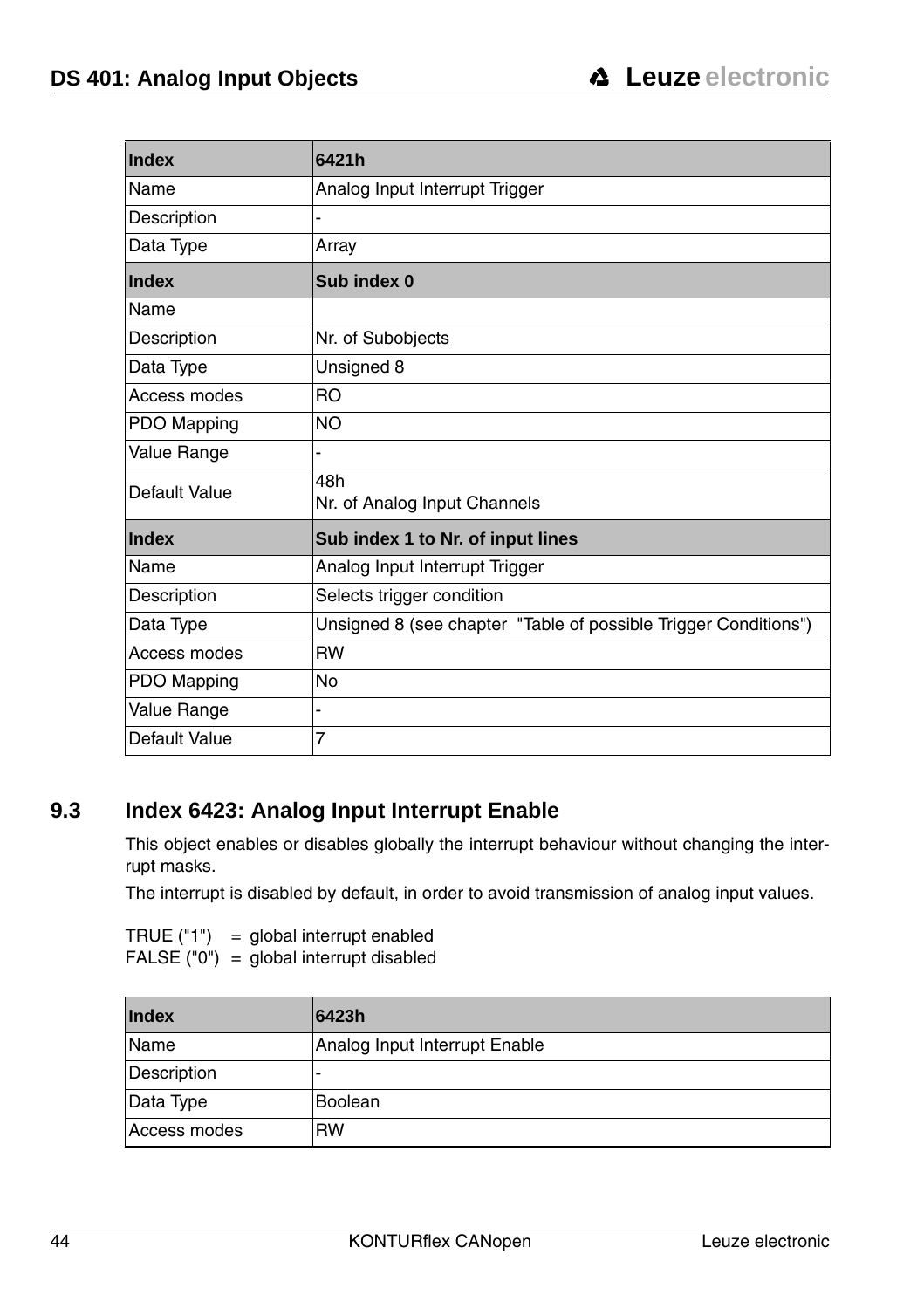| <b>PDO</b> Mapping | 'No          |
|--------------------|--------------|
| Value Range        |              |
| Default Value      | <b>FALSE</b> |

#### <span id="page-46-0"></span>**9.4 Index 6424/5/6: Analog Input Interrupt Limits**

These objects give the Limit for generation of interrupts. All objects have the same structure. The function of the interrupt limit is only enabled, if the corresponding bit of object 6421 is set.

All values of limit parameters are signed 32. So the user must take care not to exceed the range of the input data objects.



<span id="page-46-1"></span>

#### **Table of Limit Function**

| <b>Object</b> | <b>Object Name and Function</b>                                                                                       |
|---------------|-----------------------------------------------------------------------------------------------------------------------|
| 6424          | Analog Input Upper Limit<br>Generate interrupt if input voltage is greater than or equal to Upper Limit<br>$(6424)$ . |
| 6425          | Analog Input Lower Limit<br>Generate interrupt if input voltage is less than Lower Limit (6425).                      |
| 6426          | Analog Input Interrupt Delta<br>Generate interrupt if input voltage changed by more than Interrupt Delta.             |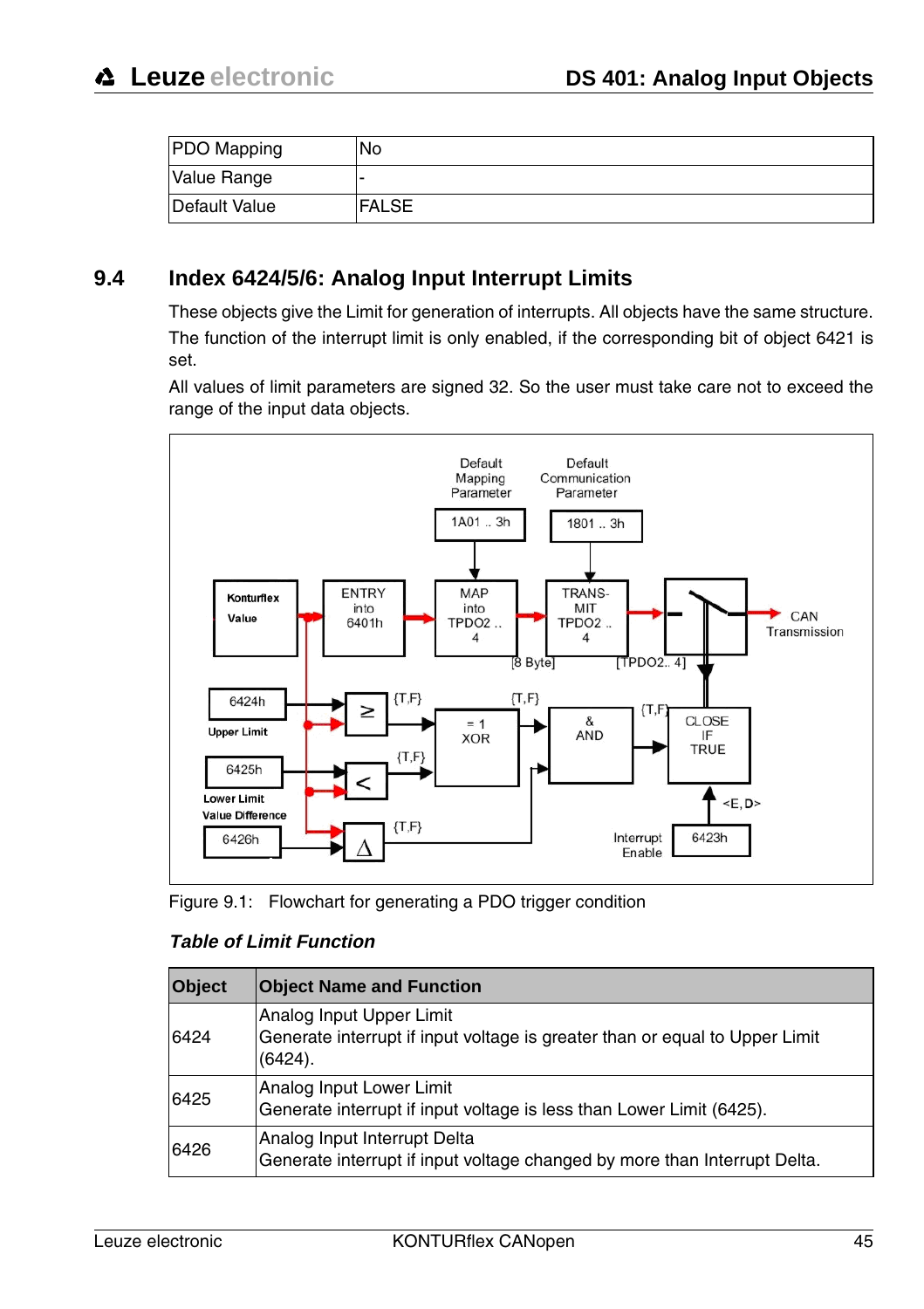| Index         | 6424/6425/6426                    |
|---------------|-----------------------------------|
| Name          | See table above                   |
| Description   |                                   |
| Data Type     | Array                             |
| Index         | Sub index 0                       |
| Name          |                                   |
| Description   | Nr. of Subobjects                 |
| Data Type     | Unsigned 8                        |
| Access modes  | <b>RO</b>                         |
| PDO Mapping   | <b>NO</b>                         |
| Value Range   |                                   |
| Default Value | Number of analog input channels   |
| Index         | Sub index 1 to Nr. of input lines |
| Name          | See table above                   |
| Description   |                                   |
| Data Type     | Integer 32                        |
| Access modes  | <b>RW</b>                         |
| PDO Mapping   | <b>No</b>                         |
| Value Range   | $\overline{a}$                    |
| Default Value | 0                                 |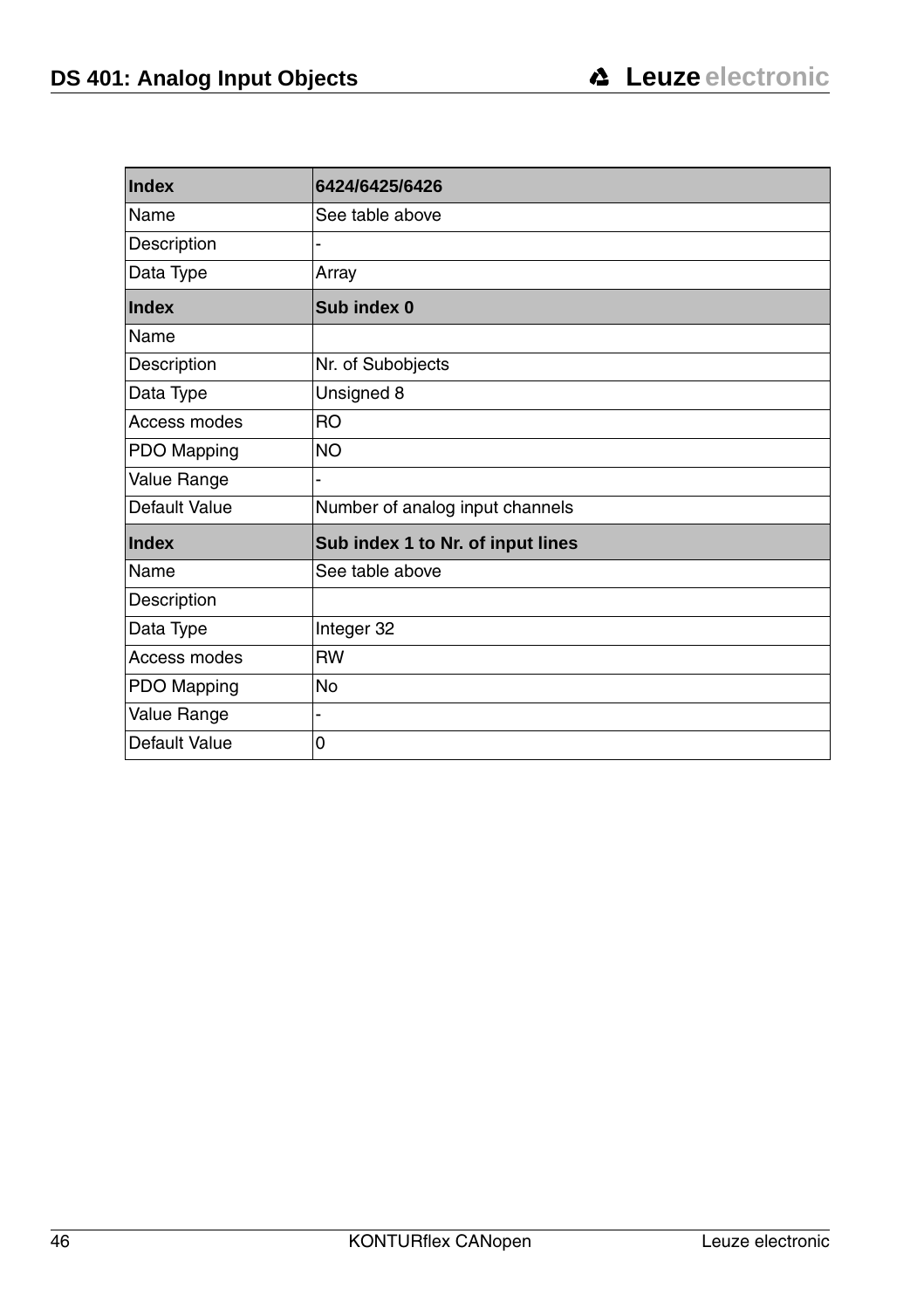# <span id="page-48-0"></span>**10 DS 401: KONTURflex CANopen Base Unit Objects**

The following objects are describing the functionality of the KONTURflex CANopen base unit.

# <span id="page-48-1"></span>**10.1 Index 4000: KONTURflex CANopen Type Identification**

Object 4000 shows the type of the KONTURflex CANopen system.

| Index         | 4000h                                                                                                                                                                  |
|---------------|------------------------------------------------------------------------------------------------------------------------------------------------------------------------|
| Name          | KONTURflex CANopen Type Identification                                                                                                                                 |
| Description   | This object is forced to 0x32 in order to identify the KONTURflex<br>CANopen system.<br>This object is directly read from the KONTURflex CANopen-Reg-<br>ister 0x0000. |
| Data Type     | Unsigned 16                                                                                                                                                            |
| Access modes  | <b>RO</b>                                                                                                                                                              |
| PDO Mapping   | <b>NO</b>                                                                                                                                                              |
| Value Range   | -                                                                                                                                                                      |
| Default Value | 0x32                                                                                                                                                                   |

# <span id="page-48-2"></span>**10.2 Index 4002: Active Light Grid Ident**

Object 4002 shows the active state of connected light grids.

| <b>Index</b>  | 4002h                                                                                                                                                                                        |
|---------------|----------------------------------------------------------------------------------------------------------------------------------------------------------------------------------------------|
| Name          | Active Light Grid Ident                                                                                                                                                                      |
| Description   | An active light grid is marked with a binary 1 at the associated bit<br>position within this object.<br>Bit 0 light grid 1<br>Bit 1 light grid 2<br>Bit 2 light grid 3<br>Bit 3 light grid 4 |
| Data Type     | Unsigned 8                                                                                                                                                                                   |
| Access modes  | R <sub>O</sub>                                                                                                                                                                               |
| PDO Mapping   | <b>NO</b>                                                                                                                                                                                    |
| Value Range   | ۰                                                                                                                                                                                            |
| Default Value |                                                                                                                                                                                              |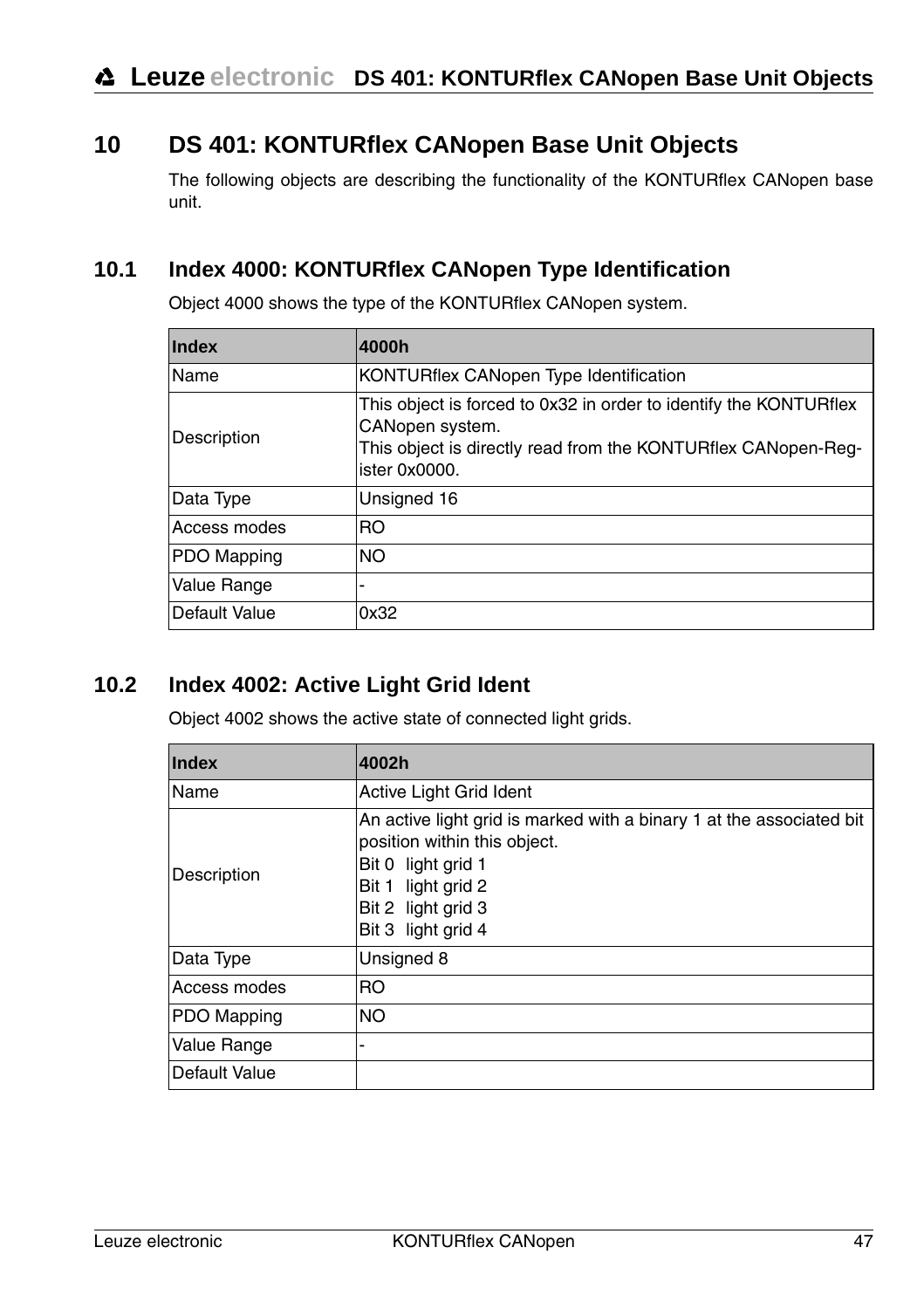# <span id="page-49-0"></span>**10.3 Index 4009: KONTURflex CANopen Serial Number**

| <b>Index</b>  | 4009h                                                                           |
|---------------|---------------------------------------------------------------------------------|
| Name          | <b>KONTURflex CANopen Serial Number</b>                                         |
| Description   | This object is directly read from the KONTURflex CANopen-Req-<br>lister 0x0009. |
| Data Type     | <b>Visible String</b>                                                           |
| Access modes  | <b>RO</b>                                                                       |
| PDO Mapping   | No                                                                              |
| Value Range   | The maximum string length is 10 characters                                      |
| Default Value |                                                                                 |

This object shows the name of the device as visible string.

#### <span id="page-49-1"></span>**10.4 Index 4014: KONTURflex CANopen Production Date**

This object shows the production date of the KONTURflex CANopen system in visible string format.

| <b>Index</b>       | 4014h                                                                                                                                                          |
|--------------------|----------------------------------------------------------------------------------------------------------------------------------------------------------------|
| Name               | <b>KONTURflex CANopen Production Date</b>                                                                                                                      |
| Description        | This object shows the production date of the KONTURflex CAN-<br>open system.<br>This object is directly read from the KONTURflex CANopen-Req-<br>ister 0x0014. |
| Data Type          | Visible String                                                                                                                                                 |
| Access modes       | RO.                                                                                                                                                            |
| <b>PDO Mapping</b> | <b>No</b>                                                                                                                                                      |
| Value Range        | The maximum string length is 8 characters                                                                                                                      |
| Default Value      | YYYYMMDD<br>YYYY Year: 4 digits<br>мм<br>Month: 2 digits<br>Day: 2 digits<br>DD.                                                                               |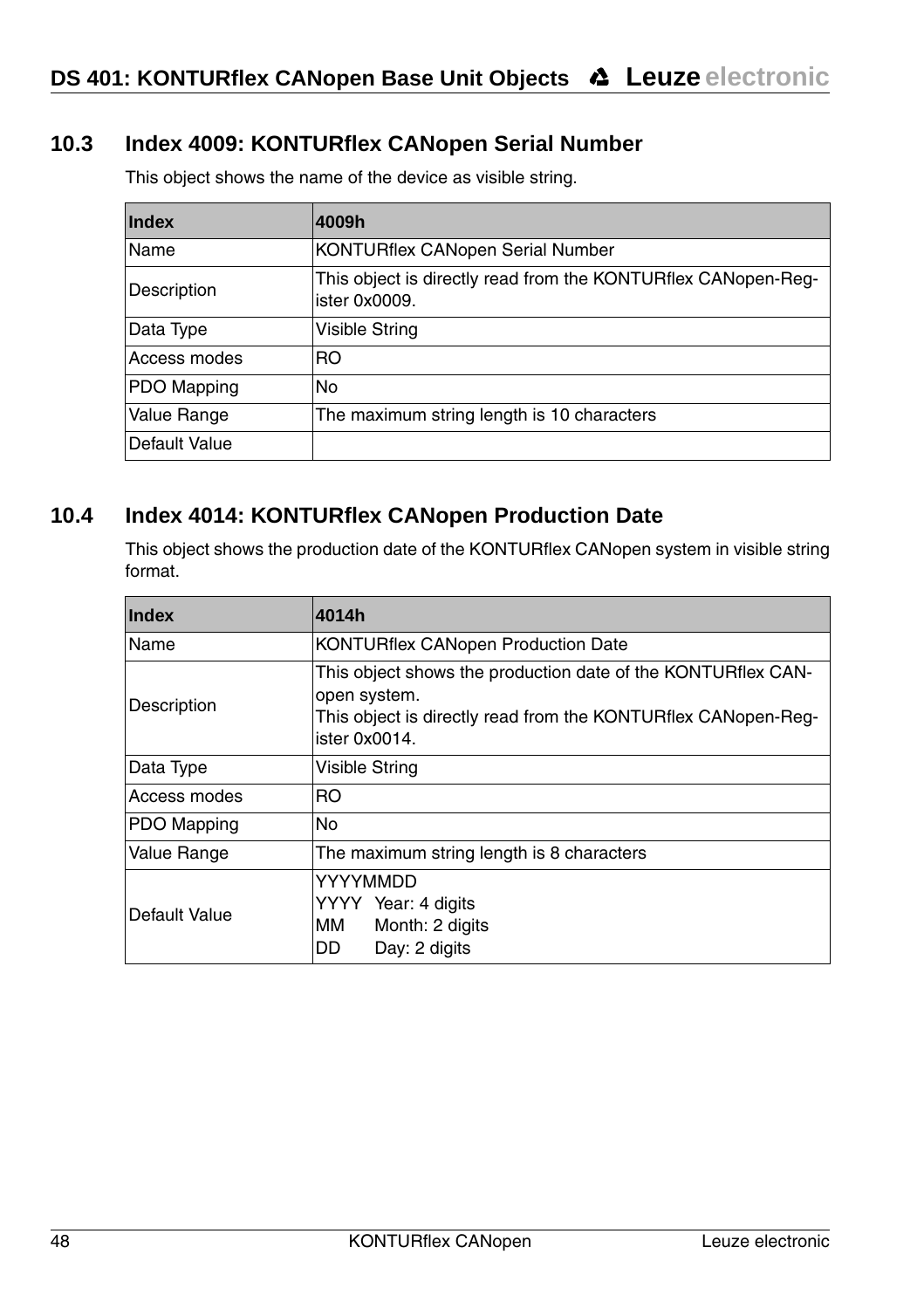# <span id="page-50-0"></span>**10.5 Index 4018: KONTURflex CANopen Hardware Version**

This object shows the hardware version of the KONTURflex CANopen system in unsigned integer format.

| <b>Index</b>         | 4018h                                                                                                                                                           |
|----------------------|-----------------------------------------------------------------------------------------------------------------------------------------------------------------|
| Name                 | <b>KONTURflex CANopen Hardware Version</b>                                                                                                                      |
| Description          | This object shows the hardware version of the KONTURflex CAN-<br>open system.<br>This object is directly read from the KONTURflex CANopen-Req-<br>ister 0x0018. |
| Data Type            | Unsigned 16                                                                                                                                                     |
| Access modes         | <b>RO</b>                                                                                                                                                       |
| <b>PDO Mapping</b>   | No                                                                                                                                                              |
| Value Range          | -                                                                                                                                                               |
| <b>Default Value</b> | MSByte Main version<br>Sub version<br>LSByte                                                                                                                    |

#### <span id="page-50-1"></span>**10.6 Index 4019: KONTURflex CANopen Software Version**

This object shows the software version of the KONTURflex CANopen system in unsigned integer format.

| Index         | 4019h                                                                                                                                                           |
|---------------|-----------------------------------------------------------------------------------------------------------------------------------------------------------------|
| Name          | KONTURflex CANopen Software Version                                                                                                                             |
| Description   | This object shows the software version of the KONTURflex CAN-<br>open system.<br>This object is directly read from the KONTURflex CANopen-Req-<br>ister 0x0019. |
| Data Type     | Unsigned 16                                                                                                                                                     |
| Access modes  | <b>RO</b>                                                                                                                                                       |
| PDO Mapping   | No                                                                                                                                                              |
| Value Range   |                                                                                                                                                                 |
| Default Value | MSByte Main version<br>Sub version<br>LSByte                                                                                                                    |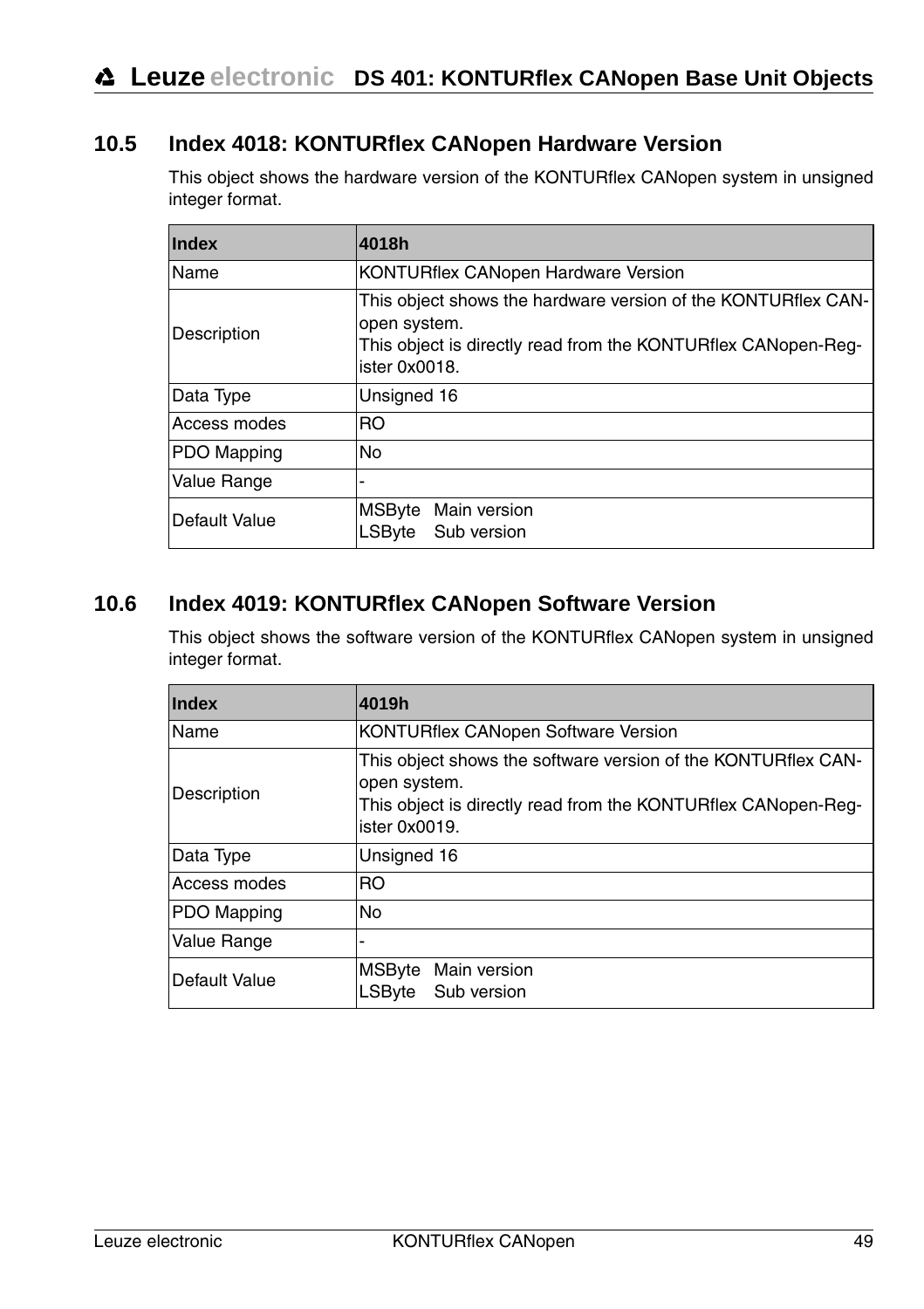# <span id="page-51-0"></span>**10.7 Index 40C1: KONTURflex CANopen Output Control**

This object is used to configure the hardware output of the KONTURflex CANopen system.

| Index         | 40C1h                                                                                                                                                                                                                                                                                                                                                                                                                                                                                                                                                                                                                                         |
|---------------|-----------------------------------------------------------------------------------------------------------------------------------------------------------------------------------------------------------------------------------------------------------------------------------------------------------------------------------------------------------------------------------------------------------------------------------------------------------------------------------------------------------------------------------------------------------------------------------------------------------------------------------------------|
| Name          | <b>KONTURflex CANopen Output Control</b>                                                                                                                                                                                                                                                                                                                                                                                                                                                                                                                                                                                                      |
| Description   | The PNP output is switched to active mode if the selected condi-<br>tions are active on the selected light grid module:<br>Bit0<br>no beam detects object<br>Bit1<br>all beams detect object<br>Bit2<br>object path in the middle<br>object path too high<br>Bit3<br>object path too low<br>Bit4<br>hole detected<br>Bit5<br>Bit6,7 reserved<br>The rest of the bits are used to setup the PNP output.<br>Bit8,9 light grid module number<br>Bit14 changes after every scan<br>Bit15 active polarity for PNP output.<br>1: active high<br>0: active low<br>This object is directly exchanged with the KONTURflex CANopen-<br>Register 0x00C1. |
| Data Type     | Unsigned 16                                                                                                                                                                                                                                                                                                                                                                                                                                                                                                                                                                                                                                   |
| Access modes  | <b>RW</b>                                                                                                                                                                                                                                                                                                                                                                                                                                                                                                                                                                                                                                     |
| PDO Mapping   | <b>No</b>                                                                                                                                                                                                                                                                                                                                                                                                                                                                                                                                                                                                                                     |
| Value Range   | Ĭ.                                                                                                                                                                                                                                                                                                                                                                                                                                                                                                                                                                                                                                            |
| Default Value | 1                                                                                                                                                                                                                                                                                                                                                                                                                                                                                                                                                                                                                                             |

#### <span id="page-51-1"></span>**10.8 Index 40C4: KONTURflex CANopen Base Unit State**

This object shows the state of the KONTURflex CANopen base unit.

| <b>Index</b> | 40C4h                                                                                                                                                                                                                                                       |
|--------------|-------------------------------------------------------------------------------------------------------------------------------------------------------------------------------------------------------------------------------------------------------------|
| Name         | KONTURflex CANopen Base Unit State                                                                                                                                                                                                                          |
| Description  | Bit <sub>0</sub><br>Emergency<br>Is set if any error detected.<br>PNP output is active<br>Bit1<br>no light grid connected<br>Bit <sub>2</sub><br>Bit4  15 Internal error.<br>This object is directly read from the KONTURflex CANopen-Req-<br>ister 0x00C4. |
| Data Type    | Unsigned 16                                                                                                                                                                                                                                                 |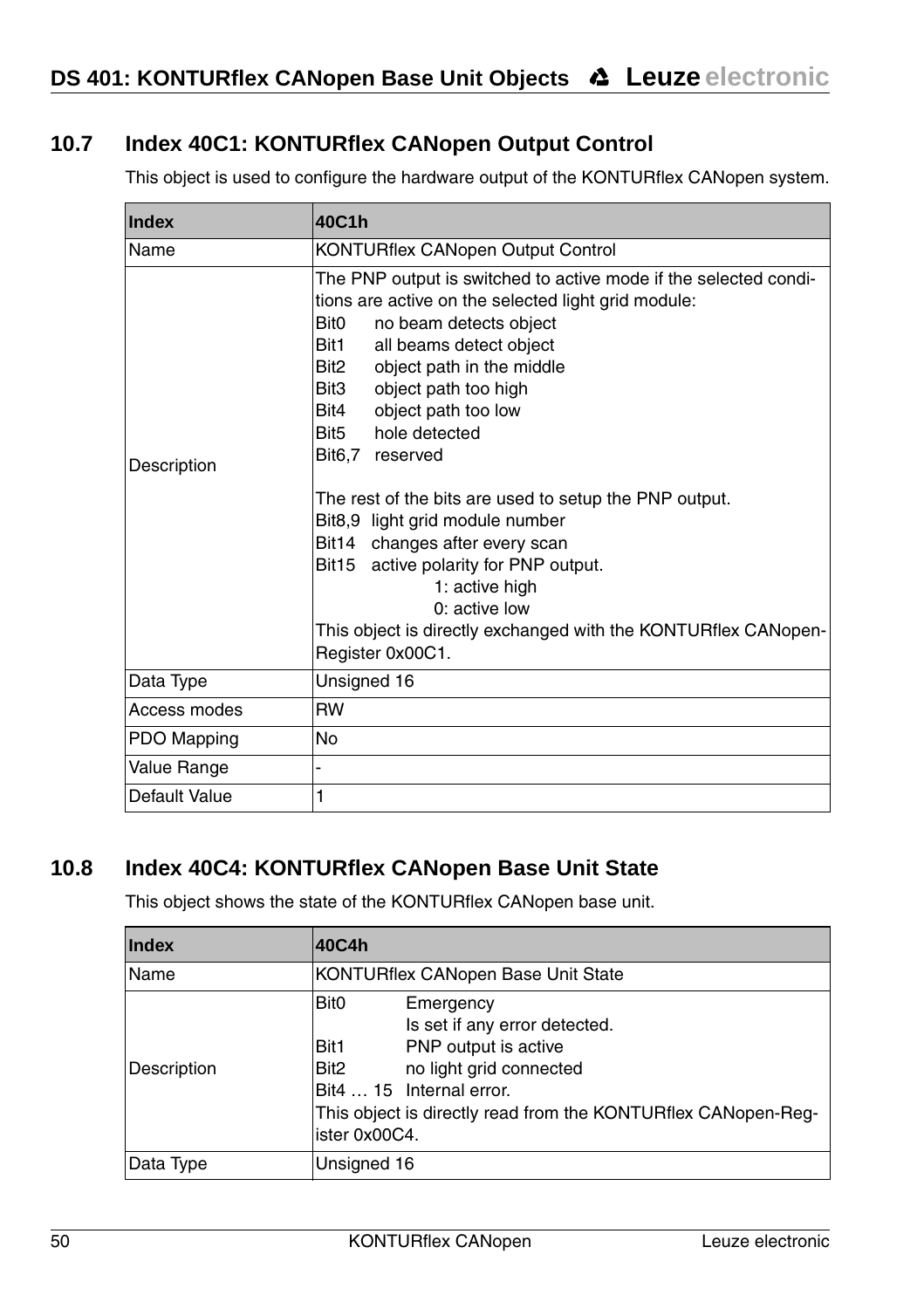| Access modes  | RO         |
|---------------|------------|
| PDO Mapping   | <b>YES</b> |
| Value Range   | -          |
| Default Value |            |

#### <span id="page-52-0"></span>**10.9 Index 40C5: Number of Active Beam Bytes**

This object shows the number of all active beam bytes for the complete KONTURflex CANopen system. For calculating the "Number of Active Beam Bytes" all light grid modules are added.



#### **Notice!**

Calculation of active beam bytes is only done directly after reset. This object cannot be used for monitoring the light grid modules.

| Index         | 40C5h                       |
|---------------|-----------------------------|
| Name          | Number of Active Beam Bytes |
| Description   |                             |
| Data Type     | Unsigned 16                 |
| Access modes  | R <sub>O</sub>              |
| PDO Mapping   | <b>YES</b>                  |
| Value Range   | ٠                           |
| Default Value | 0                           |

#### <span id="page-52-1"></span>**10.10 Index 4209: Sub Unit Active Beam Bytes**

This object shows the number of bytes of active beams of the light grid modules. The number of active beams may differ from the number of physical beams, if more than one physical beams are connected together using object 4218h.

| Index        | 4209h                      |
|--------------|----------------------------|
| Name         | Sub Unit Active Beam Bytes |
| Description  | ٠                          |
| Data Type    | Array                      |
| Index        | Sub index 0                |
| Name         | Max number of light grids  |
| Description  | Nr. of Subobjects          |
| Data Type    | Unsigned 8                 |
| Access modes | R <sub>O</sub>             |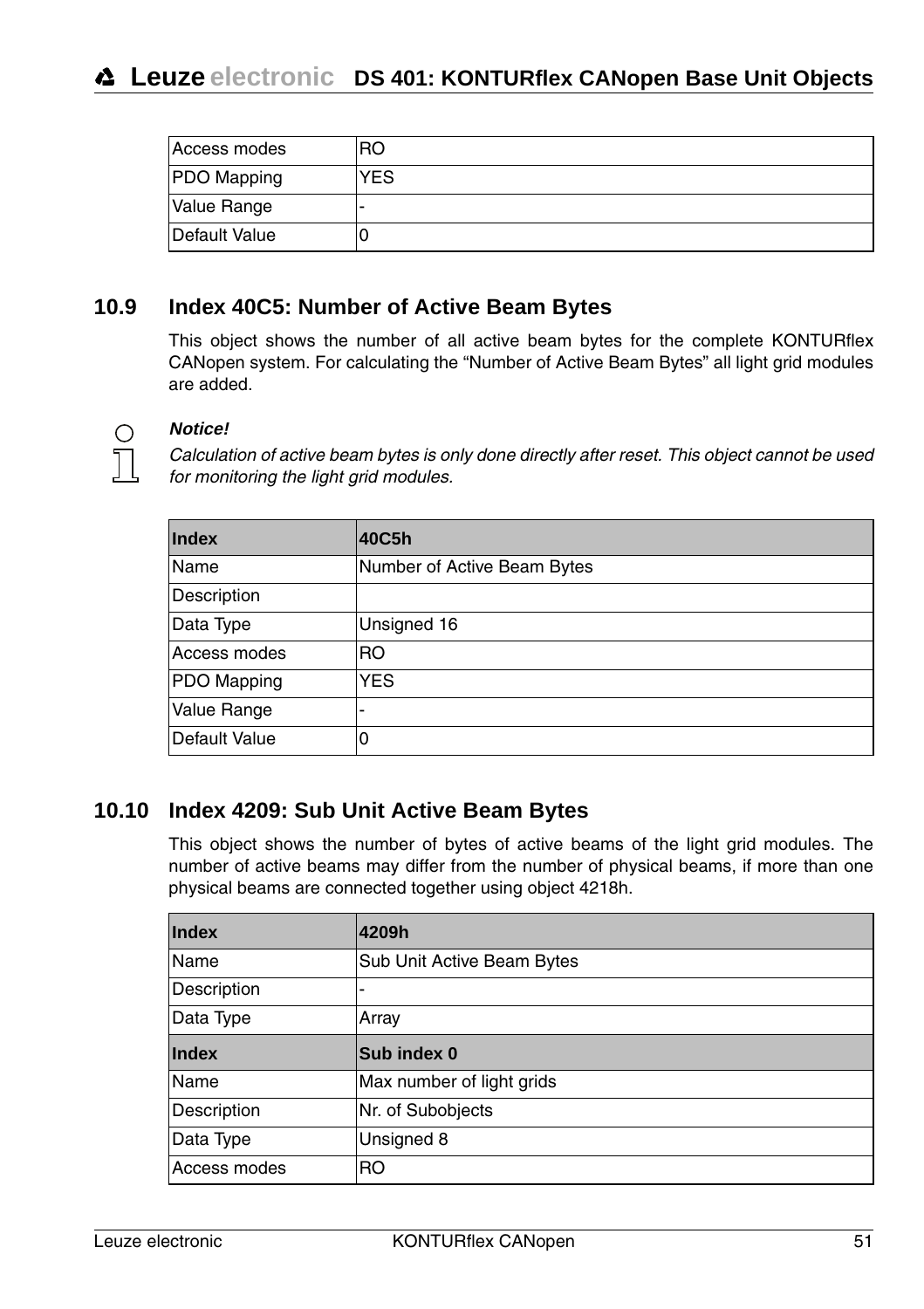| PDO Mapping   | <b>NO</b>                                                  |
|---------------|------------------------------------------------------------|
| Value Range   | ۰                                                          |
| Default Value | $\overline{4}$                                             |
| Index         | Sub index 1 to Nr. of input lines                          |
| Name          | Sub Unit Active Beam Bytes                                 |
| Description   | Number of active beam bytes within light grid module 1  4. |
| Data Type     | Unsigned 16                                                |
| Access modes  | <b>RO</b>                                                  |
| PDO Mapping   | <b>No</b>                                                  |
| Value Range   | ۰                                                          |
| Default Value |                                                            |

#### <span id="page-53-0"></span>**10.11 Index 420A: Sub Unit Active Beams**

This object shows the number of active beams of the light grid modules. The number of active beams may differ from the number of physical beams, if more than one physical beams are connected together using object 4218h.

| Index         | 420Ah                                                 |
|---------------|-------------------------------------------------------|
| Name          | <b>Sub Unit Active Beams</b>                          |
| Description   | -                                                     |
| Data Type     | Array                                                 |
| <b>Index</b>  | Sub index 0                                           |
| Name          | Max. number of light grids                            |
| Description   | Nr. of Subobjects                                     |
| Data Type     | Unsigned 8                                            |
| Access modes  | <b>RO</b>                                             |
| PDO Mapping   | <b>NO</b>                                             |
| Value Range   | ۰                                                     |
| Default Value | 4                                                     |
| <b>Index</b>  | Sub index 1 to Nr. of input lines                     |
| Name          | Sub Unit Active Beams                                 |
| Description   | Number of active beams within light grid module 1  4. |
| Data Type     | Unsigned 16                                           |
| Access modes  | R <sub>O</sub>                                        |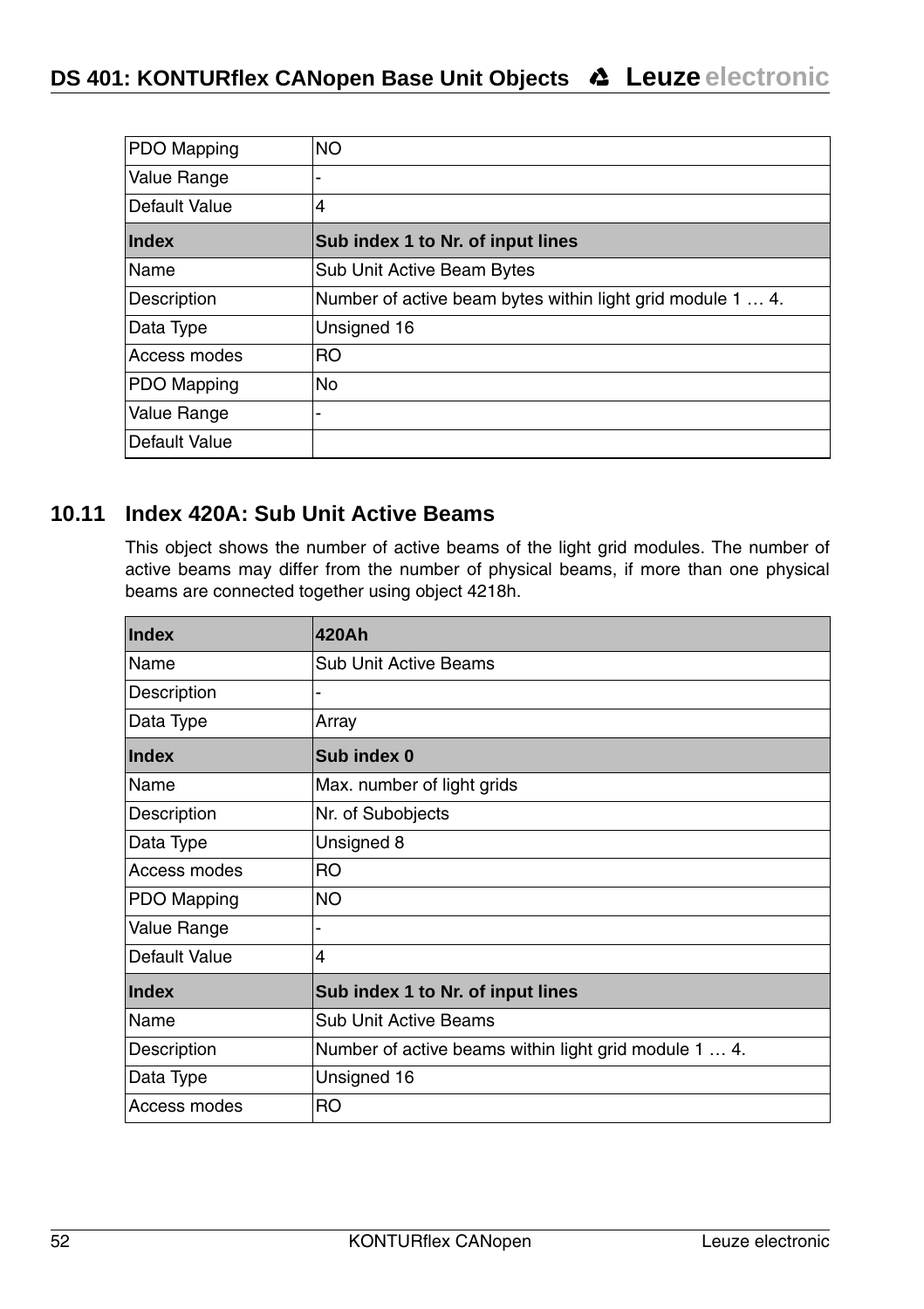| <b>PDO</b> Mapping | No |
|--------------------|----|
| Value Range        | ۰  |
| Default Value      |    |

#### <span id="page-54-0"></span>**10.12 Index 420B: Sub Unit Physical Beam Bytes**

This object shows the number of bytes of physical beams of the light grid modules. The number of physical beams gives the number of hardware light barriers within a light grid module.

| Index         | 420Bh                                                        |
|---------------|--------------------------------------------------------------|
| Name          | Sub Unit Physical Beam Bytes                                 |
| Description   |                                                              |
| Data Type     | Array                                                        |
| Index         | Sub index 0                                                  |
| Name          | Max. number of light grids                                   |
| Description   | Nr. of Subobjects                                            |
| Data Type     | Unsigned 8                                                   |
| Access modes  | <b>RO</b>                                                    |
| PDO Mapping   | <b>NO</b>                                                    |
| Value Range   |                                                              |
| Default Value | 4                                                            |
| Index         | Sub index 1 to Nr. of input lines                            |
| Name          | Sub Unit Physical Beam Bytes                                 |
| Description   | Number of Physical Beam Bytes within light grid module 1  4. |
| Data Type     | Unsigned 16                                                  |
| Access modes  | <b>RO</b>                                                    |
| PDO Mapping   | No                                                           |
| Value Range   |                                                              |
| Default Value |                                                              |

#### <span id="page-54-1"></span>**10.13 Index 420C: Sub Unit Physical Beams**

This object shows the number of physical beams of the light grid modules. The number of physical beams gives the number of hardware light barriers within a light grid module.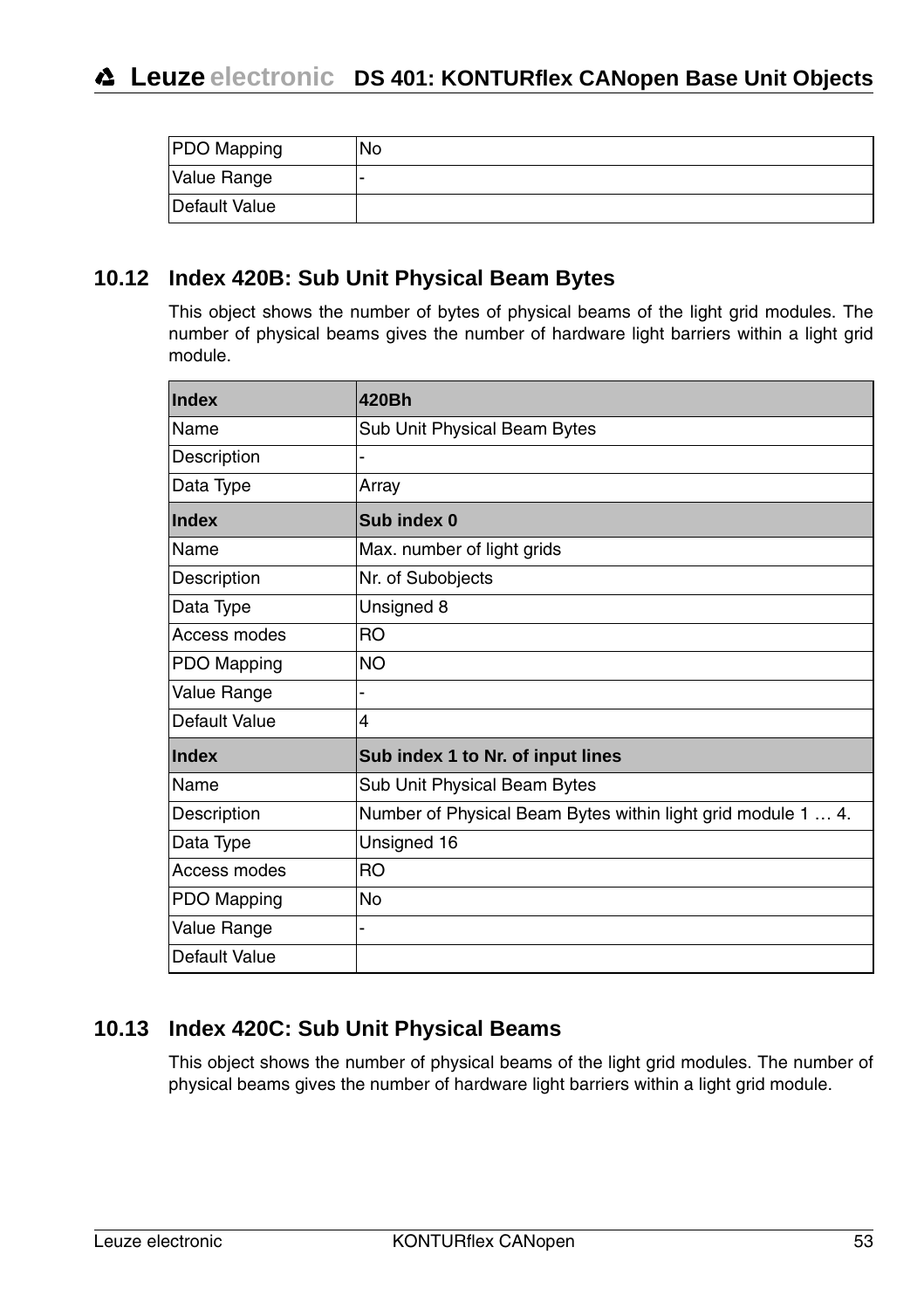| Index         | 420Ch                                                   |
|---------------|---------------------------------------------------------|
| Name          | Sub Unit Physical Beams                                 |
| Description   |                                                         |
| Data Type     | Array                                                   |
| Index         | Sub index 0                                             |
| Name          | Max. number of light grids                              |
| Description   | Nr. of Subobjects                                       |
| Data Type     | Unsigned 8                                              |
| Access modes  | R <sub>O</sub>                                          |
| PDO Mapping   | <b>NO</b>                                               |
| Value Range   |                                                         |
| Default Value | 4                                                       |
| Index         | Sub index 1 to Nr. of input lines                       |
| Name          | Sub Unit Physical Beams                                 |
| Description   | Number of physical beams within light grid module 1  4. |
| Data Type     | Unsigned 16                                             |
| Access modes  | R <sub>O</sub>                                          |
| PDO Mapping   | No                                                      |
| Value Range   | -                                                       |
| Default Value |                                                         |

# <span id="page-55-0"></span>**10.14 Index 420D: Sub Unit Resolution**

This object sets the resolution of the light grid modules. The object has no effect on the light grid modules.

| Index        | 420Dh                      |
|--------------|----------------------------|
| Name         | <b>Sub Unit Resolution</b> |
| Description  | ٠                          |
| Data Type    | Array                      |
| <b>Index</b> | Sub index 0                |
| Name         | Max. number of light grids |
| Description  | Nr. of Subobjects          |
| Data Type    | Unsigned 8                 |
| Access modes | <b>RW</b>                  |
| PDO Mapping  | <b>NO</b>                  |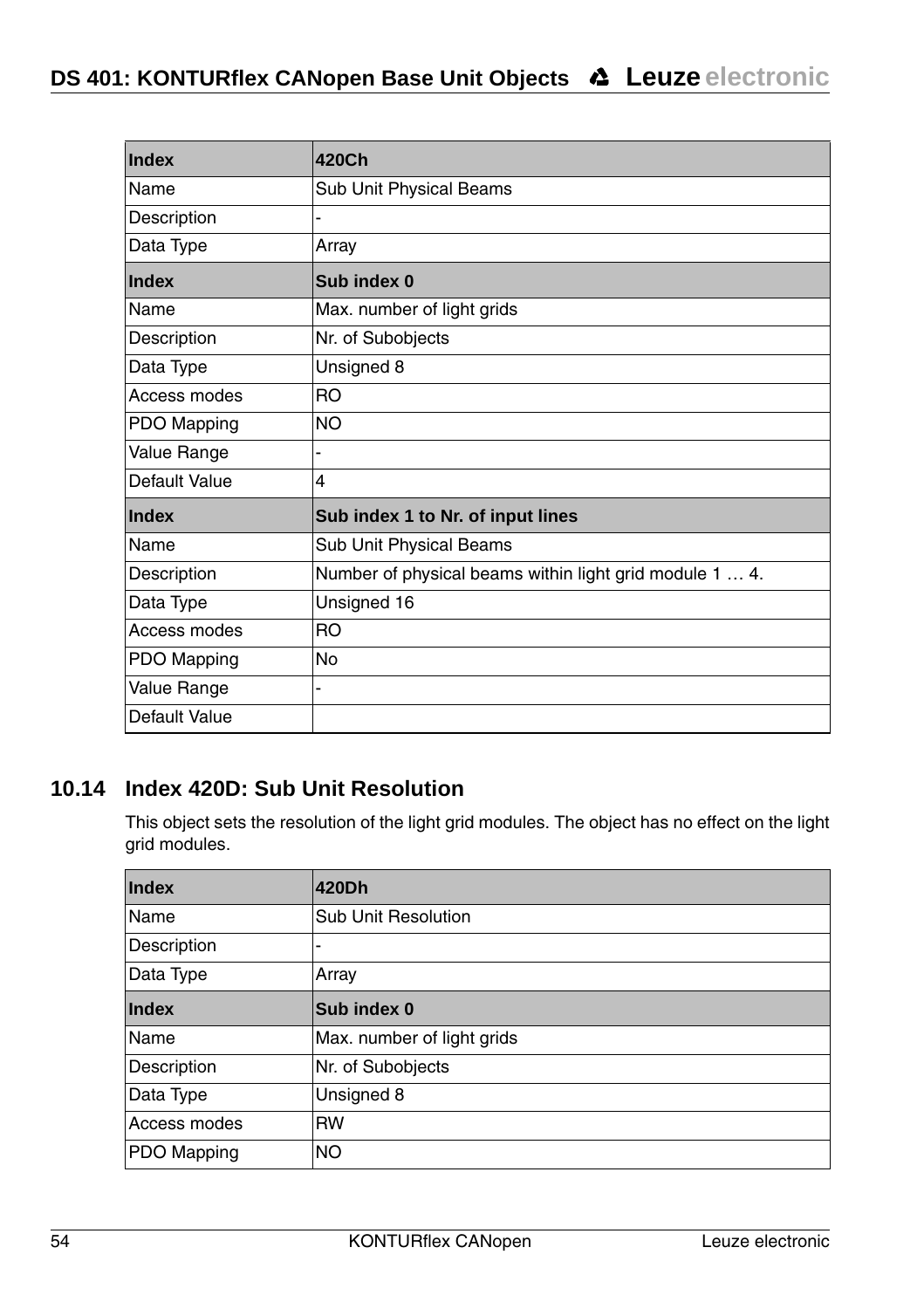# **Leuze electronic DS 401: KONTURflex CANopen Base Unit Objects**

| Value Range          | ۰                                                                                  |
|----------------------|------------------------------------------------------------------------------------|
| Default Value        | 4                                                                                  |
| Index                | Sub index 1 to Nr. of input lines                                                  |
| Name                 | Sub Unit Resolution                                                                |
| Description          | This object is directly exchanged with the KONTURflex CANopen-<br>Register 0x200D. |
| Data Type            | Unsigned 16                                                                        |
| Access modes         | <b>RW</b>                                                                          |
| <b>PDO Mapping</b>   | <b>No</b>                                                                          |
| Value Range          | 5, 10, 20, 40mm/Degrees                                                            |
| <b>Default Value</b> | 5                                                                                  |

# <span id="page-56-0"></span>**10.15 Index 420E: Sub Unit Range**

This object sets the range of the light grid modules.

| Index         | 420Eh                                                                              |
|---------------|------------------------------------------------------------------------------------|
| Name          | Sub Unit Range                                                                     |
| Description   |                                                                                    |
| Data Type     | Array                                                                              |
| Index         | Sub index 0                                                                        |
| Name          | Max. number of light grids                                                         |
| Description   | Nr. of Subobjects                                                                  |
| Data Type     | Unsigned 8                                                                         |
| Access modes  | RO.                                                                                |
| PDO Mapping   | NO.                                                                                |
| Value Range   |                                                                                    |
| Default Value | 4                                                                                  |
| <b>Index</b>  | Sub index 1 to Nr. of input lines                                                  |
| Name          | <b>Sub Unit Resolution</b>                                                         |
| Description   | This object is directly exchanged with the KONTURflex CANopen-<br>Register 0x200E. |
| Data Type     | Unsigned 16                                                                        |
| Access modes  | RO                                                                                 |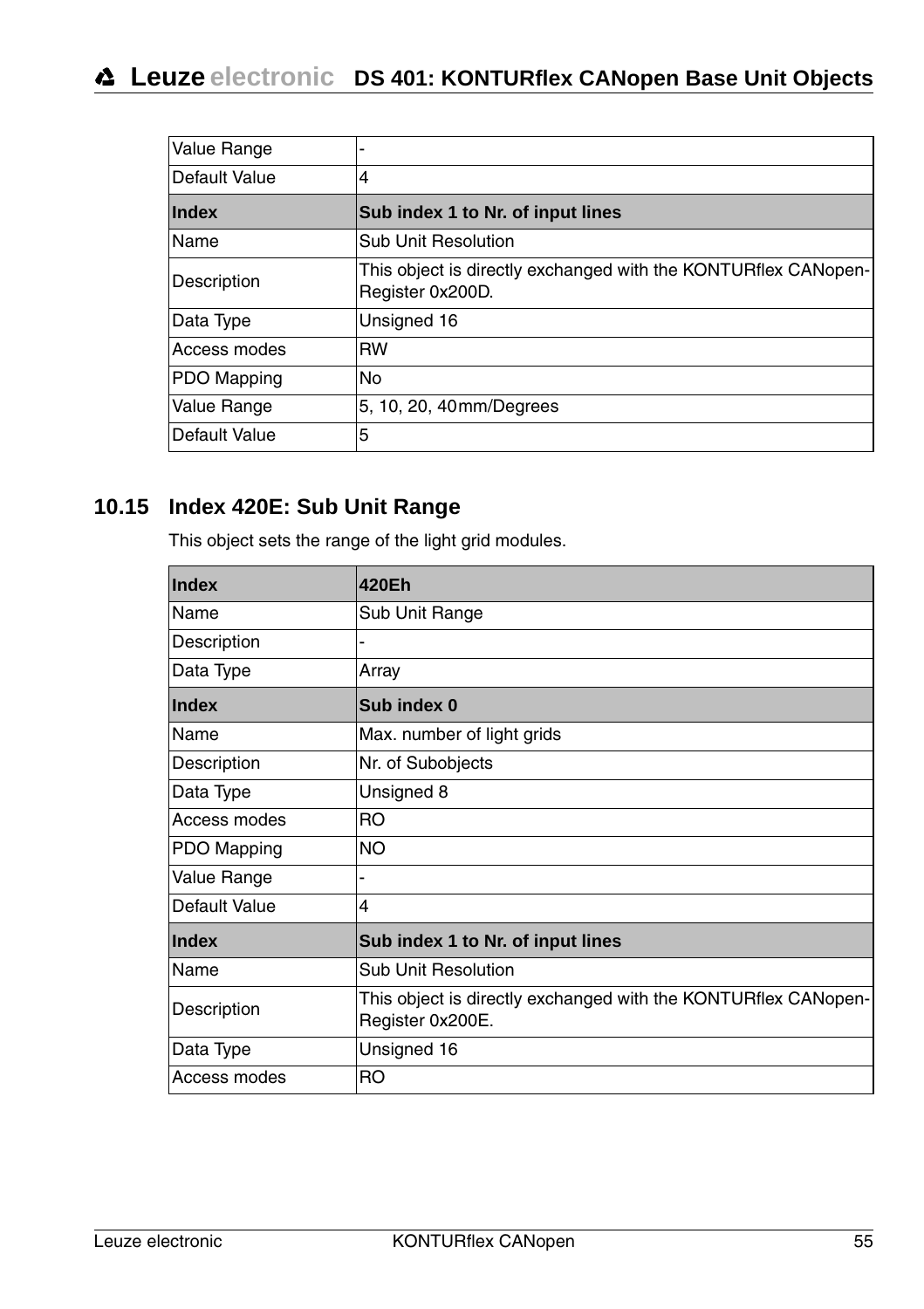| PDO Mapping   | <b>No</b>                                                                                                                  |
|---------------|----------------------------------------------------------------------------------------------------------------------------|
| Value Range   | 05<br>$0: 5 - 30$ cm<br>1: $20 - 100$ cm<br>$2: 50 - 150$ cm<br>$3:100 - 250$ cm<br>$4: 200 - 350$ cm<br>$5: 300 - 400$ cm |
| Default Value | 5                                                                                                                          |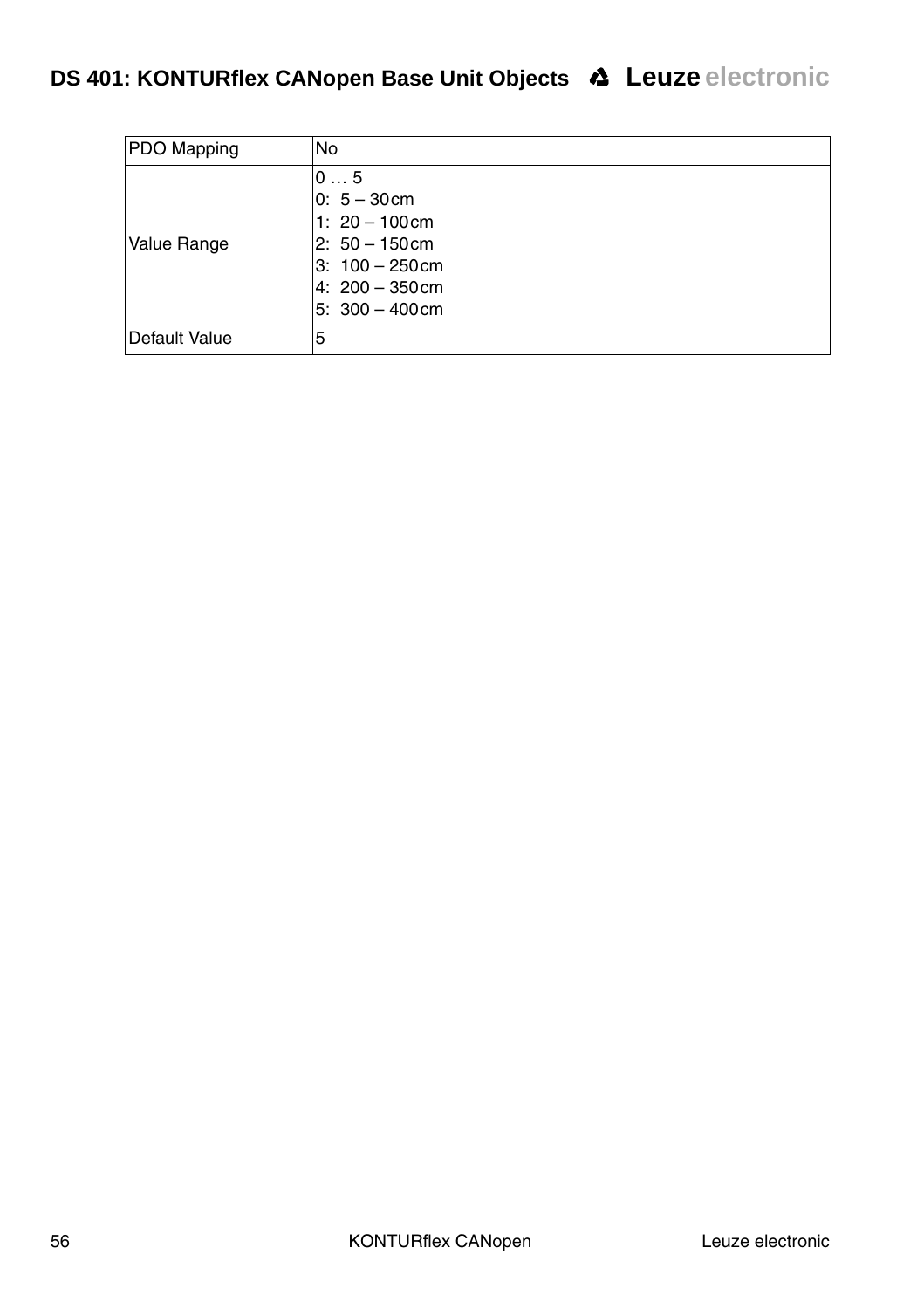## <span id="page-58-0"></span>**10.16 Index 4213: Sub Unit Scan Mode**

This object sets the scan mode of the light grid modules. Number of scans for integration.

| Index         | 4213h                                                                              |
|---------------|------------------------------------------------------------------------------------|
| Name          | Sub Unit Scan Mode                                                                 |
| Description   |                                                                                    |
| Data Type     | Array                                                                              |
| Index         | Sub index 0                                                                        |
| Name          | Max. number of light grids                                                         |
| Description   | Nr. of Subobjects                                                                  |
| Data Type     | Unsigned 8                                                                         |
| Access modes  | <b>RO</b>                                                                          |
| PDO Mapping   | <b>NO</b>                                                                          |
| Value Range   |                                                                                    |
| Default Value | 4                                                                                  |
| Index         | Sub index 1 to Nr. of input lines                                                  |
| Name          | Sub Unit Scan Mode                                                                 |
| Description   | This object is directly exchanged with the KONTURflex CANopen-<br>Register 0x2013. |
| Data Type     | Unsigned 16                                                                        |
| Access modes  | <b>RW</b>                                                                          |
| PDO Mapping   | No                                                                                 |
| Value Range   | 163                                                                                |
| Default Value | 1                                                                                  |

# <span id="page-58-1"></span>**10.17 Index 4218: Sub Unit Config Register 0**

This object enables connecting more than one physical beams to a logical beam.

| Index       | 4218h                      |
|-------------|----------------------------|
| Name        | Sub Unit Config Register 0 |
| Description | ۰                          |
| Data Type   | Array                      |
| Index       | Sub index 0                |
|             |                            |
| Name        | Max. number of light grids |
| Description | Nr. of Subobjects          |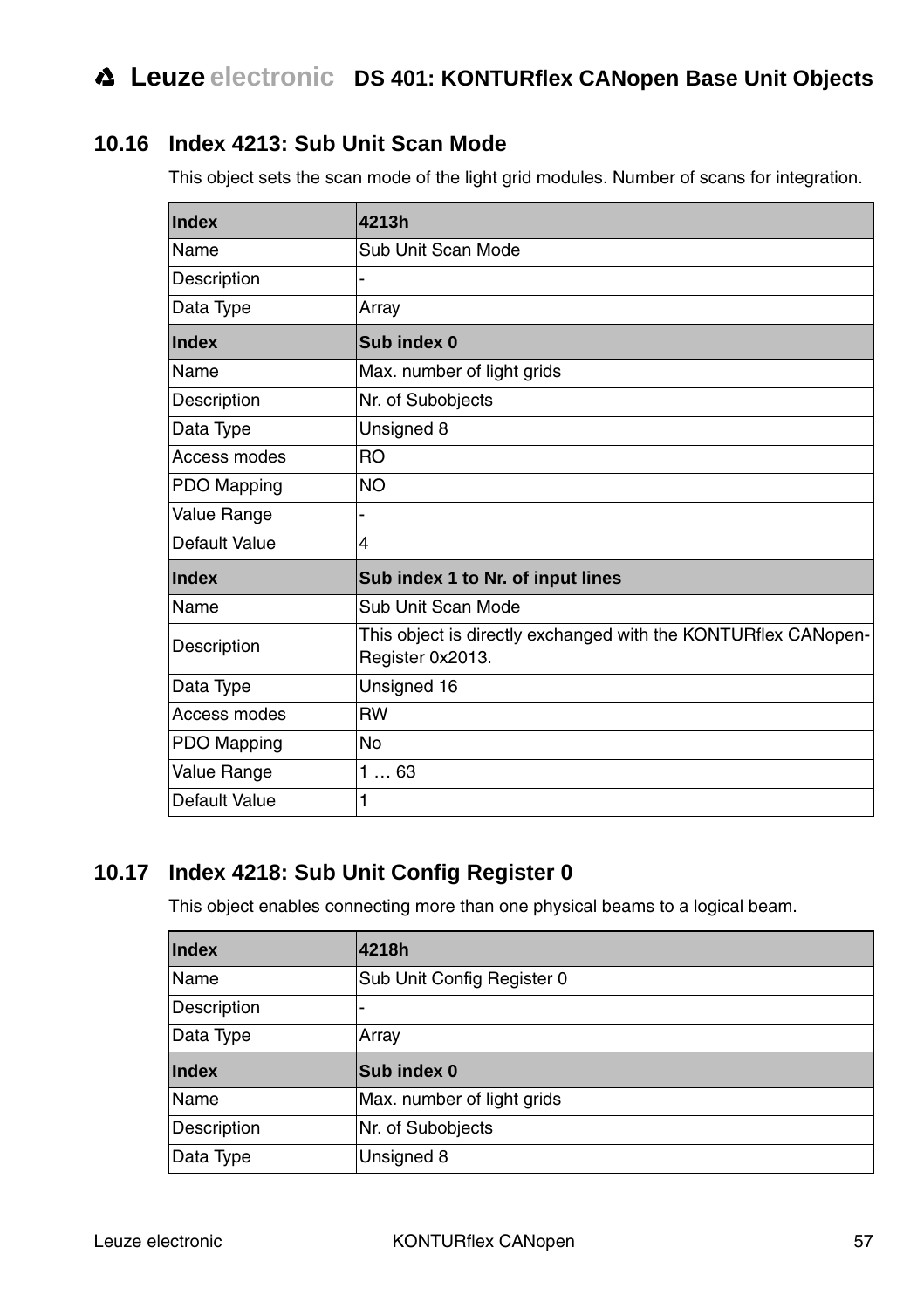| Access modes  | R <sub>O</sub>                                                                            |  |  |  |  |
|---------------|-------------------------------------------------------------------------------------------|--|--|--|--|
| PDO Mapping   | <b>NO</b>                                                                                 |  |  |  |  |
| Value Range   | -                                                                                         |  |  |  |  |
| Default Value | $\overline{4}$                                                                            |  |  |  |  |
| Index         | Sub index 1 to Nr. of input lines                                                         |  |  |  |  |
| Name          | Sub Unit Config Register 0                                                                |  |  |  |  |
| Description   | This object is directly exchanged with the KONTURflex CANopen-<br>Register 0x2018 Word 0. |  |  |  |  |
| Data Type     | Unsigned 16                                                                               |  |  |  |  |
| Access modes  | <b>RW</b>                                                                                 |  |  |  |  |
| PDO Mapping   | No                                                                                        |  |  |  |  |
|               | Bits 0  6<br>Group counter (1  127)<br>Number of physical beams, to connect.              |  |  |  |  |
| Value Range   | <b>Bit 15</b><br>Logical connection<br>0: logical AND<br>1: logical OR                    |  |  |  |  |
| Default Value | 1                                                                                         |  |  |  |  |

Connecting more than one physical beams to a logic beam using the group counter  $\langle 0, 0 \rangle$ affects the following objects: 40C5, 4209, 420A and the assignment of the active beams to object 600x.

If the user wants to connect more than one physical beams using this object must take care of the correct setup step sequence.

It is recommended to use the following order:

- $\%$  Setup object 4218 (group counters) for all sub units.
- $\%$  Map the requested digital beam data to the PDOs.
- $\%$  Start node.

#### <span id="page-59-0"></span>**10.18 Index 4219: Sub Unit Config Register 1**

This object sets the hold time for a scanning result.

| Index       | 4219h                      |  |  |  |
|-------------|----------------------------|--|--|--|
| Name        | Sub Unit Config Register 1 |  |  |  |
| Description |                            |  |  |  |
| Data Type   | Array                      |  |  |  |
| Index       | Sub index 0                |  |  |  |
| Name        | Max. number of light grids |  |  |  |
| Description | Nr. of Subobjects          |  |  |  |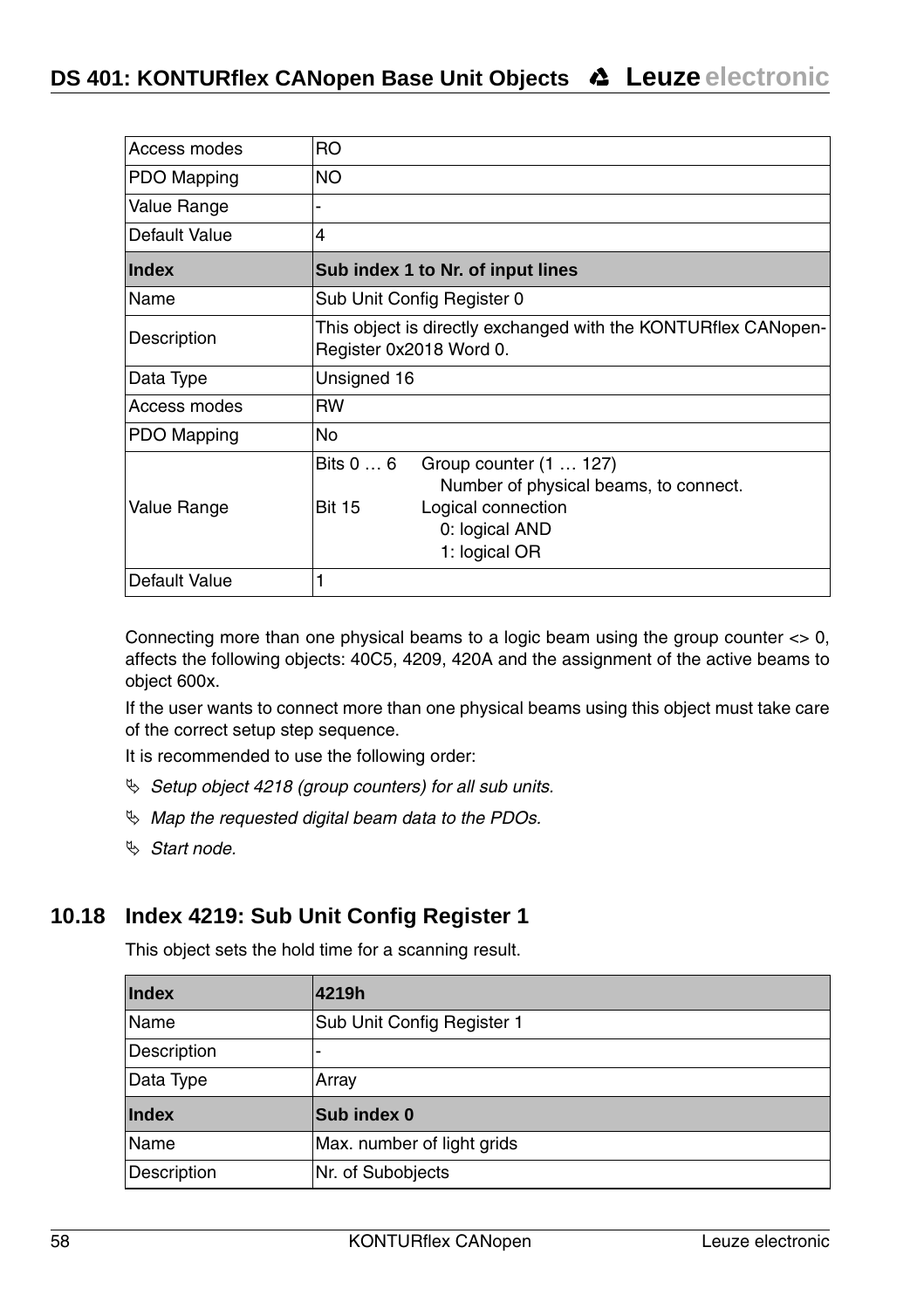# **Leuze electronic DS 401: KONTURflex CANopen Base Unit Objects**

| Data Type            | Unsigned 8                                                                                |  |  |  |
|----------------------|-------------------------------------------------------------------------------------------|--|--|--|
| Access modes         | <b>RO</b>                                                                                 |  |  |  |
| PDO Mapping          | NO.                                                                                       |  |  |  |
| Value Range          | -                                                                                         |  |  |  |
| <b>Default Value</b> | 4                                                                                         |  |  |  |
| Index                | Sub index 1 to Nr. of input lines                                                         |  |  |  |
| Name                 | Sub Unit Config Register 1                                                                |  |  |  |
| Description          | This object is directly exchanged with the KONTURflex CANopen-<br>Register 0x2018 Word 1. |  |  |  |
| Data Type            | Unsigned 16                                                                               |  |  |  |
| Access modes         | <b>RW</b>                                                                                 |  |  |  |
| PDO Mapping          | No.                                                                                       |  |  |  |
| Value Range          | 1255                                                                                      |  |  |  |
| Default Value        | 10                                                                                        |  |  |  |

## <span id="page-60-0"></span>**10.19 Index 421A: Sub Unit Config Register 2**

This object sets the hole size for automatic hole detection within the KONTURflex CANopen system.

| Index         | 421Ah                                                                                     |  |  |  |  |
|---------------|-------------------------------------------------------------------------------------------|--|--|--|--|
| Name          | Sub Unit Config Register 2                                                                |  |  |  |  |
| Description   |                                                                                           |  |  |  |  |
| Data Type     | Array                                                                                     |  |  |  |  |
| Index         | Sub index 0                                                                               |  |  |  |  |
| Name          | Max. number of light grids                                                                |  |  |  |  |
| Description   | Nr. of Subobjects                                                                         |  |  |  |  |
| Data Type     | Unsigned 8                                                                                |  |  |  |  |
| Access modes  | R <sub>O</sub>                                                                            |  |  |  |  |
| PDO Mapping   | <b>NO</b>                                                                                 |  |  |  |  |
| Value Range   |                                                                                           |  |  |  |  |
| Default Value | 4                                                                                         |  |  |  |  |
| Index         | Sub index 1 to Nr. of input lines                                                         |  |  |  |  |
| Name          | Sub Unit Config Register 2                                                                |  |  |  |  |
| Description   | This object is directly exchanged with the KONTURflex CANopen-<br>Register 0x2018 Word 2. |  |  |  |  |
| Data Type     | Unsigned 16                                                                               |  |  |  |  |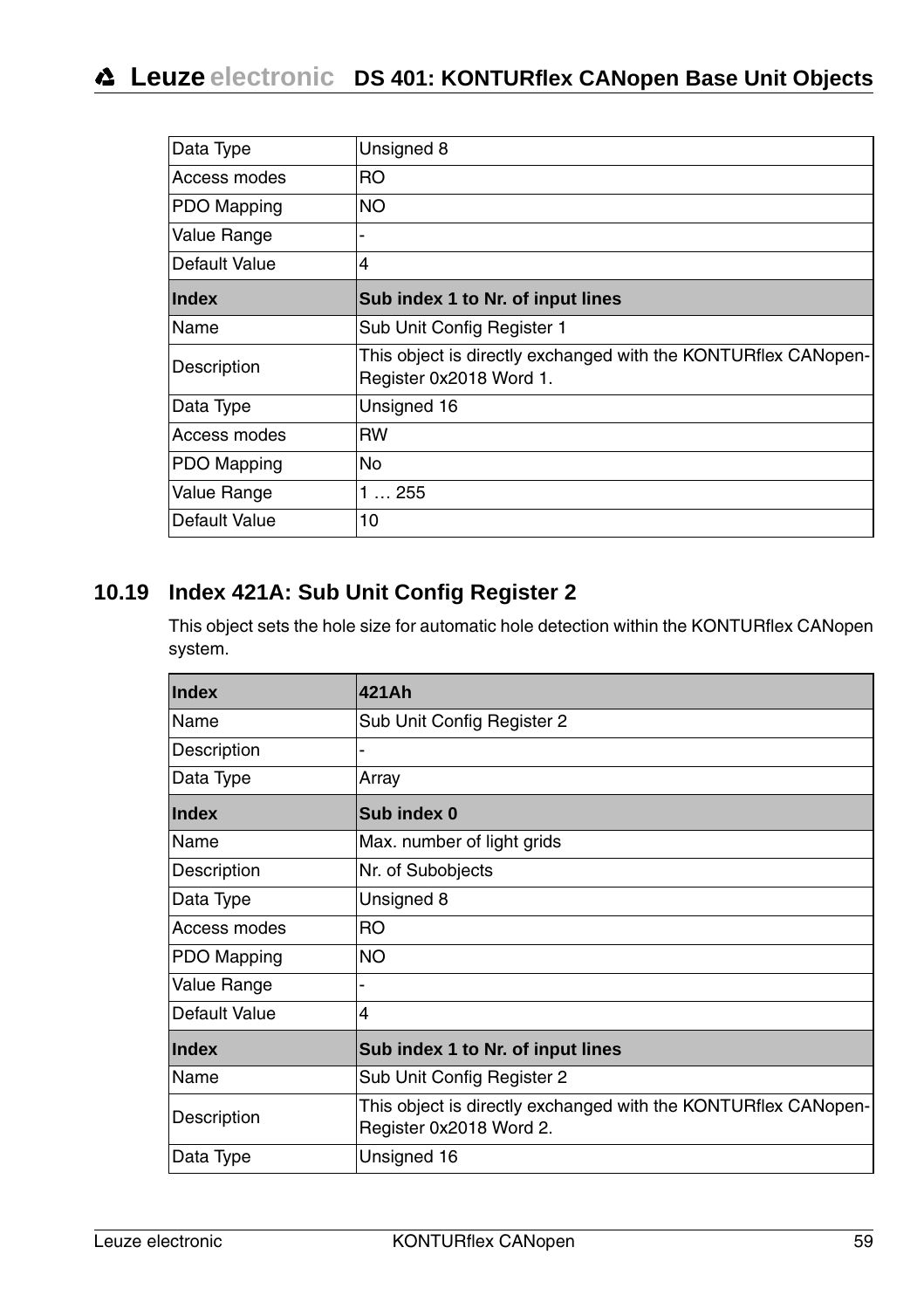| Access modes       | <b>RW</b>   |
|--------------------|-------------|
| <b>PDO</b> Mapping | No          |
| Value Range        | $\dots$ 255 |
| Default Value      |             |

# <span id="page-61-0"></span>**10.20 Index 421B: Sub Unit Config Register 3**

This object sets the tolerance for detection of the middle of the track.

| Index         | 421Bh                                                                                     |  |  |  |  |
|---------------|-------------------------------------------------------------------------------------------|--|--|--|--|
| Name          | Sub Unit Config Register 3                                                                |  |  |  |  |
| Description   | ÷                                                                                         |  |  |  |  |
| Data Type     | Array                                                                                     |  |  |  |  |
| Index         | Sub index 0                                                                               |  |  |  |  |
| Name          | Max. number of light grids                                                                |  |  |  |  |
| Description   | Nr. of Subobjects                                                                         |  |  |  |  |
| Data Type     | Unsigned 8                                                                                |  |  |  |  |
| Access modes  | <b>RO</b>                                                                                 |  |  |  |  |
| PDO Mapping   | <b>NO</b>                                                                                 |  |  |  |  |
| Value Range   |                                                                                           |  |  |  |  |
| Default Value | 4                                                                                         |  |  |  |  |
| Index         | Sub index 1 to Nr. of input lines                                                         |  |  |  |  |
| Name          | Sub Unit Config Register 3                                                                |  |  |  |  |
| Description   | This object is directly exchanged with the KONTURflex CANopen-<br>Register 0x2018 Word 3. |  |  |  |  |
| Data Type     | Unsigned 16                                                                               |  |  |  |  |
| Access modes  | <b>RW</b>                                                                                 |  |  |  |  |
| PDO Mapping   | <b>No</b>                                                                                 |  |  |  |  |
| Value Range   | 1255                                                                                      |  |  |  |  |
| Default Value | $\overline{2}$                                                                            |  |  |  |  |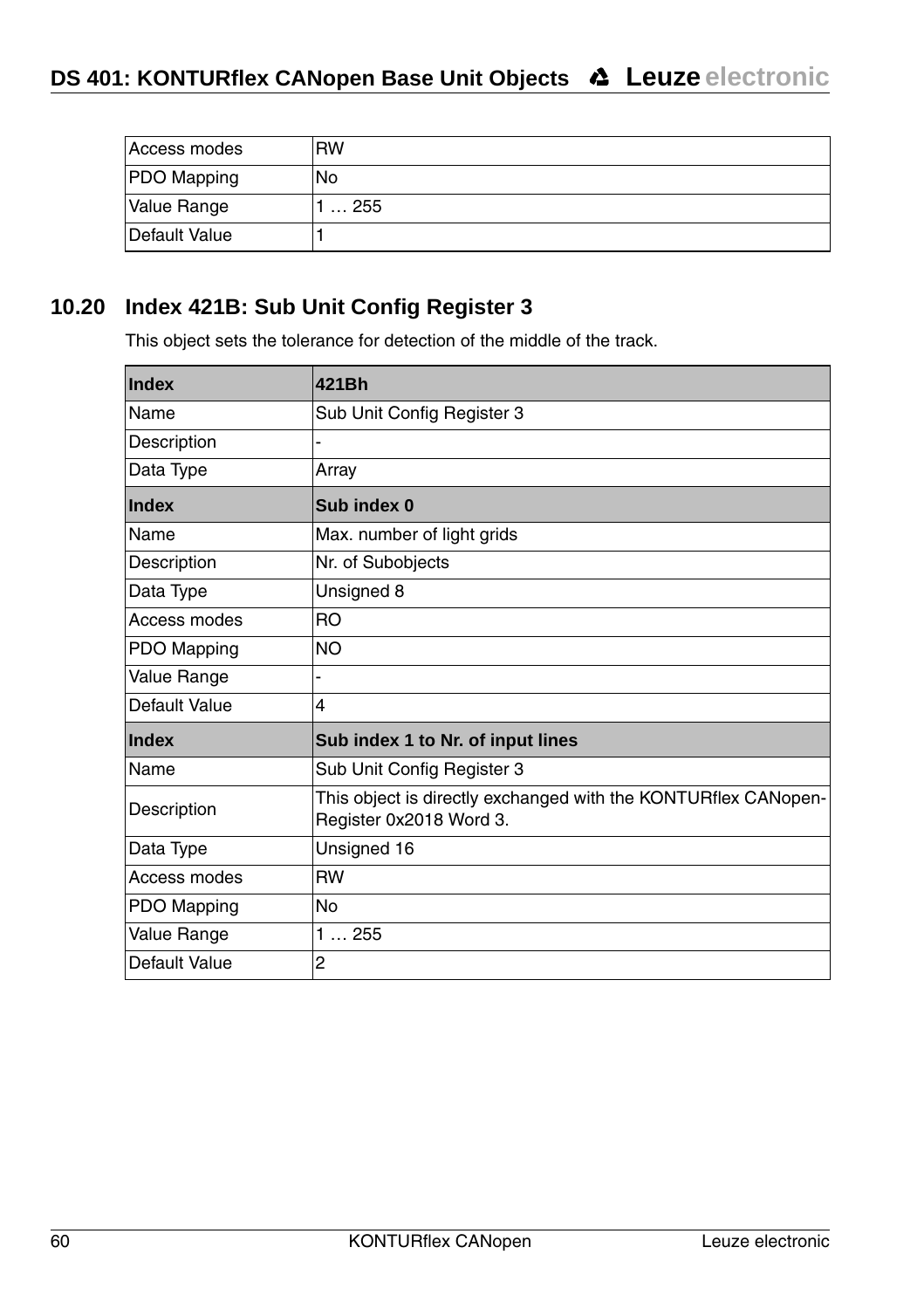# <span id="page-62-0"></span>**10.21 Index 422C: Sub Unit State**

This object shows the state of the light grid modules of the KONTURflex CANopen system.

| Index         | 422Ch                                                                                                                                                                                                                                                                                                                                                                           |  |  |  |  |
|---------------|---------------------------------------------------------------------------------------------------------------------------------------------------------------------------------------------------------------------------------------------------------------------------------------------------------------------------------------------------------------------------------|--|--|--|--|
| Name          | Sub Unit State                                                                                                                                                                                                                                                                                                                                                                  |  |  |  |  |
| Description   |                                                                                                                                                                                                                                                                                                                                                                                 |  |  |  |  |
| Data Type     | Array                                                                                                                                                                                                                                                                                                                                                                           |  |  |  |  |
| Index         | Sub index 0                                                                                                                                                                                                                                                                                                                                                                     |  |  |  |  |
| Name          | Max. number of light grids                                                                                                                                                                                                                                                                                                                                                      |  |  |  |  |
| Description   | Nr. of Subobjects                                                                                                                                                                                                                                                                                                                                                               |  |  |  |  |
| Data Type     | Unsigned 8                                                                                                                                                                                                                                                                                                                                                                      |  |  |  |  |
| Access modes  | <b>RO</b>                                                                                                                                                                                                                                                                                                                                                                       |  |  |  |  |
| PDO Mapping   | NO.                                                                                                                                                                                                                                                                                                                                                                             |  |  |  |  |
| Value Range   |                                                                                                                                                                                                                                                                                                                                                                                 |  |  |  |  |
| Default Value | 4                                                                                                                                                                                                                                                                                                                                                                               |  |  |  |  |
| Index         | Sub index 1                                                                                                                                                                                                                                                                                                                                                                     |  |  |  |  |
| Name          | Sub Unit State                                                                                                                                                                                                                                                                                                                                                                  |  |  |  |  |
| Description   | <b>Bit0</b><br>no beam detects object<br>Bit1<br>all beams detect object<br>Bit <sub>2</sub><br>object path in the middle<br>object path too high<br>Bit3<br>object path too low<br>Bit4<br>hole detected<br>Bit <sub>5</sub><br>Bit <sub>6</sub><br>reserved<br>Bit7<br>light grid connected<br>This object is directly read from the KONTURflex CANopen-Reg-<br>ister 0x202C. |  |  |  |  |
| Data Type     | Unsigned 8                                                                                                                                                                                                                                                                                                                                                                      |  |  |  |  |
| Access modes  | <b>RO</b>                                                                                                                                                                                                                                                                                                                                                                       |  |  |  |  |
| PDO Mapping   | <b>YES</b>                                                                                                                                                                                                                                                                                                                                                                      |  |  |  |  |
| Value Range   |                                                                                                                                                                                                                                                                                                                                                                                 |  |  |  |  |
| Default Value |                                                                                                                                                                                                                                                                                                                                                                                 |  |  |  |  |

For applications, that require detection of failing of single light grid modules, it is recommended to map these objects to a PDO.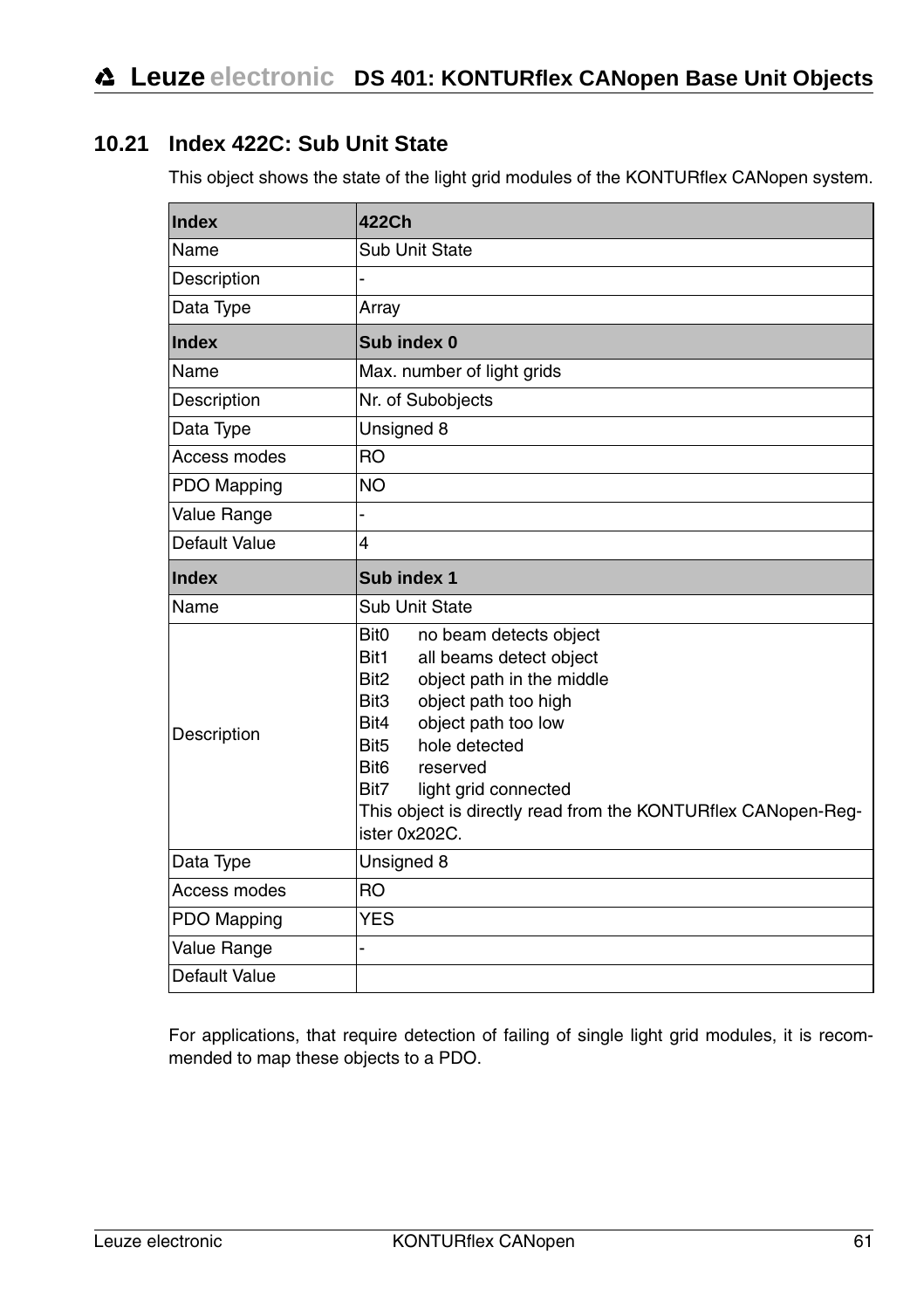# <span id="page-63-0"></span>**10.22 Index 4234,5,6,7: Sub Unit Measuring Field**

This object configures the measuring field for the light grid modules of the KONTURflex CANopen system. The measuring field enables blanking of single beams within the light grid modules.

For each light grid there is an own measuring field object.

| <b>Object</b> | <b>Connected light grid</b> |  |  |  |
|---------------|-----------------------------|--|--|--|
| 4234          | Light grid module 1         |  |  |  |
| 4235          | Light grid module 2         |  |  |  |
| 4236          | Light grid module 3         |  |  |  |
| 4237          | Light grid module 4         |  |  |  |

| Index         | 4234, 4235, 4236, 4237h                                                            |  |  |  |
|---------------|------------------------------------------------------------------------------------|--|--|--|
| Name          | Sub Unit Measuring Field                                                           |  |  |  |
| Description   |                                                                                    |  |  |  |
| Data Type     | Array                                                                              |  |  |  |
| Index         | Sub index 0                                                                        |  |  |  |
| Name          | Max, number of beams                                                               |  |  |  |
| Description   | Nr. of Subobjects                                                                  |  |  |  |
| Data Type     | Unsigned 8                                                                         |  |  |  |
| Access modes  | <b>RO</b>                                                                          |  |  |  |
| PDO Mapping   | NO.                                                                                |  |  |  |
| Value Range   |                                                                                    |  |  |  |
| Default Value | 40h                                                                                |  |  |  |
| Index         | Sub index 1                                                                        |  |  |  |
| Name          | Sub Unit Measuring Field                                                           |  |  |  |
| Description   | This object is directly exchanged with the KONTURflex CANopen-<br>Register 0x2034. |  |  |  |
| Data Type     | Unsigned 8                                                                         |  |  |  |
| Access modes  | <b>RW</b>                                                                          |  |  |  |
| PDO Mapping   | NO.                                                                                |  |  |  |
| Value Range   |                                                                                    |  |  |  |
| Default Value |                                                                                    |  |  |  |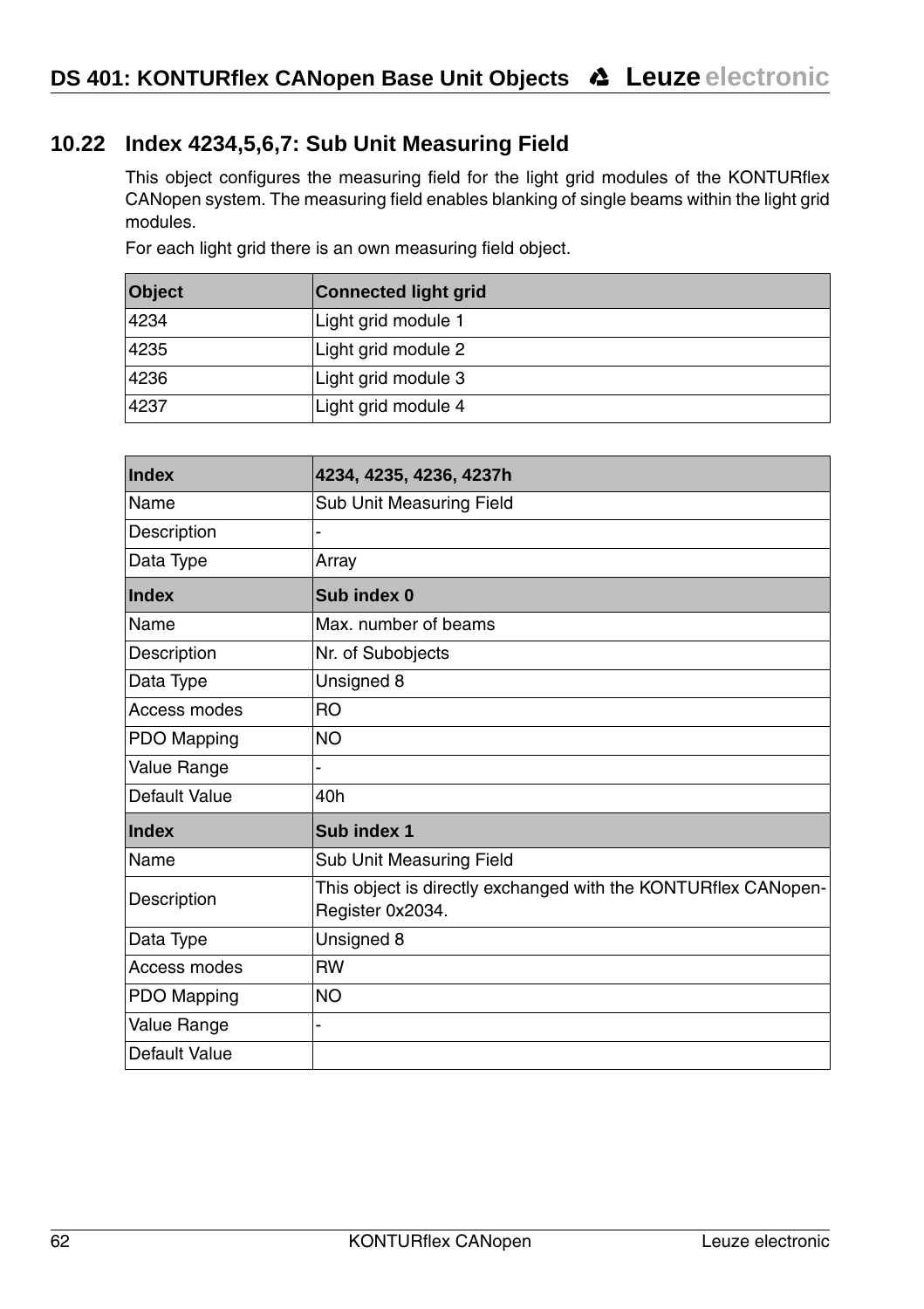# <span id="page-64-0"></span>**11 Emergency Messages**

The KONTURflex CANopen CANopen supports several emergency messages. For all emergencies the same structure is used:

| <b>Byte</b> |  |      |   |             |  |
|-------------|--|------|---|-------------|--|
|             |  |      | ≏ |             |  |
| EMY-Code    |  | 1001 |   | CO4xxx-Code |  |

| EMY-Code: | Emergency-Error-Code according to DS 301 |
|-----------|------------------------------------------|
|           |                                          |

1001: Content of Object 1001

CO4xxx-Code: Emergency-Error-Code for CO4xxx as unsigned 32 value

| CO4xxx-Code | May change |      | <b>Description</b>                 |
|-------------|------------|------|------------------------------------|
| (hex)       | <b>NMT</b> | $UO$ |                                    |
| 8000 0000   | x          | x    | CAN bus is bus off                 |
| 4000 0000   |            |      | CAN bus in error warning state     |
| 2000 0000   |            |      | Node guarding warning              |
| 3000 0000   | x          | x    | Life guarding error                |
| 0000 0002   | x          | x    | <b>Host Communication Time-Out</b> |
| 0000 0004   | x          | x    | Host Communication Data Error      |

Emergency 2000 0000 (Node guarding warning) must be enabled with object 2103.

If more than one error is active at the same time, the bitmap of the CO4xxx-Codes for all active errors are combined with a logical or conjunction.

Some of the emergencies may cause a NMT state change and/or may force the output pins to the error state. This behaviour depends on the setting of object 1029.

The ID for emergency transmission is fixed to:  $0x80 + $NodeID$ .

#### **List of emergency messages:**

| <b>Node-Guarding Warning</b> |     |  |    |    |    |    |          |  |
|------------------------------|-----|--|----|----|----|----|----------|--|
| 30                           | ດ - |  | 00 | 00 | 00 | 00 | חמ<br>∠∪ |  |

This warning occurs, if the masters fails to transmit the guarding remote frame within the specified Guard Time object 100C and if transmission is enabled in object 2103.

| <b>Life-Guarding Error</b> |  |  |    |    |    |    |    |  |  |
|----------------------------|--|--|----|----|----|----|----|--|--|
| 30                         |  |  | 00 | 00 | 00 | 00 | 30 |  |  |